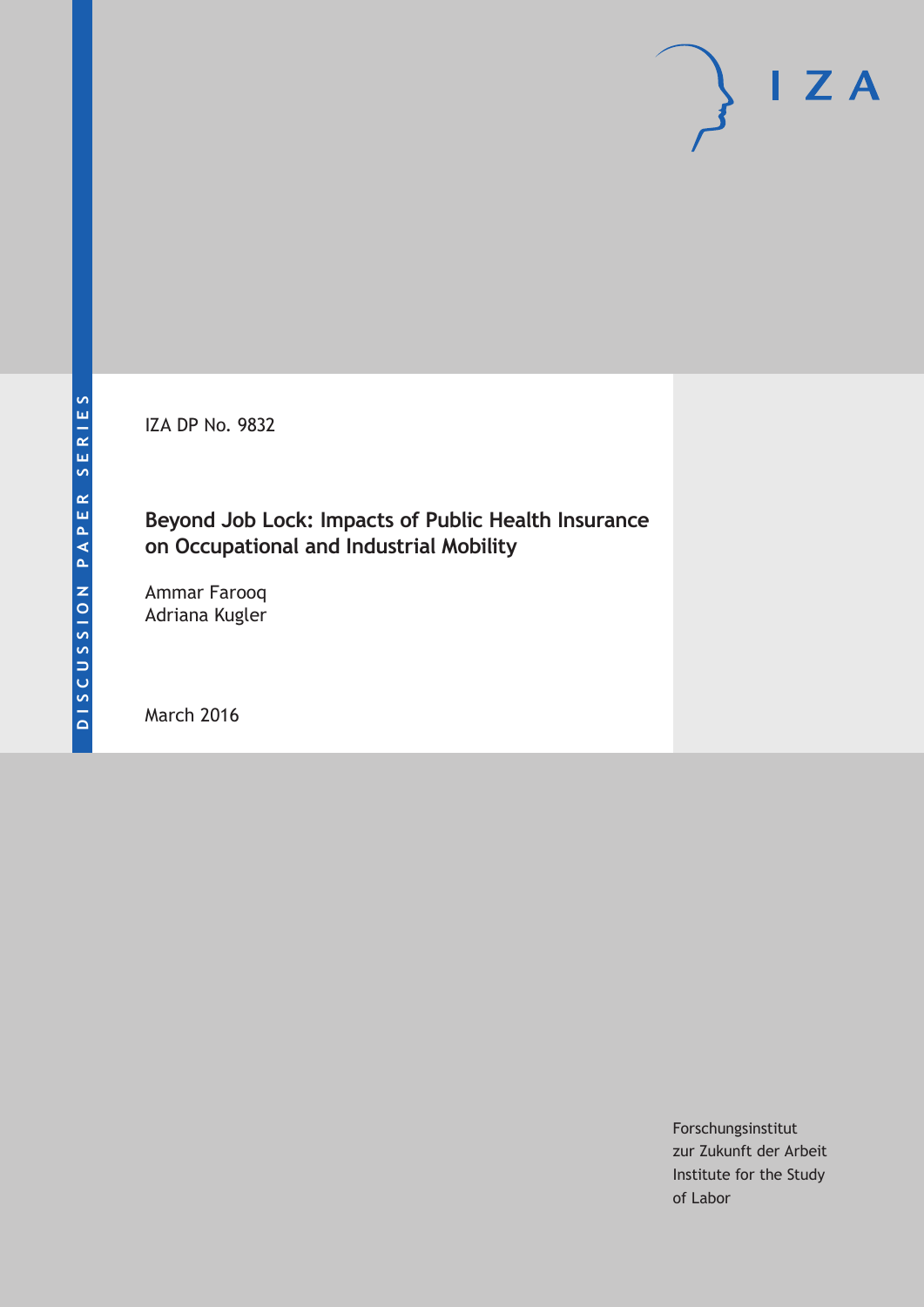# **Beyond Job Lock: Impacts of Public Health Insurance on Occupational and Industrial Mobility**

# **Ammar Farooq**

*Georgetown University* 

# **Adriana Kugler**

*Georgetown University, NBER, CEPR and IZA* 

# Discussion Paper No. 9832 March 2016

IZA

P.O. Box 7240 53072 Bonn **Germany** 

Phone: +49-228-3894-0 Fax: +49-228-3894-180 E-mail: iza@iza.org

Any opinions expressed here are those of the author(s) and not those of IZA. Research published in this series may include views on policy, but the institute itself takes no institutional policy positions. The IZA research network is committed to the IZA Guiding Principles of Research Integrity.

The Institute for the Study of Labor (IZA) in Bonn is a local and virtual international research center and a place of communication between science, politics and business. IZA is an independent nonprofit organization supported by Deutsche Post Foundation. The center is associated with the University of Bonn and offers a stimulating research environment through its international network, workshops and conferences, data service, project support, research visits and doctoral program. IZA engages in (i) original and internationally competitive research in all fields of labor economics, (ii) development of policy concepts, and (iii) dissemination of research results and concepts to the interested public.

IZA Discussion Papers often represent preliminary work and are circulated to encourage discussion. Citation of such a paper should account for its provisional character. A revised version may be available directly from the author.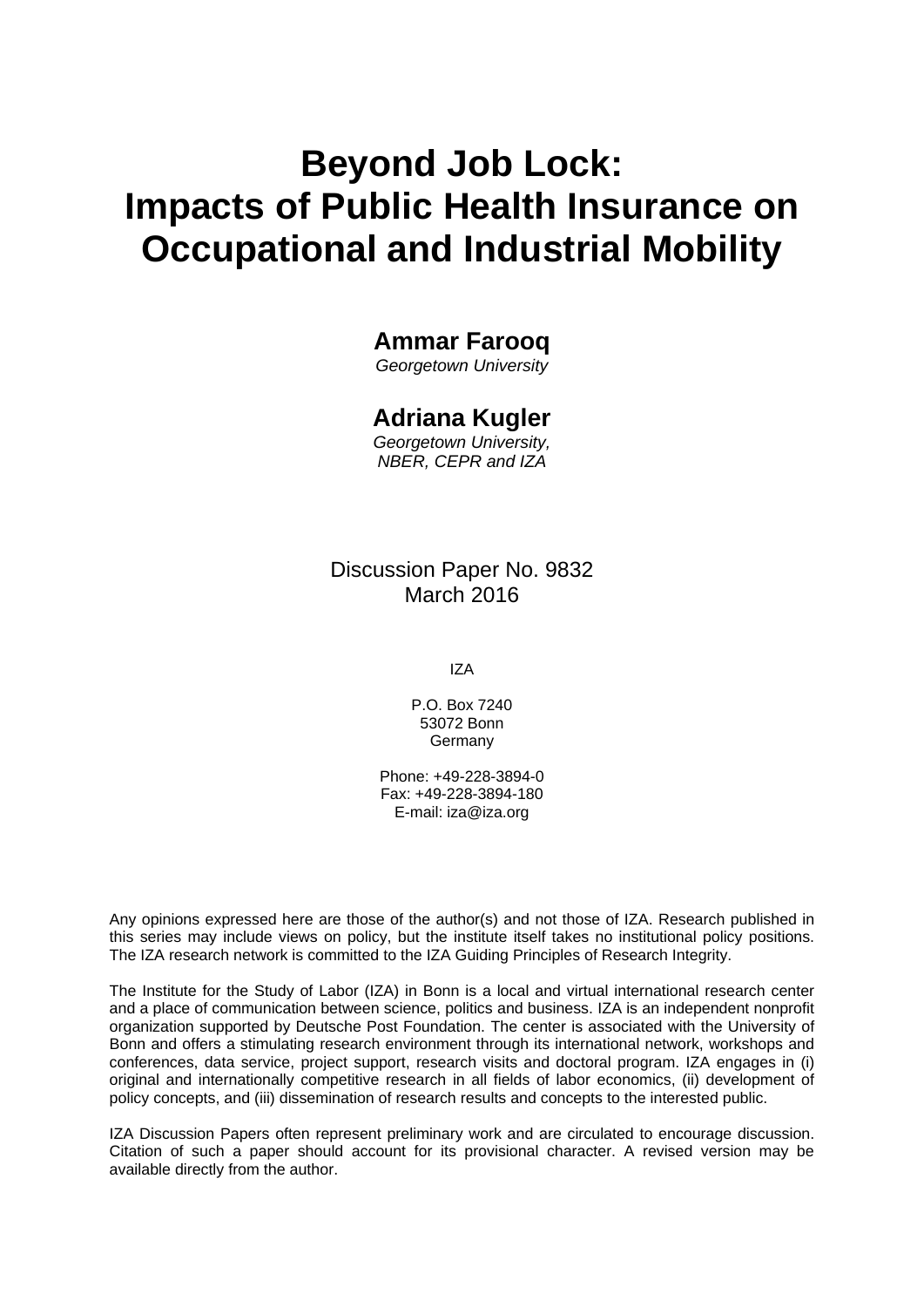IZA Discussion Paper No. 9832 March 2016

# **ABSTRACT**

# **Beyond Job Lock: Impacts of Public Health Insurance on Occupational and Industrial Mobility1**

We examine whether greater Medicaid generosity encourages mobility towards riskier but better jobs in higher paid occupations and industries. We use Current Population Survey Data and exploit variation in Medicaid thresholds across states and over time through the 1990s and 2000s. We find that moving from a state in the 10<sup>th</sup> to the 90<sup>th</sup> percentile in terms of Medicaid income thresholds increases occupational and industrial mobility by 7.6% and 7.8%. We also find that higher income Medicaid thresholds increase mobility towards occupations and industries with greater wage spreads and higher separation probabilities, but with higher wages and higher educational requirements.

JEL Classification: 113, J6

Keywords: Medicaid, job lock, public health insurance occupational mobility, industrial mobility, occupational mismatch

Corresponding author:

 $\overline{a}$ 

Adriana D. Kugler McCourt School of Public Policy Georgetown University Old North Building, Suite 311 37th and O Streets, N.W. Washington, D.C. 20057 USA E-mail: adriana.kugler@georgetown.edu

<sup>&</sup>lt;sup>1</sup> Kugler received initial funding from the Center for American Progress to support this research. We are grateful to George Akerlof, Michael Bailey, Heather Boushey, Adam Cole, Emily Conover, Tom DeLeire, Giacomo De Giorgi, Nada Eissa, Bill Gale, Paul Hagstrom, Takao Kato, Wilbert van der Klaauw, Joe Stiglitz, and Nicholas Turner for helpful conversations and comments as well as to seminar participants at the Federal Reserve Bank of New York, the U.S. Department of Treasury Office of Tax Analysis, the joint Hamilton College/Colgate College seminar, and the Annual DC Health, Education, Labor and Development (HELD) Policy Day for helpful comments. We are also grateful to Hilary Hoynes for providing us with information on TANF maximum benefits, benefit reduction rates and flat earnings disregards, and income and age Medicaid thresholds through 2007, which we updated until 2012.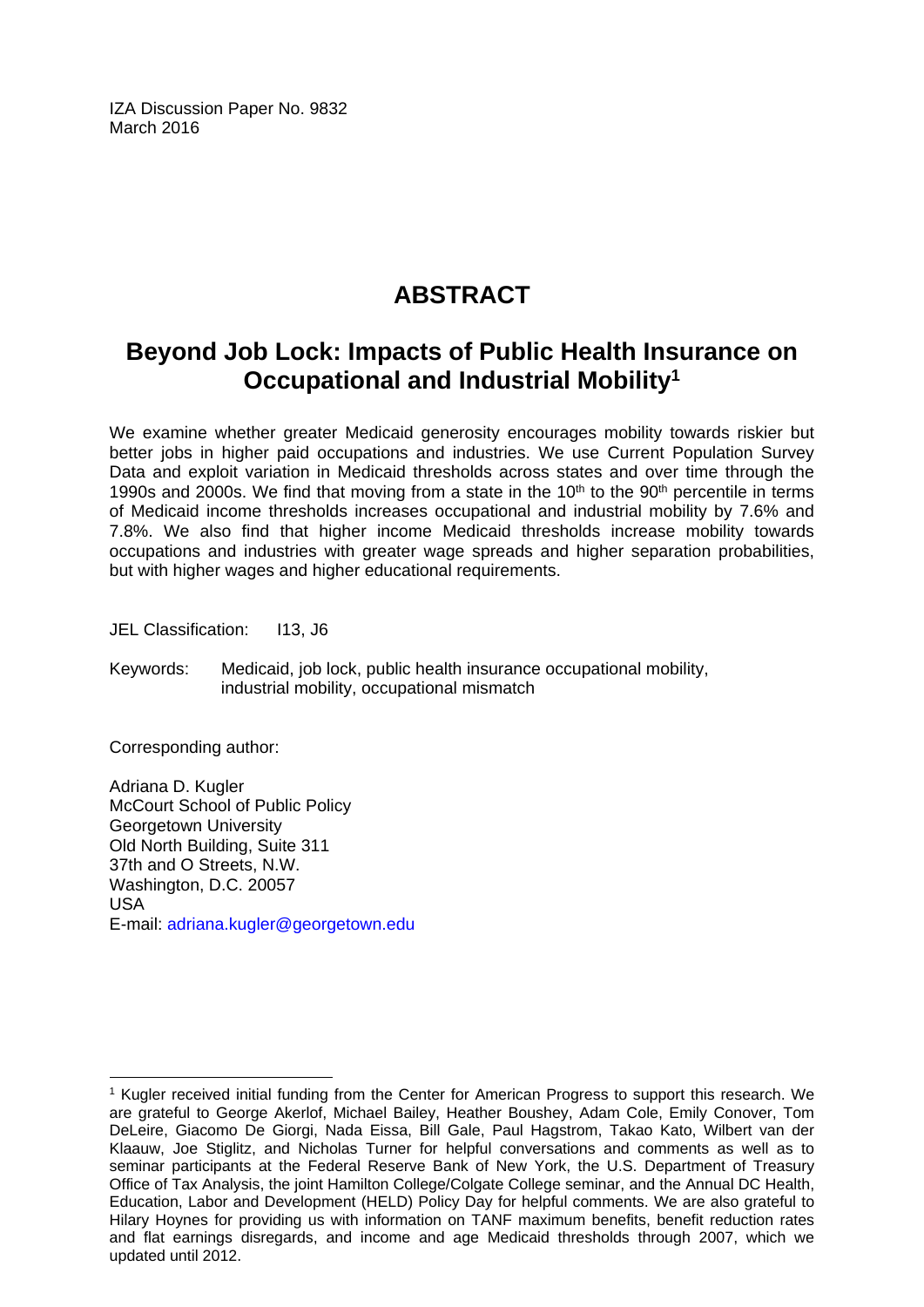### **1. Introduction**

Most countries provide some form of government health insurance, with many countries providing nationalized health insurance that covers the entire population. There are moral as well as economic arguments for the provision of public health insurance. On the economic side, adverse selection in insurance markets is an important reason why the provision of health insurance is thought to improve efficiency. Moreover, in the past few decades, new evidence has shown that employer-provided health insurance, which has been the predominant form of accessing health care in the U.S., may reduce labor mobility and generate both 'job lock' and 'employment lock', i.e., the phenomena of not changing jobs and staying employed simply to be able to retain health benefits. The introduction of the Affordable Care Act (ACA) in the U.S. has expanded health insurance to about 18 million individuals, who were not previously covered. Relying on previous work, one may expect increased job separations and decreased labor force participation following the ACA.

In this paper, we examine another effect of public health insurance on labor mobility beyond the 'job lock' and 'employment lock' phenomena. We focus on the insurance role of public health benefits in allowing individuals to undertake risky decisions they would otherwise not make. In particular, we focus on individuals' decisions to move to riskier but higher paid occupations and industries. Changing occupations and industries are investment decisions that are inherently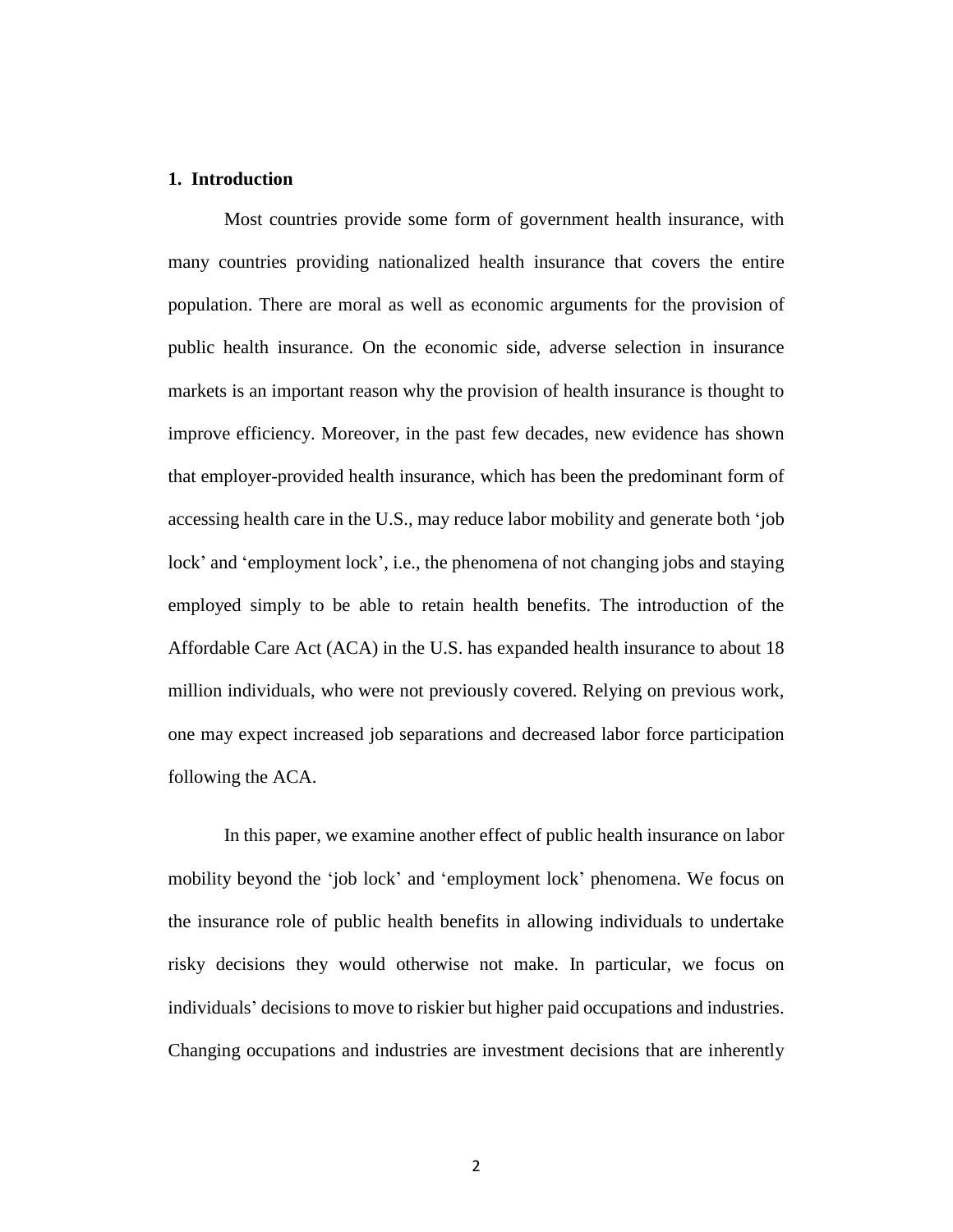risky, since a worker moving to a new occupation/industry will generally have to invest in new skills and the returns to these skills will be uncertain. Indeed, a recent study by Hoynes and Luttmer (2011) found that individuals derive both redistributive and insurance value from public insurance programs, including Medicaid and SCHIP, and that the insurance value has increased over time. In this paper, we focus on the insurance value of Medicaid/SCHIP and test whether greater generosity in Medicaid/SCHIP encourages individuals to change occupations and industries. Moreover, we examine if individuals move to riskier occupations and industries and if these occupations and industries are higher paying and have higher educational requirements.

For our analysis, we use the Current Populations Survey's (CPS) Merged Outgoing Rotation Group (MORG) files and exploit variation in Medicaid/SCHIP across states and over time through the 1990s and 2000s to study the impact of Medicaid/SCHIP on occupational and industrial mobility. We measure the generosity of public health insurance provided through Medicaid/SCHIP<sup>2</sup> using income and age thresholds prescribed by state legislation to determine whether children qualify for the program in each state at each point in time. Occupational and industrial mobility are measured as year-to-year changes in 3-level digit occupations and industries. Mobility towards riskier occupations and industries are

 $2$  We will not differentiate between the two programs but rather refer to both programs as simply Medicaid.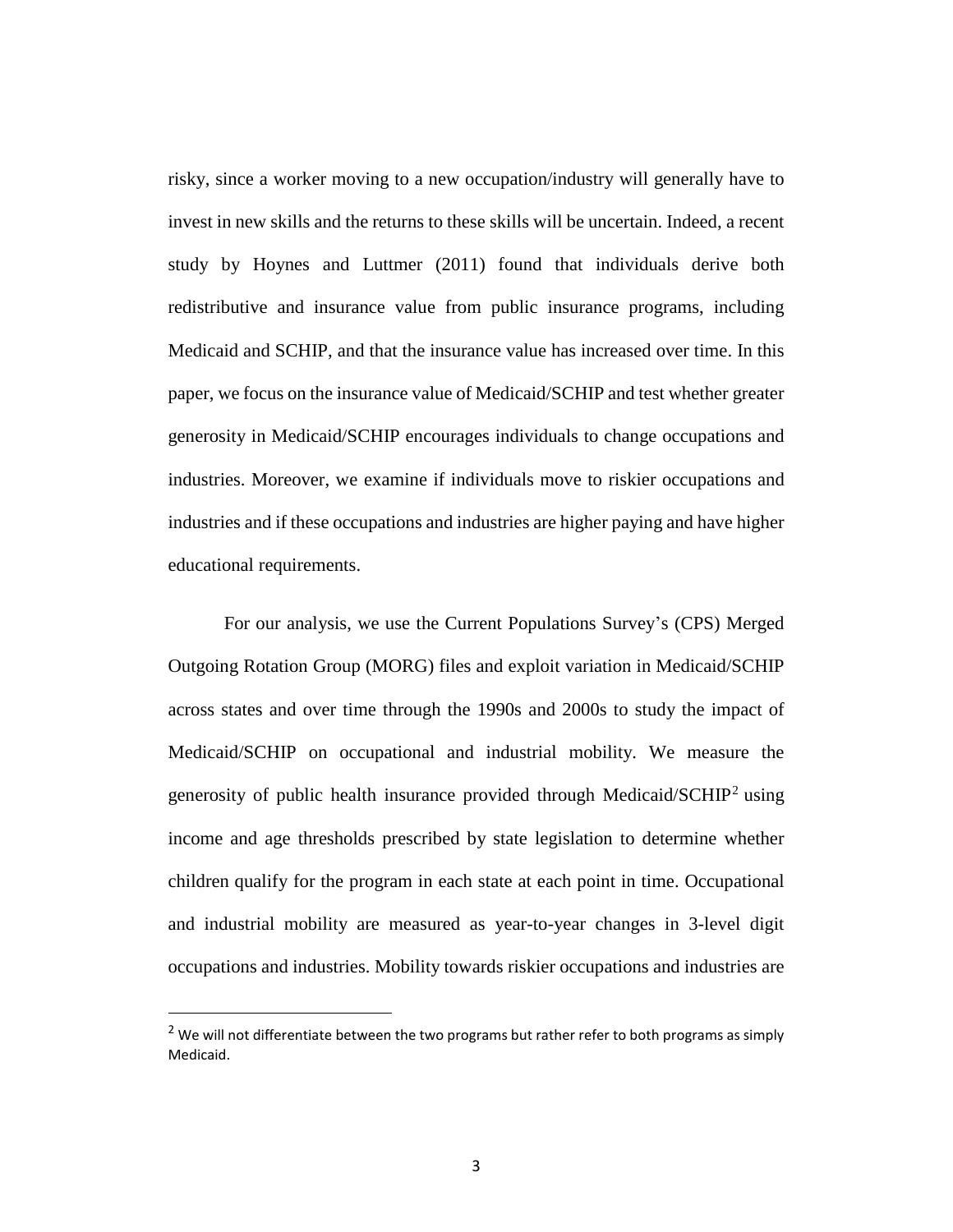measured as yearly transitions to a 3-level digit occupation/industry that has higher variance of wages or higher separation rates over the entire period of analysis. In addition, we measure whether workers transition towards occupations with higher median earnings and requiring the same or higher educational credentials compared to their previous jobs.

The identification strategy we use is essentially a difference-in-difference strategy comparing occupational and industrial mobility in states with minimal Medicaid benefits and states with more generous Medicaid benefits before and after the changes. The key identifying assumption is, thus, that before the policy change labor mobility levels or trends for those in less and more generous states were similar. We control for state- and time-effects, as well as region-specific trends to address this. A potential concern with our identification strategy is that there may be other policies introduced at the same time as the increased Medicaid generosity, which may be driving the increase in labor mobility. Therefore, we control for other policies that may have changed across states over this time period. In particular, we include the progressivity of the tax system as the differential in tax liabilities faced by individuals in the  $75<sup>th</sup>$  and  $25<sup>th</sup>$  percentiles; the median tax liabilities, and the generosity of TANF as controls. Another possible concern is that changes in Medicaid generosity may have themselves been the result of poor economic conditions or changes in the composition of populations that require health benefits. To address this concern, we regress the Medicaid income and age thresholds on the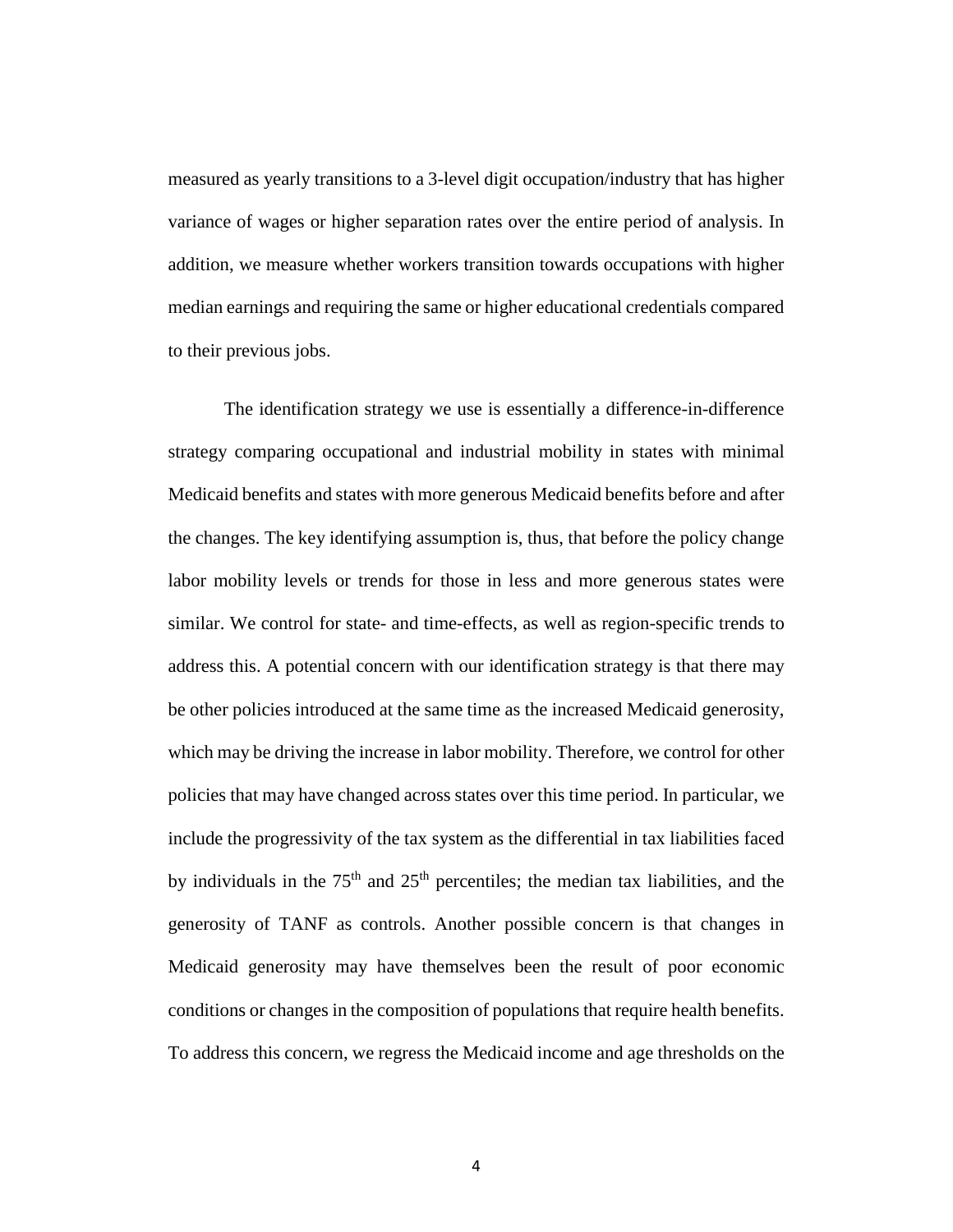state unemployment rate, gross state product and characteristics of the state population in the state. We do not find any evidence that these factors explain income or age thresholds, thus allaying concerns of the potential endogeneity of such policies.

Our results show that increased access to health insurance for the poor increases occupational and industrial mobility. The results show that moving from a state in the  $10<sup>th</sup>$  percentile to a state in the  $90<sup>th</sup>$  percentile in terms of the generosity of the Medicaid income threshold increases the probability of moving to another occupation by 0.036 or by 7.6%. The results also show that moving from a state in the  $10<sup>th</sup>$  to the  $90<sup>th</sup>$  percentile in its Medicaid income threshold generosity increases the probability of moving to another industry by 0.037 or by 7.8%. Moreover, we find that the effects on occupational and industrial mobility are greater for women. For example, moving from a state in the  $10<sup>th</sup>$  to the  $90<sup>th</sup>$  percentile in terms of Medicaid income threshold generosity increases the probability that women change industries by 10.2%. In addition, we do a falsification test by examining the impacts of Medicaid for those close and far away from the thresholds, since those far away from the thresholds should not be affected. We find that the impacts of increased Medicaid income threshold generosity on occupational and industrial mobility are positive, large and significant for those in the lowest quintile of the income distribution and, as one would expect, they are all insignificant (and mostly negative) for those in the higher quintiles of the income distribution.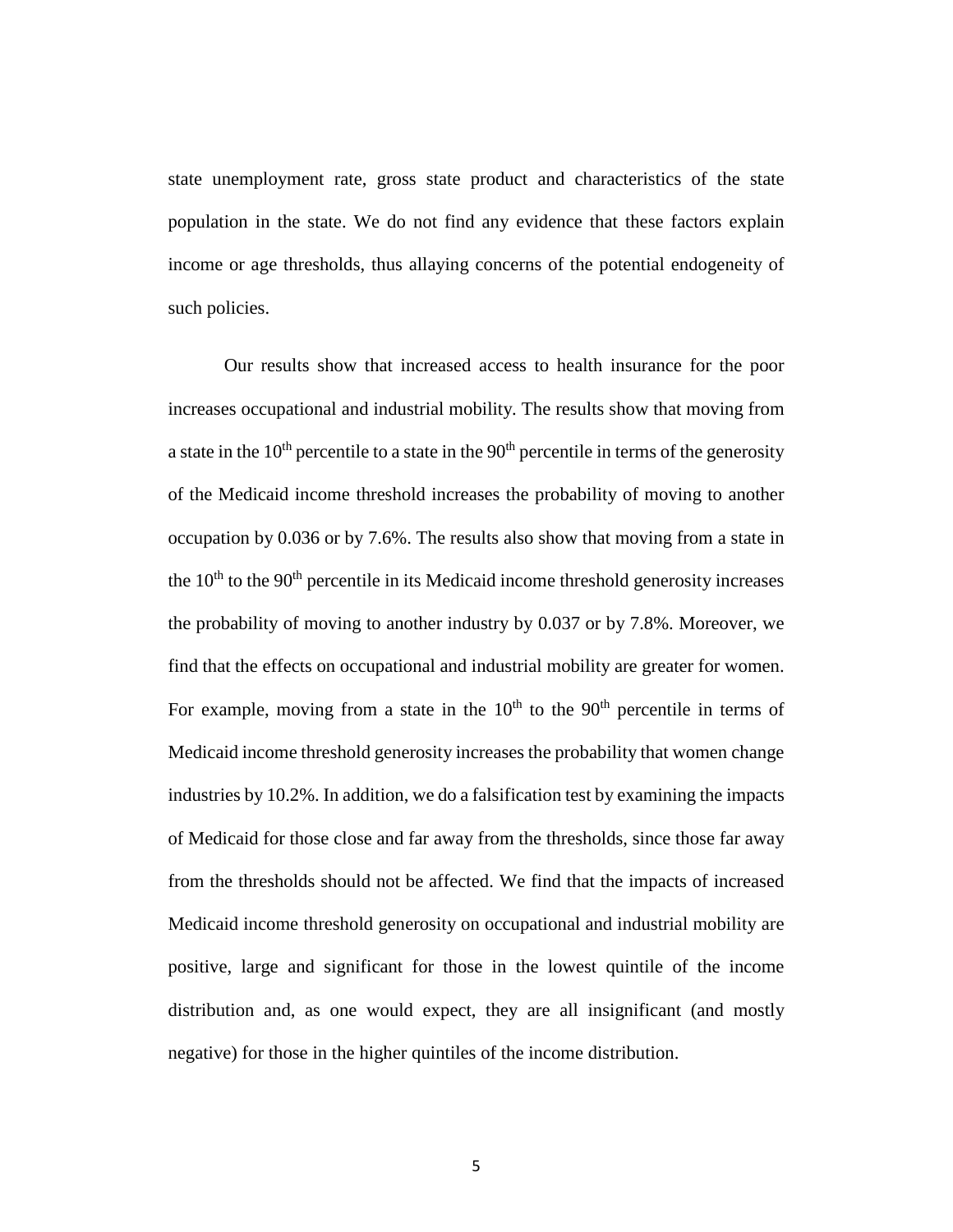The premise is that Medicaid generosity increases occupational and industrial mobility because public health insurance allows workers to make risky decisions that have a higher payoff. Thus, we estimate the likelihood that workers will move to occupations and industries with a higher variance of wages and with higher average separation rates. We find that moving from a state in the  $10<sup>th</sup>$  to the 90<sup>th</sup> percentile in terms of generosity of Medicaid income thresholds increases the likelihood of moving to occupations and industries with a greater wage spread by 14.3% and 10.6%, respectively. We also find that increasing the generosity of Medicaid increases the likelihood that workers move towards sectors with higher average separation rates. Moreover, we find that these workers are not transitioning towards worse jobs, but rather towards occupations and industries with higher median wages. Furthermore, increased Medicaid generosity in terms of both income and age thresholds increases the likelihood that workers move towards jobs with the same or higher educational requirements than those in their previous jobs. Thus, increased Medicaid generosity encourages workersto move up the job ladder.

Finally, we exploit a reverse natural experiment that occurred in Tennessee, where Medicaid generosity declined substantially, to examine if occupational and industrial mobility fell in this state. We find that after the fall in Medicaid generosity in Tennessee in 2000, occupational and industrial transitions fell and that workers moved towards occupations and industries with smaller wage spreads and lower likelihood of separations. Moreover, the fall in Medicaid generosity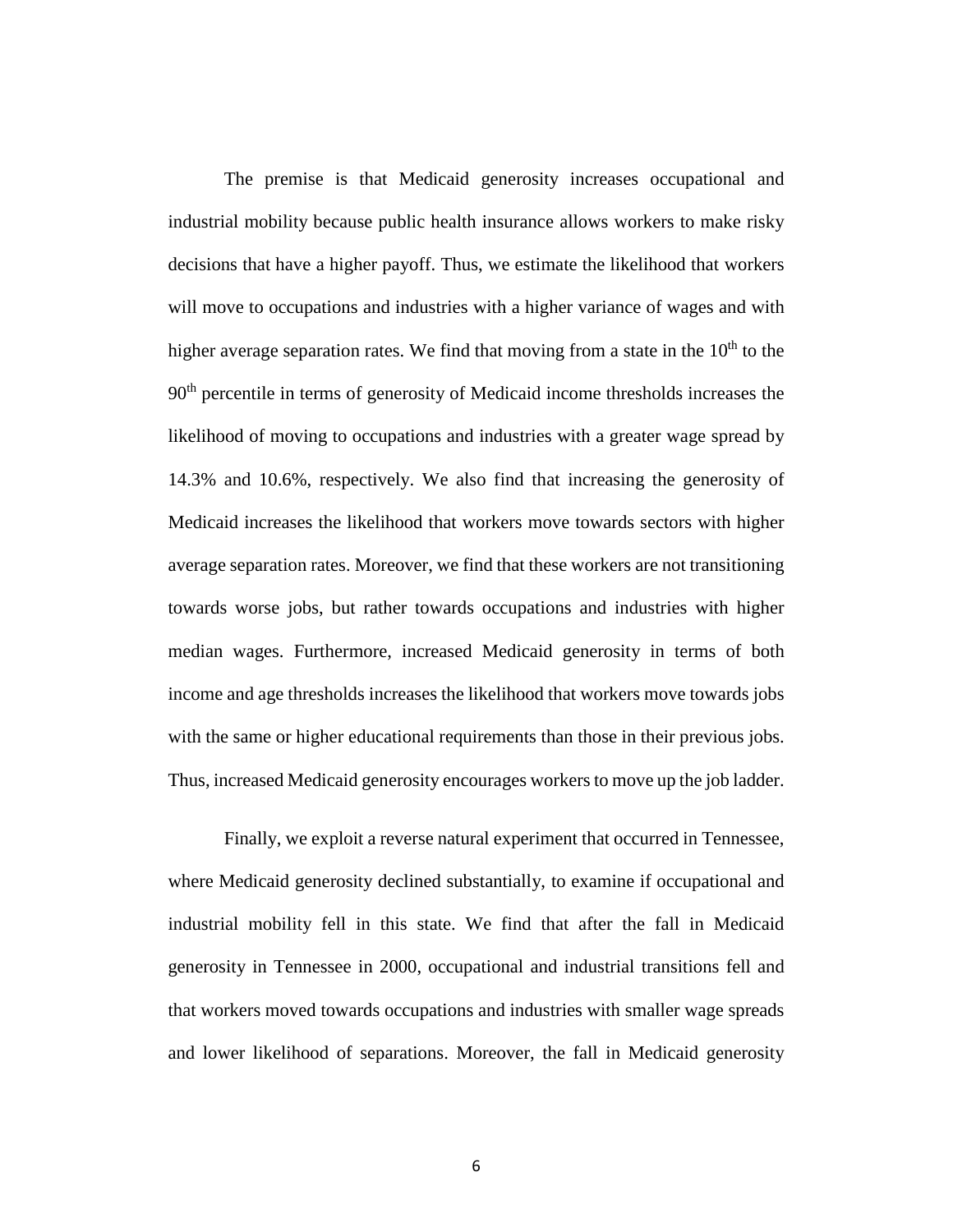increased worker transitions towards lower paid occupations and industries and towards jobs with lower educational requirements. Thus, this reverse experiment shows that lower generosity not only decreased occupational and industrial mobility, but also increased mobility towards less risky and less desirable jobs.

The rest of the paper is organized as follows. In Section 2, we provide a review of the literature and highlight the contribution of our paper. In Section 3, we describe the MORG data and the construction of the various variables used in our analysis. In Section 4, we describe our identification strategy. In Section 5, we present the results of Medicaid generosity on occupational and industrial mobility. Section 6 concludes.

#### **2. Literature Review and Medicaid Changes after the 1990s**

#### **a. Literature on Relation between Public Health Insurance and Mobility**

The effect of health insurance on labor mobility has been an active area of research for the last two decades. Health insurance can affect labor market outcomes directly through its effect on health of the individual or it can affect labor market outcomes indirectly by altering the payoff structures, modifying labor supply patterns and affecting labor market churn. The indirect effects of health insurance provision on labor market outcomes are mostly relevant in the case of the United States labor market, where health insurance has been provided mostly by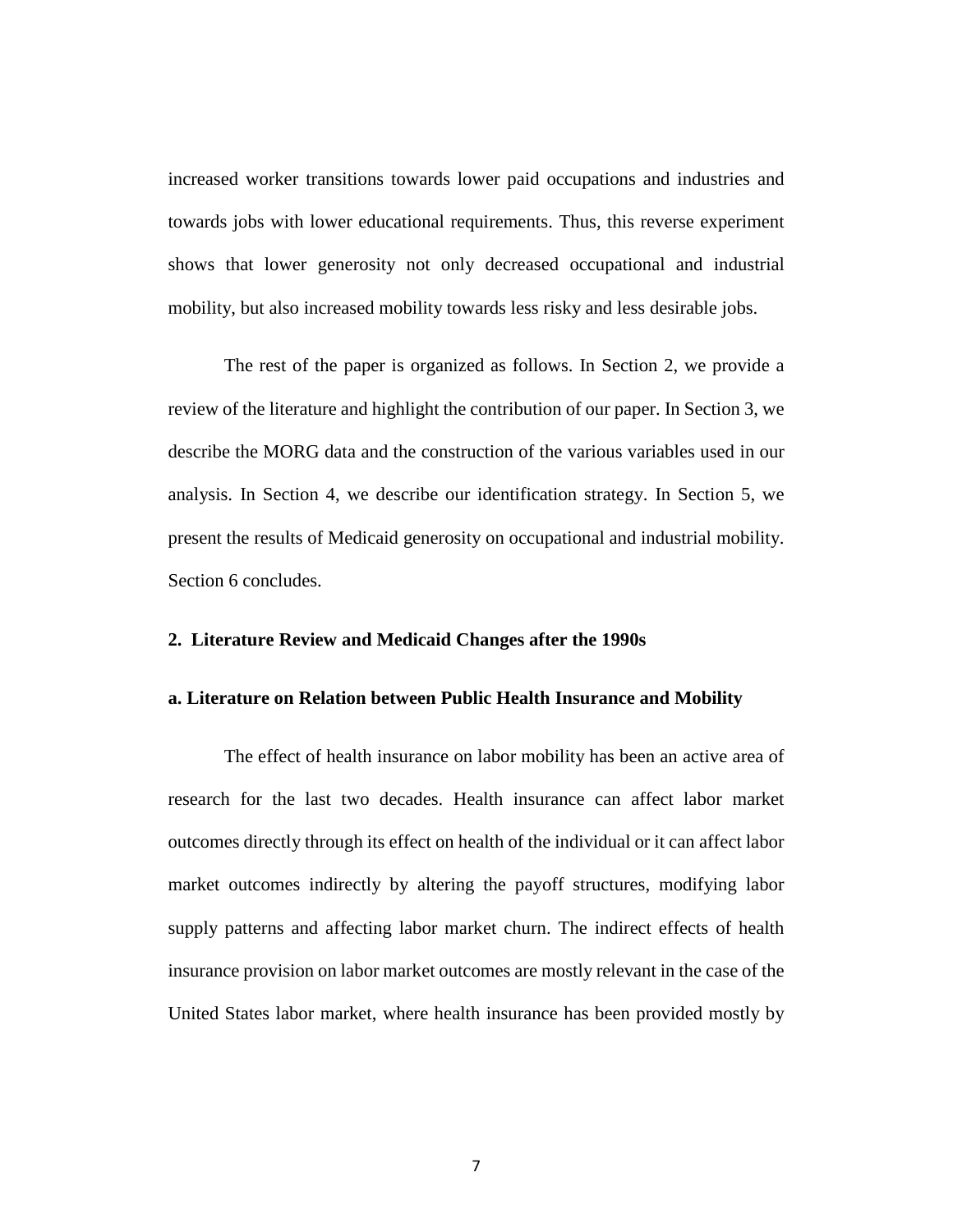employers until the passage of the Affordable Care Act. Currie and Madrian (1999) provide an excellent review of the institutional details of the U.S. health insurance system and how it interacts with the labor market decisions of individuals.

The literature that has focused on the effects of health insurance on labor mobility, and that is most relevant to our paper, falls under two strands. One strand of the literature has focused on the effects of public health insurance on labor supply. Lack of health insurance from sources other than the employer may force individuals to stay employed just to receive employer-provided health insurance. Moreover, Medicaid may discourage labor force participation since receipt depends on income thresholds. The earlier empirical literature, using variation in qualifying conditions for Medicaid and Medicare, has generally found that the availability of alternative sources of health insurance depresses laborsupply (see Yelowitz (1995), Currie and Madrian (1999) and Gruber (2000) for reviews of this literature). Two recent papers relying on policy changes in Tennessee and Oregon examine whether there is 'employment lock', the phenomenon of staying employed instead of nonemployed just to be able to keep health insurance. Garthwaite et al. (2014) find evidence that labor supply and consequently employment of workers increased following a large public health disenrollment that occurred in Tennessee in 2005 compared to other Southern states. By contrast, Baicker et al. (2013) find that access to Medicaid has no impact on employment or earnings analyzing data from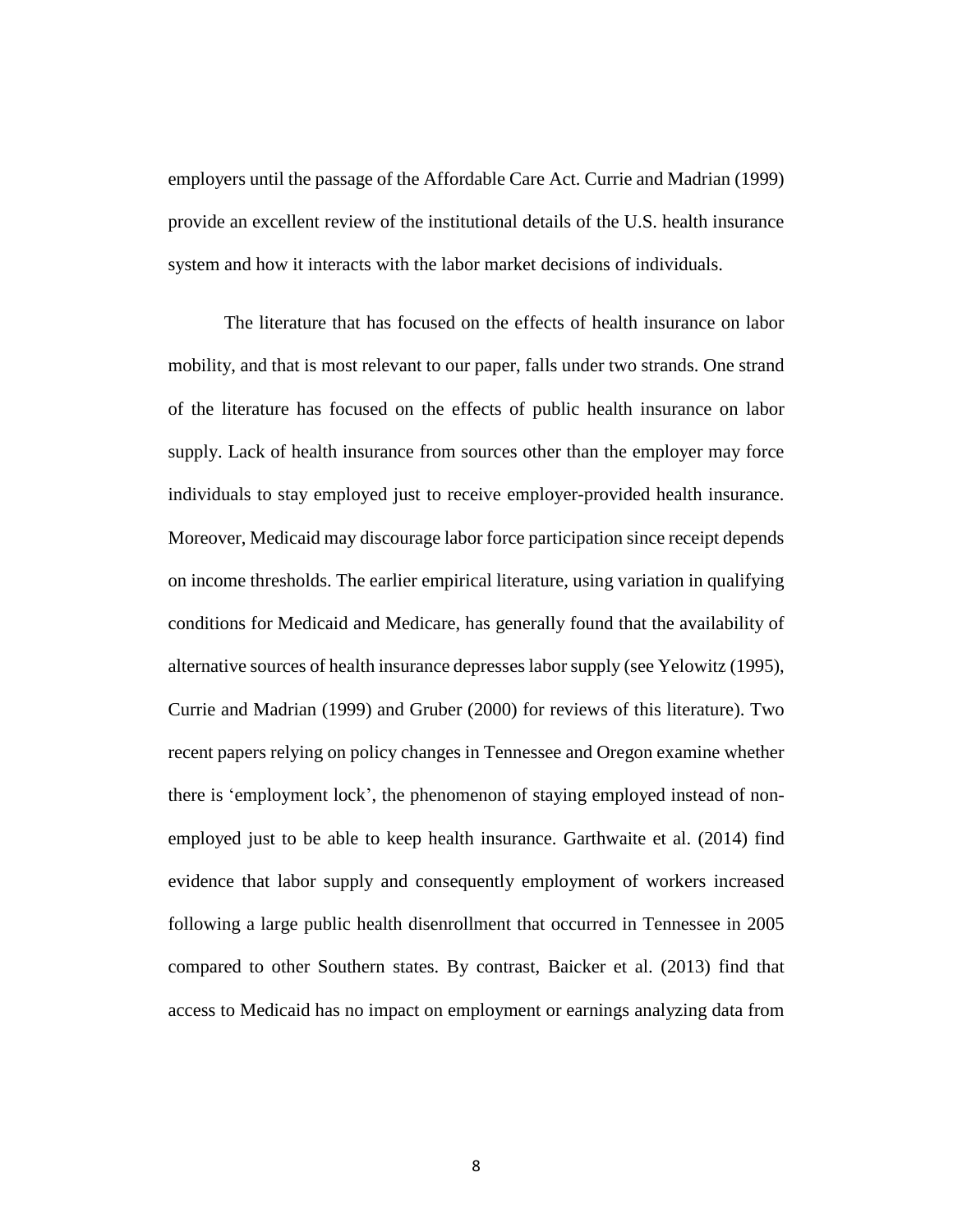the Oregon health insurance randomized experiment, perhaps because the experiment took place in 2008 in the midst of the Great Recession.

The second branch of the literature focusing on the relation between health insurance on labor mobility has focused on the aforementioned 'job lock' hypothesis. There has been a divide in the literature about the existence and the magnitude of the 'job lock' hypothesis, i.e., the phenomenon of not separating from a job, even if the job is a bad match, simply to keep health benefits. The literature on 'job lock' has relied on three identification strategies. First, a number of papers exploit variation on whether the worker has health insurance through a source other than his/her employer. Second, a number of other papers use worker's valuation of health benefits as a source of variation. Finally, only three papers use policy variation to examine the existence of 'job lock'.

The majority of papers relying on access to alternative sources of health insurance compare male workers who have access to health insurance through their spouse. Several studies, including Madrian (1994), Cooper and Monheit (1993), Buchmueller and Valletta (1996), Gruber and Madrian (1994) and Anderson (1997) have found that employer-provided health insurance depresses job turnover. The results of the impact of health insurance from a spouse on reduced job separations range between 25%-50%. Holtz-Eakin (1994) is the only paper using this strategy,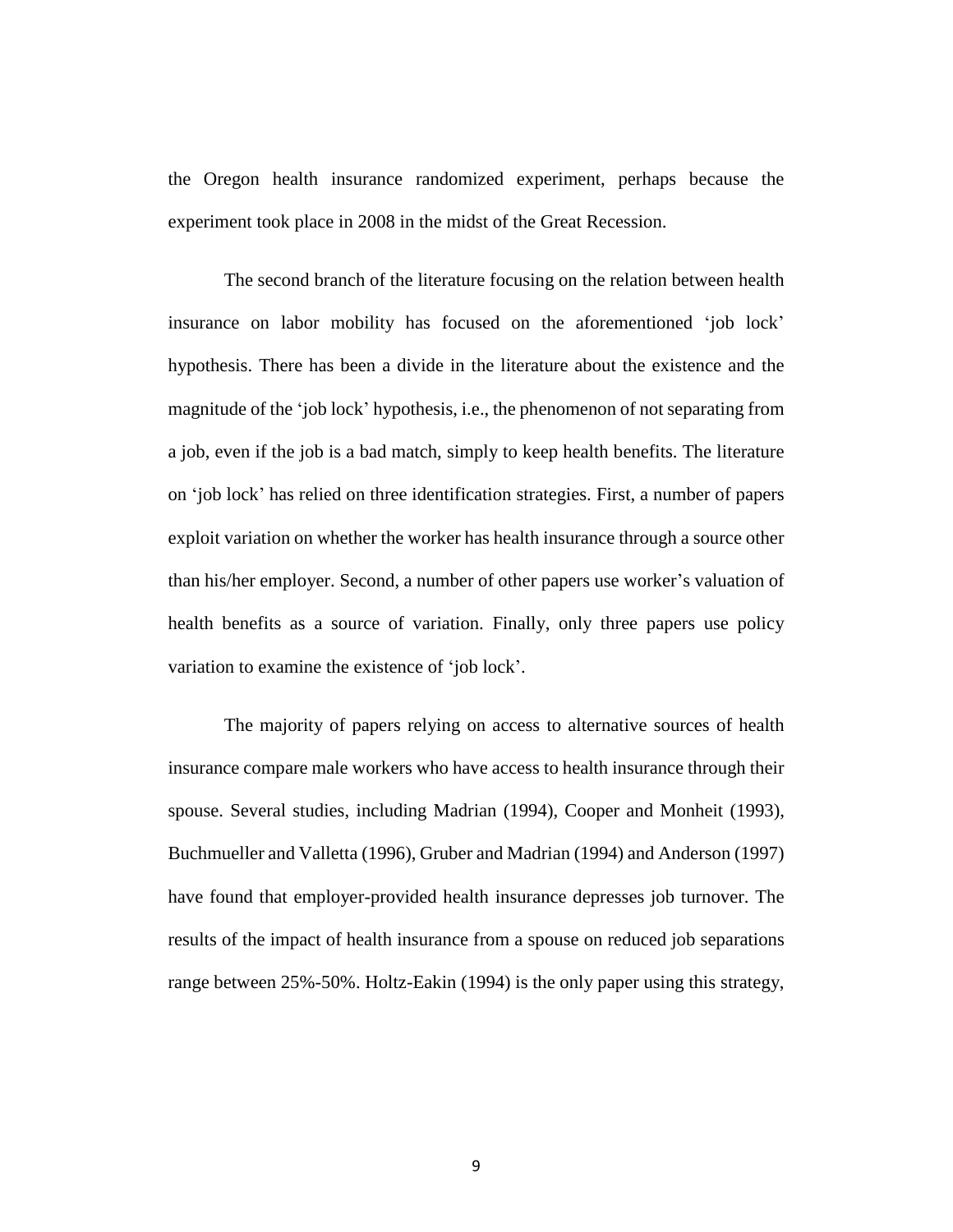which finds no evidence of 'job lock', perhaps because of the use of PSID data (known to generate measurement error in job changes).

The papers relying on the differential valuation of benefits by individuals also provide evidence on 'job lock'. Madrian (1994) shows evidence of 'job lock' for married men with employer provided-health insurance who had a pregnant wife. Stroupe et al. (2001) instead finds evidence of 'job lock' for those with chronic health conditions, or family members with chronic health conditions, who relied on employer-provided health insurance. By contrast, Kapur (1998) finds no evidence using a similar strategy. A problem with this and the previous approach is that those with pregnant spouses, chronic health conditions, and insured spouses are likely to be different from the comparison groups used in these studies.

There are only three papers in the 'job lock' literature that rely on policy changes as a source of exogenous variation in health insurance access during periods of non-employment. Gruber and Madrian (1994) analyzed an exogenous change in law across states that allowed unemployed workers to have health insurance coverage from their past employer until they found a new job through the Consolidated Omnibus Reconciliation Act of 1985 (COBRA). They find that job separations increased by 12-15%, non-employment spells increased by 15% and reemployment earnings doubled one year after the introduction of COBRA. Bansak and Raphael (2008) instead rely on the expansion of State Children's Health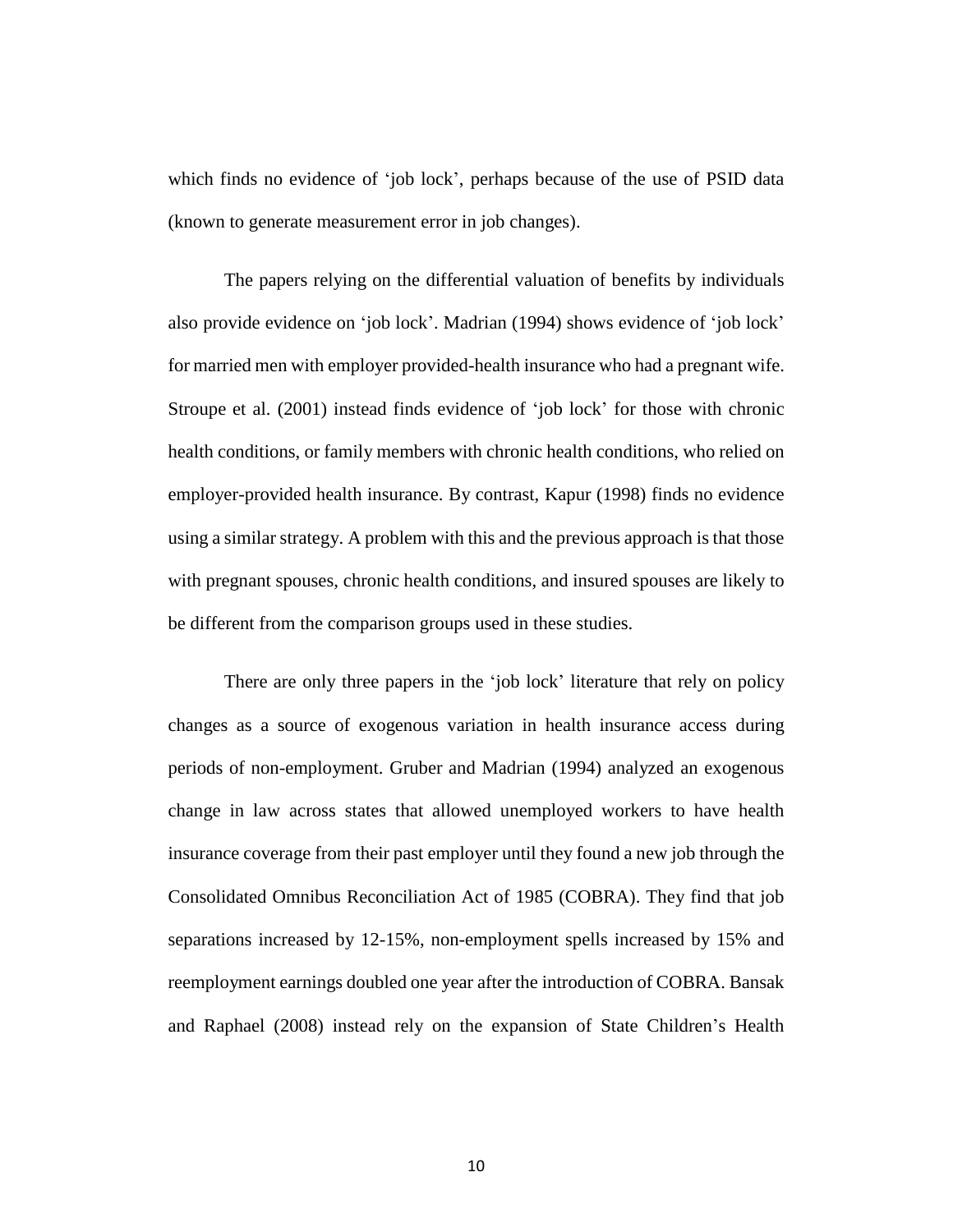Insurance Programs over the 1990s and find that separations increased by 5-6% after the introduction of these state programs for fathers whose children qualified for SCHIP and whose spouses did not have employer-provided health insurance. A paper by Hamersma and Kim (2009) finds evidence that parental Medicaid expansions led to increases in job mobility of unmarried women, but not for married women or men.

Our analysis is closest to the studies just described and to recent studies examining the impact of public health insurance on labor supply.

#### **b. Medicaid/SCHIP Threshold Changes in the 1990s and 2000s**

In our analysis, we rely on the increased generosity of Medicaid over the 1990s and 2000s. Medicaid was introduced in the U.S. following the Social Security Amendment of 1965 to provide health insurance to low-income individuals. From 1965 to 1985, only cash aid recipients of Aid to Families with Dependent Children (AFDC) were eligible for Medicaid. Starting in 1985, many states expanded eligibility of Medicaid to children and pregnant mothers with income thresholds above the AFDC income eligibility limits and with children below a certain age limit. We use the state income and age thresholds for children to capture the generosity of states in terms of public health insurance. The higher the state income and age limits, the more individuals and families are likely to benefit from Medicaid in a state.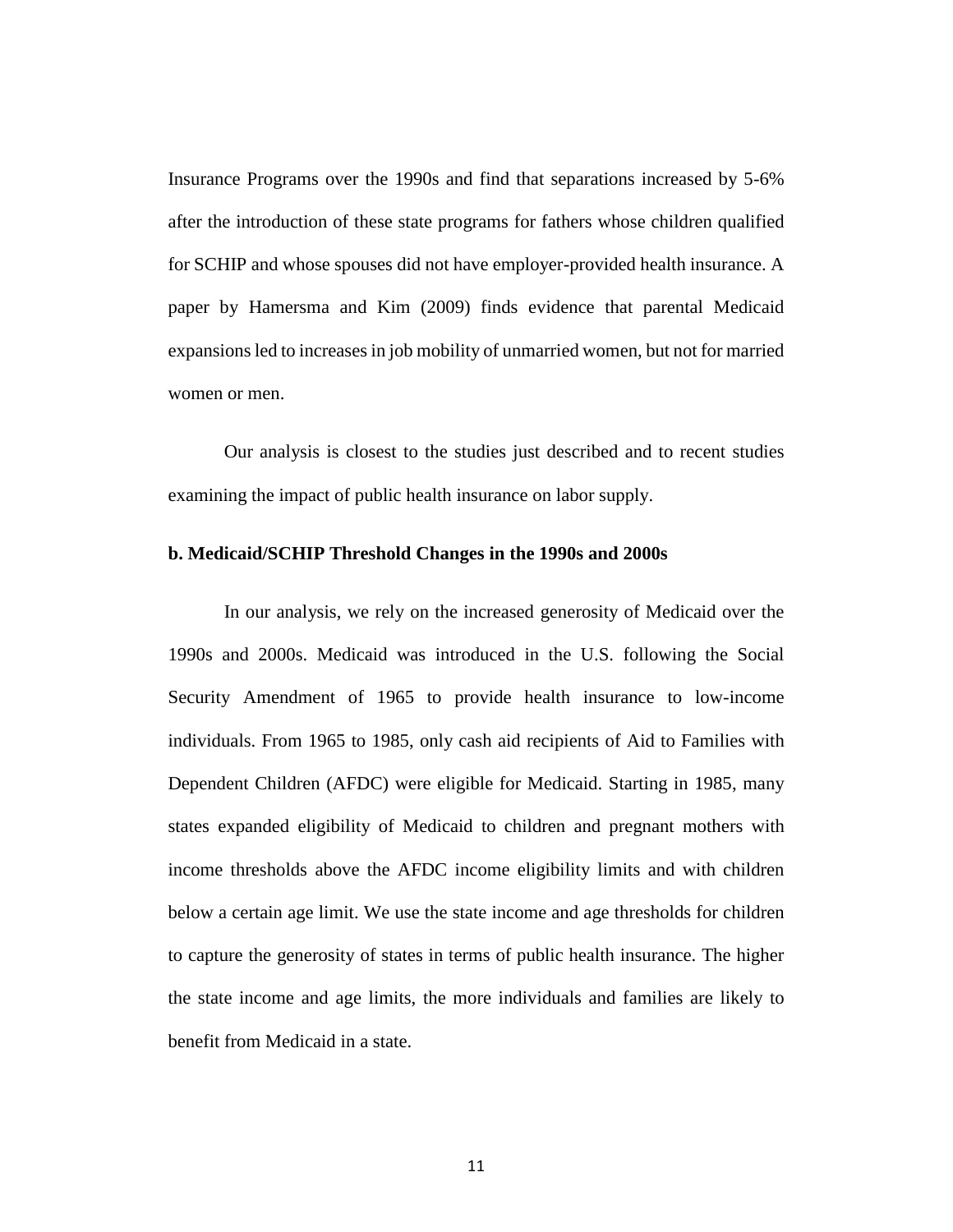During the late 1990s and the 2000s, many states chose to increase the income threshold, which determine the level of income as a percentage of the poverty line at which children within households qualify for Medicaid. Similarly, during this period several states chose to increase the age threshold, the maximum age that allows children in households under the income threshold to qualify for Medicaid. Figures 1 and 2 show the evolution of the Medicaid income and age thresholds over time for the lowest  $10<sup>th</sup>$  percentile of states in terms of generosity as well as for the  $50<sup>th</sup>$  and  $90<sup>th</sup>$  percentiles.<sup>3</sup> Figure 1 shows that there is substantial variation in Medicaid income thresholds. Back in 1997, the income threshold relative to the poverty line was  $133\%$  for the lowest  $10<sup>th</sup>$  percentile of states, but 185% for states in the median and 200% for states in the 90<sup>th</sup> percentile. Moreover, the generosity of Medicaid has increased substantially, particularly in the top  $90<sup>th</sup>$ percentile of states. The generosity has increased from 200% in 1997 to 235% in 2005 and to 300% in 2011. By contrast, states in the lowest  $10<sup>th</sup>$  percent have remained with an income threshold of 133% in the past decade and a half. States in the bottom in terms of their generosity have remained fairly constant – Alabama, Alaska, Colorado, Idaho, Montana, Nevada, North Dakota, Utah, Virginia and Wyoming were all in this group in 1997 and remain in this group in 2011. However,

<sup>&</sup>lt;sup>3</sup> The data on income and age Medicaid thresholds through 2007 was kindly provided by Hilary Hoynes. We then updated the income and age Medicaid thresholds at the state level until 2012, by obtaining data from [http://ccf.georgetown.edu/.](http://ccf.georgetown.edu/)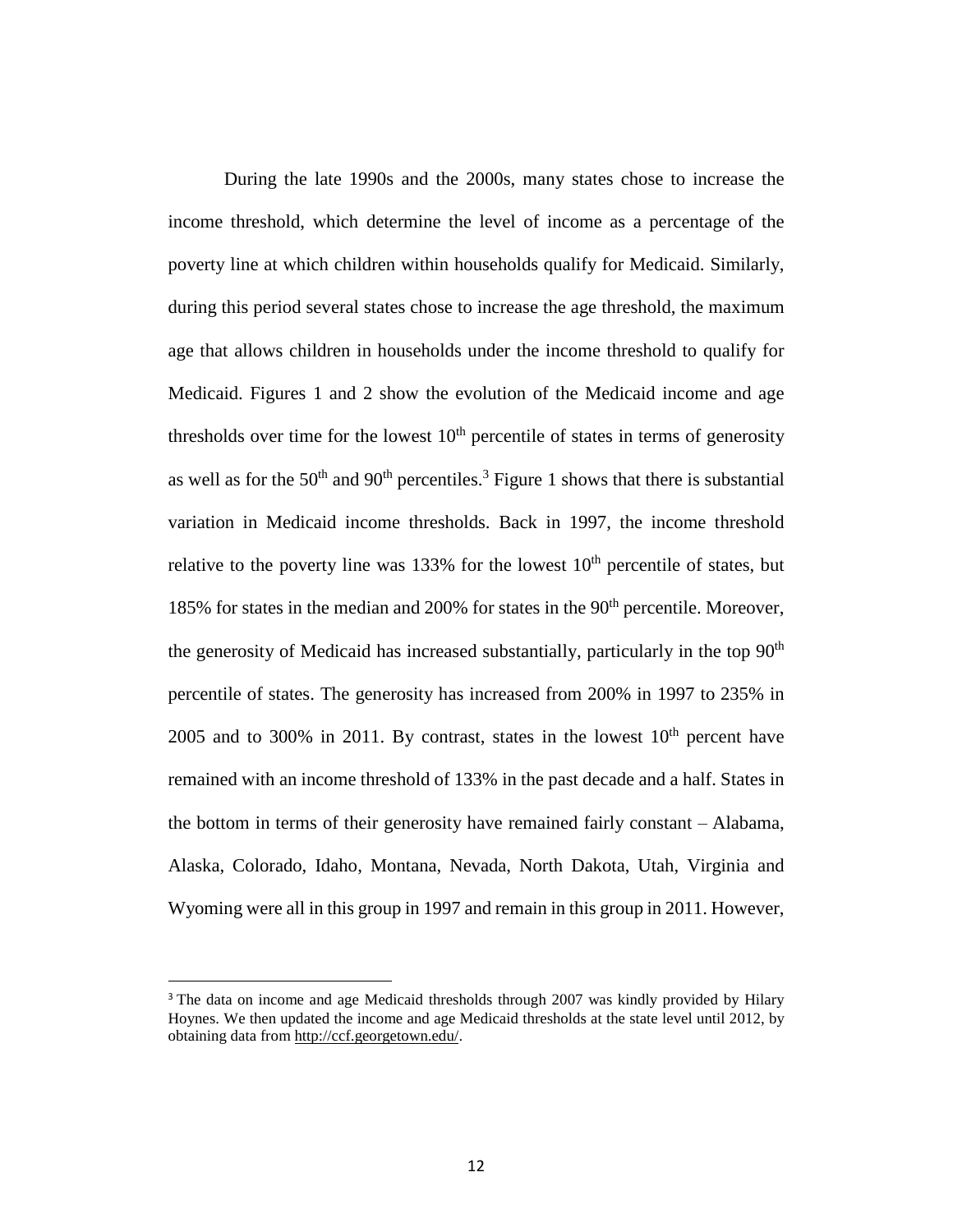some states have moved out of this group including Illinois, Louisiana, Ohio and South Dakota. Moreover, the states in the top group have changed substantially, with only Hawaii and Vermont remaining in the top  $90<sup>th</sup>$  percentile in terms of Medicaid income thresholds. Arkansas, California, Minnesota, Rhode Island, Tennessee and Washington all moved out of this group and the District of Columbia, Iowa, Maryland, New Hampshire and Wisconsin moved into the group of most generous states. At the bottom, age thresholds were zero for the least generous states and 18 for the most generous and there have been some increases from 5 to 6 years at the median (see Figure 2). Our identification strategy is, thus, essentially a difference-in-difference strategy, which compares the changes in outcomes before and after the changes in income and age thresholds among less and more generous states.

The novelty of our paper is not only to exploit policy changes to examine the impact of public health benefits, but to go beyond the effects of public health insurance on job separations and to examine the incentives it generates in terms of increased risk taking.<sup>4</sup> In this paper, we analyze the impacts of public health

 $<sup>4</sup>$  In a working paper by Kugler (2013), one of the authors reports earlier results showing impacts of</sup> various transfer programs on labor mobility. The current paper focuses on Medicaid, conducts additional robustness checks and examines many other outcomes not examined in the earlier working paper.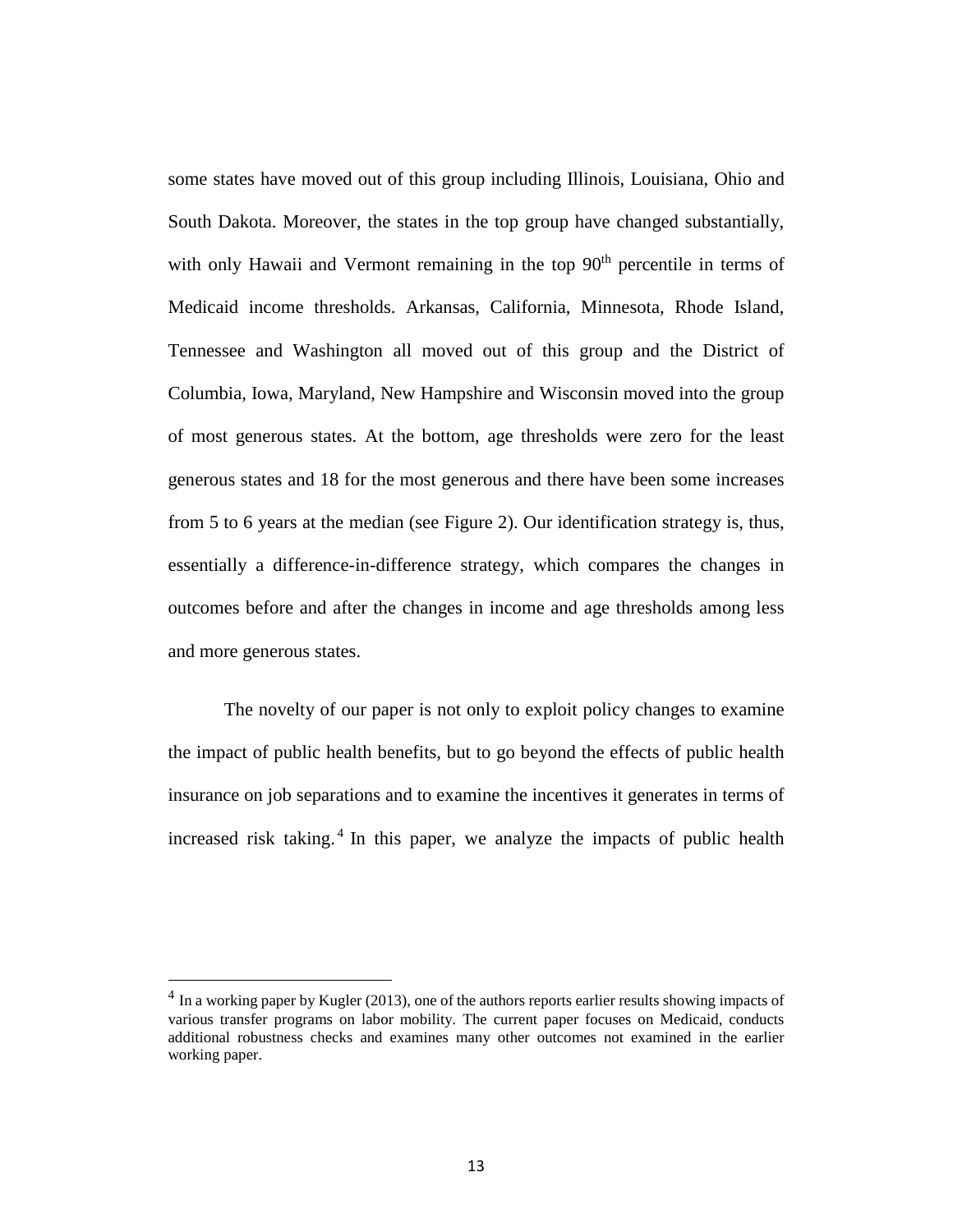insurance in encouraging mobility towards occupations and industries which are not only riskier but also higher paying and have higher educational requirements.

#### **3. Data Description**

 $\overline{a}$ 

We use the Merged Outgoing Rotation Group (MORG) files of the Current Population Survey and merge these with the March CPS files to conduct this analysis. Households in the CPS are interviewed for four months, then let go for eight months, and are then interviewed again for another four months. Every month about one eighth of the households enter the sample and about one eighth leave the sample. The fourth and eighth interviews include information on wage income and hours worked and are called the outgoing rotations. The MORG files allow one to match households and individuals from one year to the next by matching the information from the  $4<sup>th</sup>$  interview and the  $8<sup>th</sup>$  interview. We merged the  $4<sup>th</sup>$  to the 8<sup>th</sup> interview in the months of March that had unique household and individual identifiers. Then, we checked that individuals had the same gender and race. If they did not, we discarded them. We also checked that the absolute difference in age from one year to the next was either one or two and deleted those who had differences in age that were greater or smaller than two.<sup>5</sup> Finally, we merged these panels with the March supplements.

<sup>5</sup> We lose around 3% to 4% in each pair of years from mismatches in age, gender, and race.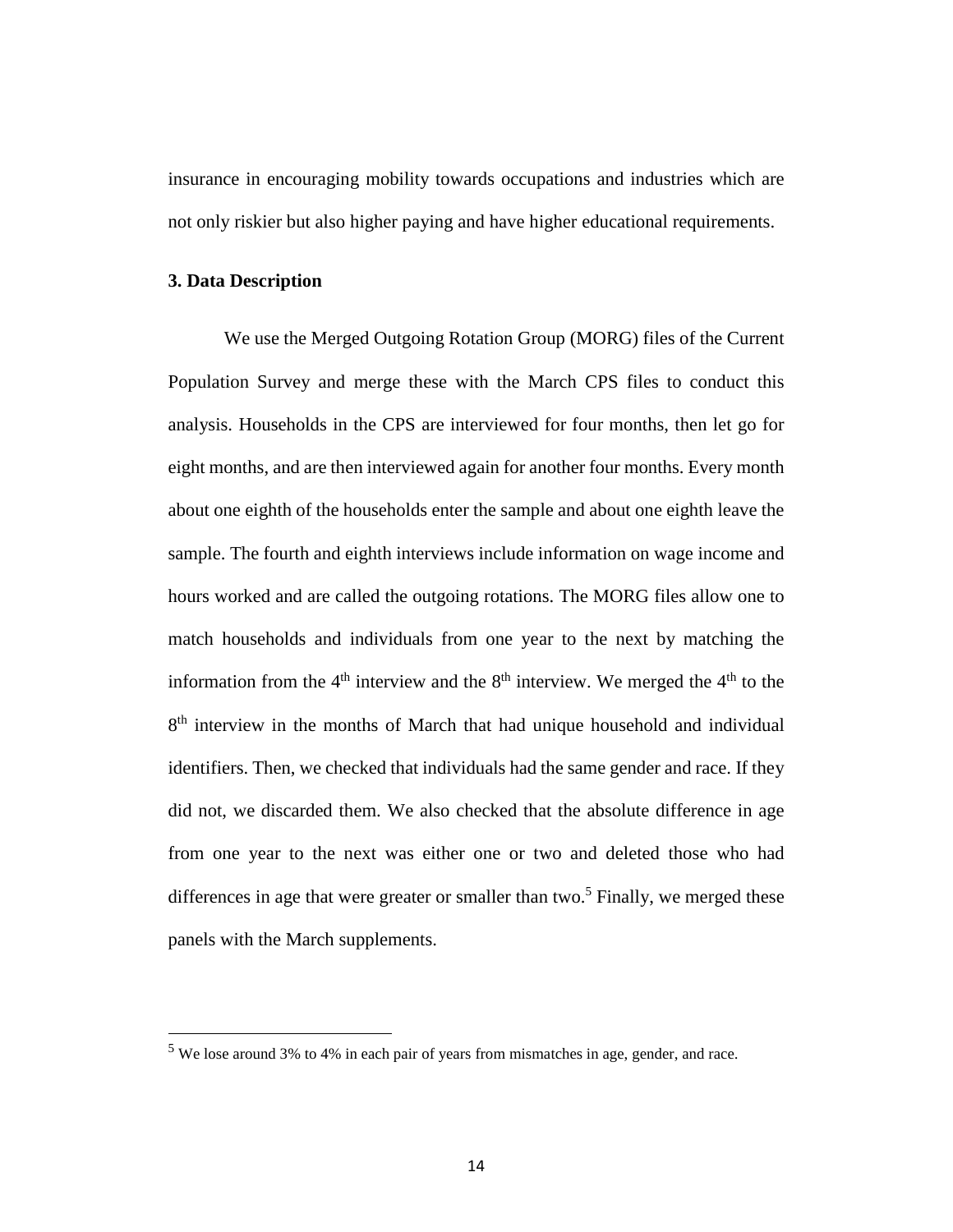In the MORG sample, we have access to extensive demographic and labor market information, including information on the industry and the occupation of the worker. We are, thus, able to control for education, age, the number of children, gender, race, ethnicity and country of birth in all our regressions.

We use the March CPS supplement because it asks a series of questions on different income sources. This allows us to construct the tax liabilities and TANF benefits variables, which are important control variables since state taxes and TANF benefits changed during this time period. We construct state income tax liabilities using the TAXSIM software from the National Bureau of Economic Research (NBER) at the  $75<sup>th</sup>$  and  $25<sup>th</sup>$  percentiles of the national income distribution to construct a measure of tax progressivity, and at the  $50<sup>th</sup>$  percentile of the national income distribution to construct the median income. The benefits under TANF are constructed using information on maximum benefits, benefit-reduction rates and flat earnings disregards which vary over time and across states,<sup>6</sup> as well as using earned and unearned income for the 25<sup>th</sup> percentile of the national income distribution by year from the March CPS. $<sup>7</sup>$ </sup>

<sup>&</sup>lt;sup>6</sup> We are grateful to Hilary Hoynes for providing the information on maximum benefits, reduction rates and earnings disregards through 2007. We obtained the information on maximum benefits, benefit reduction rate and earnings disregards for 2008-2012 from the Welfare Rules Database (http://anfdata.urban.org/wrd/WRDWelcome.cfm) to allow us to update the TANF variable until 2012.

<sup>&</sup>lt;sup>7</sup> See Appendix for a detailed description of the construction of these variables.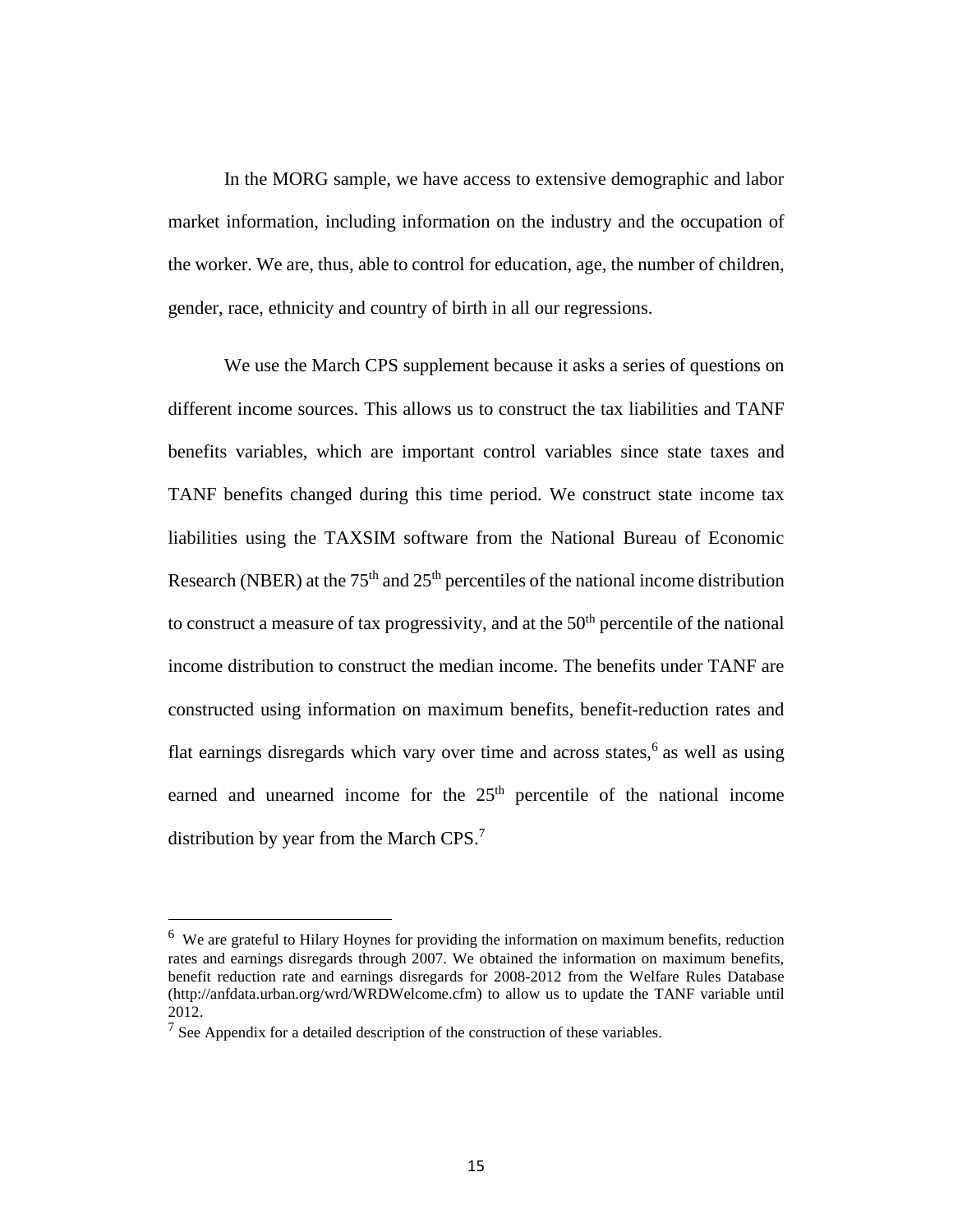Our dependent variables include indicators of whether a person changed 3 digit occupations and 3-digit industries from one year to the next. Since occupation and industry codes have changed over time, we use crosswalks to make sure that occupation and industry codes are consistent over time.<sup>8</sup> Then, we construct transition probabilities of whether the person moved to a riskier occupation/industry from one year to the next. We measure riskiness of occupations and industries in two ways. First, we measure the variance of wages in each 3-digit occupation and industry over the entire period of our analysis. Then, we define a variable measuring transitions towards riskier occupation/industry, which takes the value of one if the current occupation/industry has a greater variance of wages than the previous occupation/industry and zero otherwise. Hence, whenever there is no change in occupation/industry, this variable also takes the value of zero. We also measure riskiness in an occupation/industry by looking at separation rates within occupations/industries. The second variable measuring transition to a riskier occupation/industry takes the value of 1 if a person moved towards a 3-digit occupation/industry with a higher average separation rate than the one in which they were working at before. This variable can only take a value of 1 if there is an industry or occupation switch by the worker.

<sup>&</sup>lt;sup>8</sup> We use the crosswalks developed by Autor and Dorn (2013) for occupations and we use the IPUMS crosswalk for industries.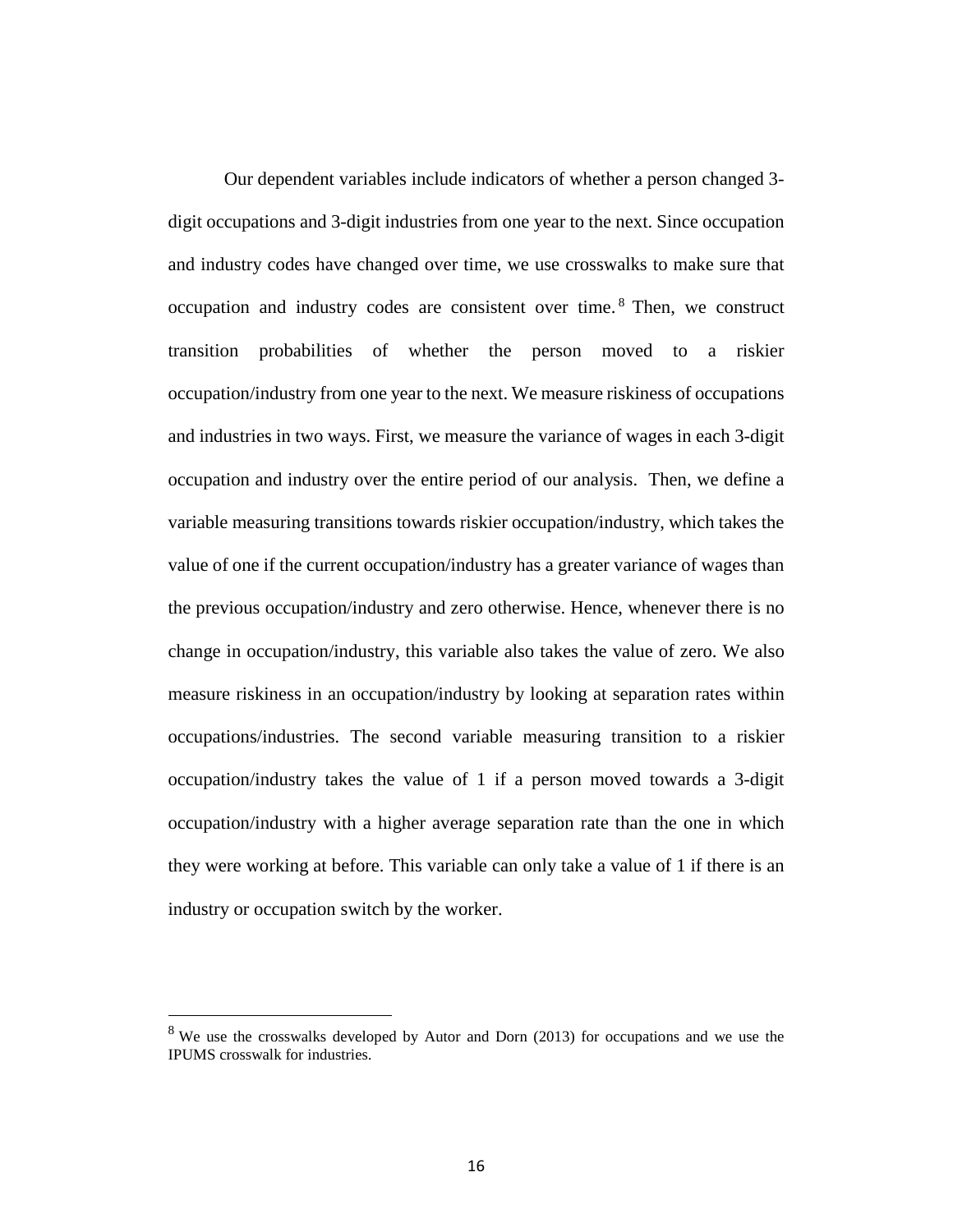Our final set of dependent variables measure whether workers make transitions towards better jobs. We measure the quality of jobs in two ways. First, we measure transitions towards 3-digit occupations/industries with higher median wages than the previous job. Median wages are calculated for each 3-digit occupation/industry over the entire period of analysis**.** Second, we measure whether workers move towards occupations in which the educational requirement is the same or higher than the educational requirement in their previous occupation. This is a measure of whether the workers moved towards a job that is better or higher up in the job ladder. We construct this measure by using data from the U.S. Labor Department's O\*NET database, which identifies the educational requirements for jobs in different occupations. The O\*NET program collects data on entry requirements, work styles and task content within occupations by surveying each occupation's working population. For educational requirements, we rely on the following question asked of current employees: "If someone was being hired to perform this job, indicate the level of education that would be required." The survey respondents are reminded that this does not refer to the level of education that an incumbent or current employee has achieved. Respondents are given the following options: less than high school, high school, some college, associate's degree, bachelor's degree, and graduate degree. To assign a required level of education to each occupation, we use the distribution of responses of the incumbents and use the mode of the responses as the required level of education for each occupation. This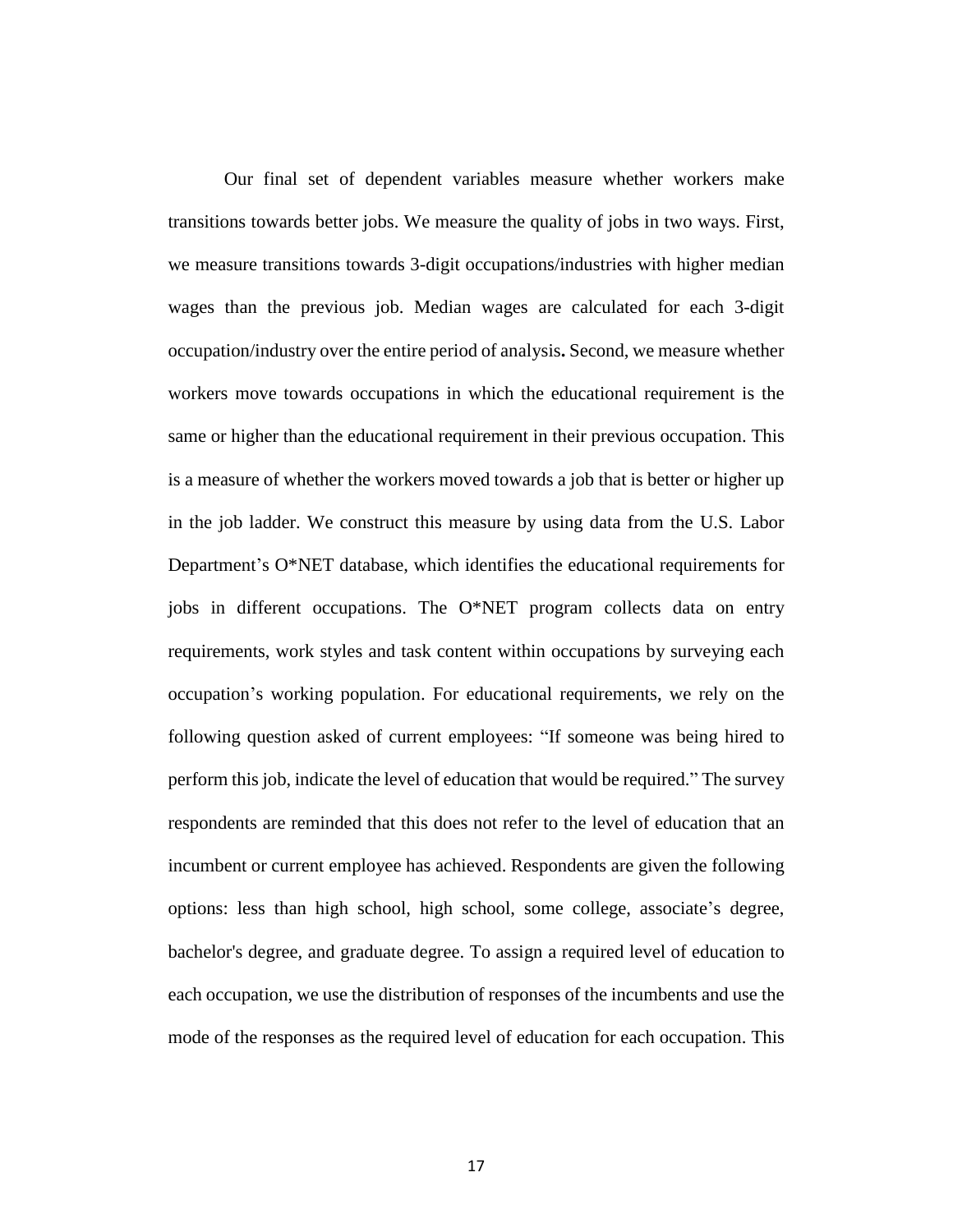way of measuring education requirements is consistent with the approaches taken in the over-education literature.<sup>9</sup>

Table 1 provides descriptive statistics of the variables used in our analysis for the period from 1996 to 2012. In the sample, almost half of the individuals are women, 80% are married, have on average almost one child, are on average 43.5 years old and have on average 13.5 years of education, 84.4% of the individuals are white, 9.8% African American and 8.7% Hispanic. Only 13.1% are union members and 14.9% are foreign-born. A substantial fraction of those who change jobs experience occupational and industry changes from year to year – 47.6% experience occupational changes and 33.4% industry changes. These numbers are in line with previous numbers documented in the literature measuring occupational and industrial mobility using CPS data. <sup>10</sup> Moreover, the likelihood of moving towards an occupation with greater variance of wages and higher average separation rates are 21.7% and 23%, while the likelihood of moving towards a riskier industry as measured in terms of a greater variance of wages and higher separation rates are 16% and 16.3%. Finally, the likelihood of transitioning to a

 $9^9$  See Leuven and Oosterbeek (2011) for a review of this literature.

<sup>&</sup>lt;sup>10</sup> See Kambourov and Manovskii (2011). Note that they caution against using March CPS to measure annual mobility without matching individuals present in two consecutive years. When they match individuals present in two consecutive years and measure occupational and industrial mobility, their number is close to ours.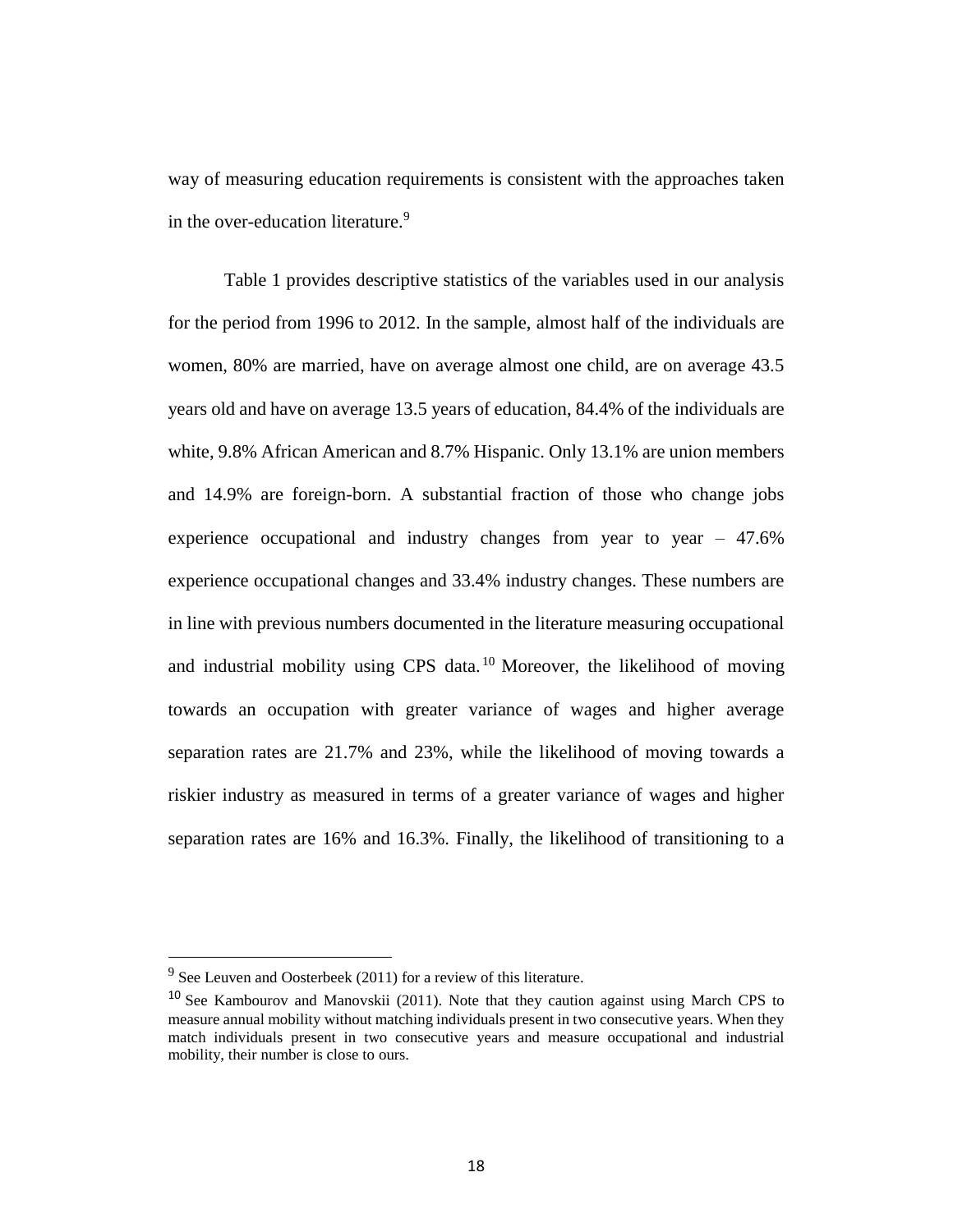higher paying occupation and industry are 21.5% and 16%. The likelihood of moving to a better-matched occupation is 33.1%.

The Medicaid income threshold, as described in the previous section, is the maximum income relative to the poverty line that allows children within a household to qualify for Medicaid. The average income threshold is 191% of the Federal Poverty Line (FPL) over the entire period. The Medicaid age threshold is the maximum age of the children who can qualify for Medicaid given that they live in households with income below the aforementioned Medicaid income threshold. The average age threshold is 4.7 years over the entire period of analysis. The thresholds are statutory and, thus, determined by law. They are the source of variation that we use to determine public health insurance generosity in our analysis. Thus, we might expect the occupation and industry change outcomes to differ between more and less generous states if Medicaid, indeed, changes the behavior of workers in terms of their willingness to move occupations or industry. Occupational and industry changes are higher in states with Medicaid income thresholds above the mean, although only industry changes are significantly different between those above and below the mean. Moreover, movement towards riskier industries in terms of the variance of wages and separations is significantly greater in states where the Medicaid income threshold is above the mean. Finally, the transitions toward higher paying industries are significantly greater in states that are above average in terms of Medicaid generosity. By contrast, average transitions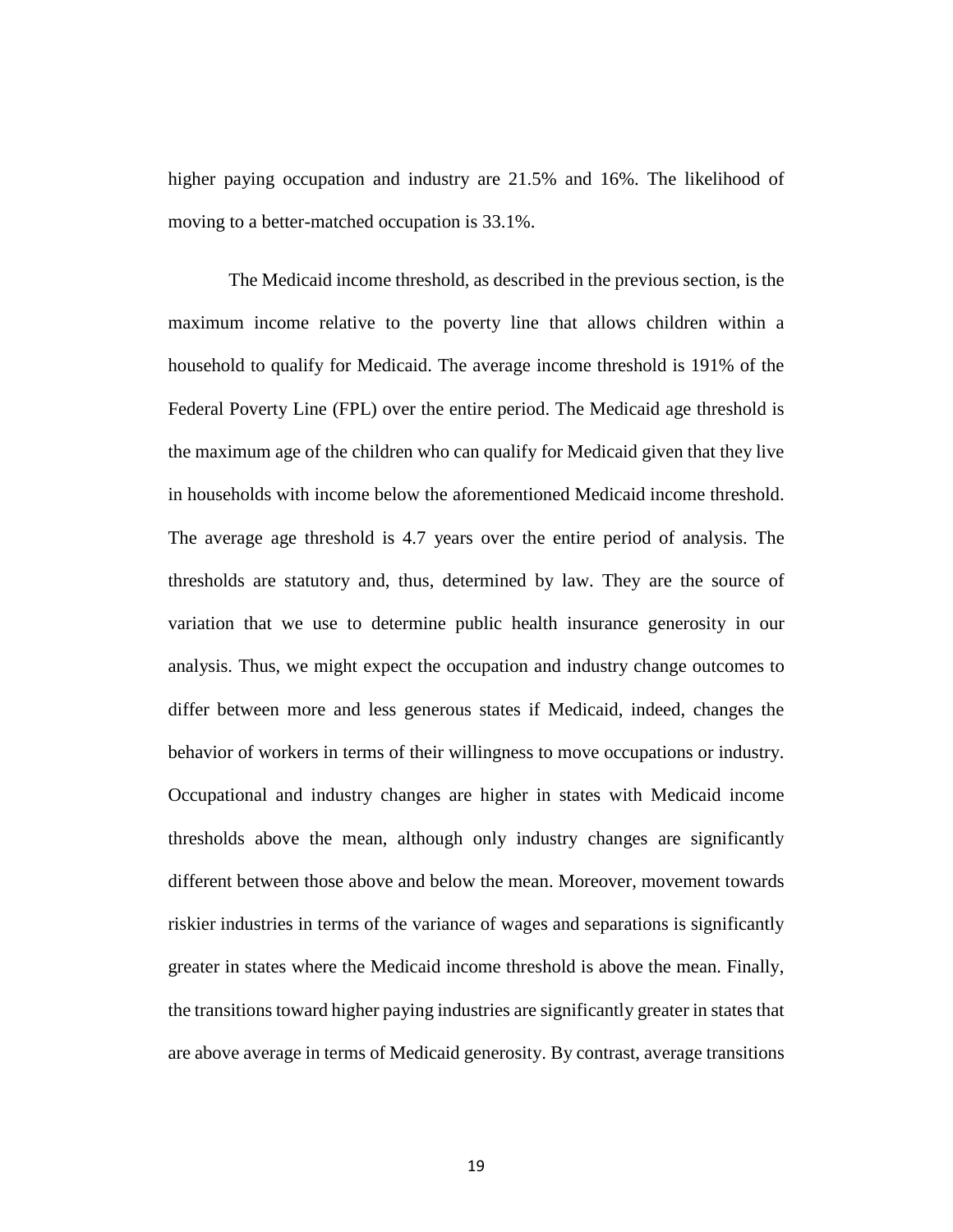towards riskier occupations and better matches are about the same in states with above average and below average Medicaid thresholds when not controlling for anything else.

However, Table 1 also shows that worker characteristics in more and less generous states also vary. More generous Medicaid states have older workers, more dependent children, more foreign-born workers, higher unionization rates and more Hispanics and less whites and African-American workers. Thus, these differences highlight the importance of controlling for different worker characteristics in the analysis. Table 1 also shows that the difference in mean taxes at the  $75<sup>th</sup>$  and  $25<sup>th</sup>$ percentile of the distribution over the period of analysis is 49.6% and the average median tax is 11%. While the tax progressivity is higher in states that are more generous in their provision of Medicaid benefits, the median tax rate is actually lower in these states. TANF income threshold was 239.6% of the FPL in states that also offered more generous Medicaid and 106.2% of the FPL in states that offered less generous Medicaid. Differences in tax structure and transfer programs, thus, highlight the need to control for these policy variables in our analysis.

### **4. Identification Strategy**

Our approach to establish a causal relation between labor mobility and public health insurance relies on statutory Medicaid program qualification rules, as opposed to the actual benefits received by an individual. As shown above, there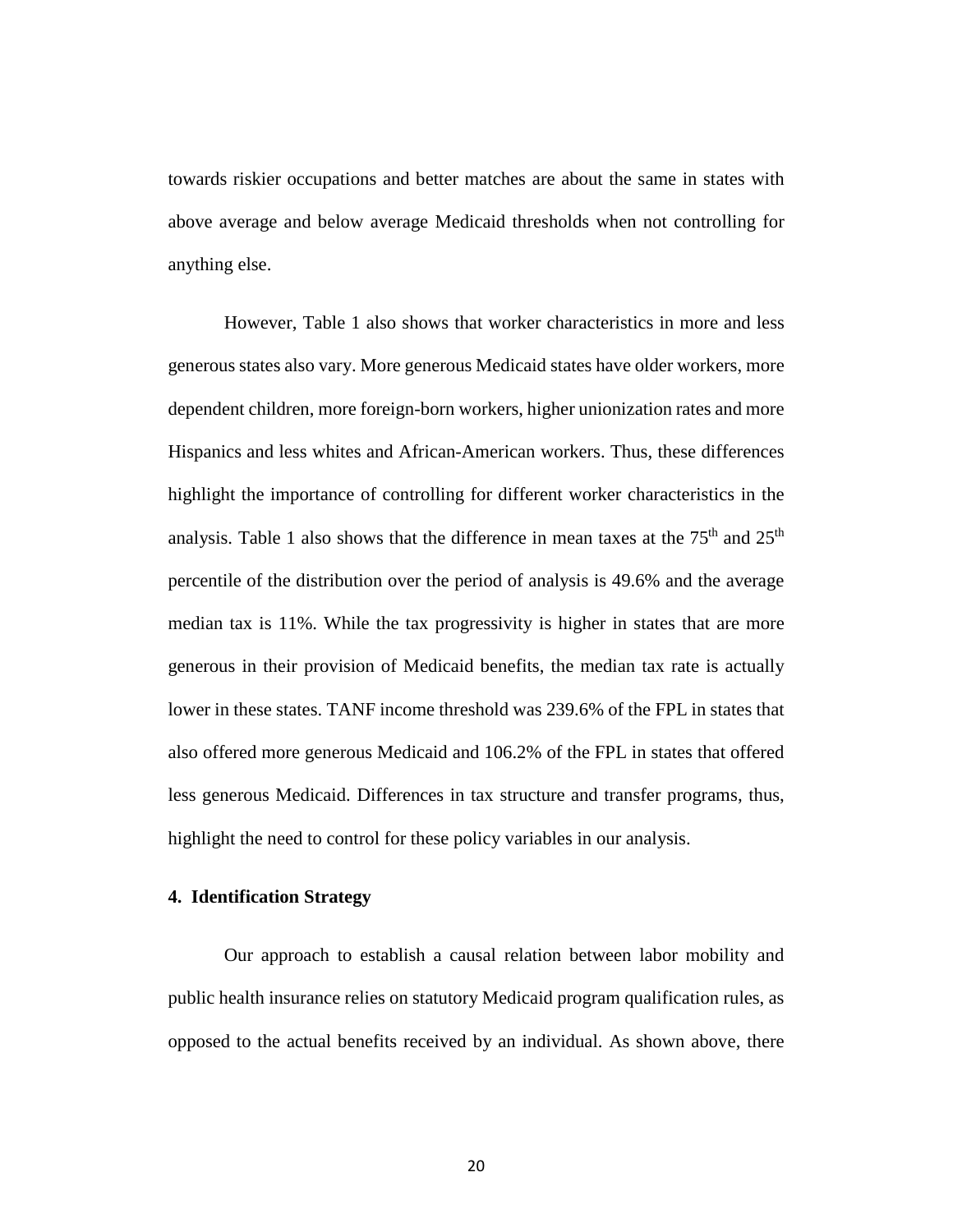were a number of states that remained constant at the low threshold of 133% of the FPL and the minimum child age, thus keeping the 1987 rules. However, many other states did increase their generosity by raising the income threshold beyond the AFDC threshold at the time, and by allowing older children to also qualify for Medicaid. Thus, we compare those states that became more generous to those that did not in terms of qualification for Medicaid. This is essentially a difference-indifference approach with several before and after periods and several treatments.

We estimate the following regression of occupation/industry mobility on the Medicaid income and age thresholds, other policy changes, individual characteristics, state and time fixed effects, and region-specific trends:

 $Y_{\text{isrt}} = + \varphi \times \text{Medicaid Income Threshold}_{\text{st}} + \psi \times \text{Medicaid Age Threshold}_{\text{st}}$  $+ \delta \times$  Tax Progressivity<sub>st</sub>  $+ + \pi \times$  Median Tax<sub>st</sub>  $+ \rho \times$  TANF Benefits<sub>st</sub> +  $\beta X_{\text{isrt}} + \kappa_s + \tau_t + \Omega_{\text{rt}} + \varepsilon_{\text{isrt}}$ 

where the Medicaid Income Threshold<sub>st</sub> is maximum income relative to the poverty line that allows children within a household to qualify for health insurance through Medicaid in state s at time t; Medicaid Age Threshold<sub>st</sub> is the maximum age of a child who can qualify for Medicaid in state s at time t; the Tax Progressivity<sub>st</sub> is the difference in the average overall tax rate between the top and bottom quartile of the income distribution; Median Tax<sub>st</sub> is the average tax at the  $50<sup>th</sup>$  percentile of the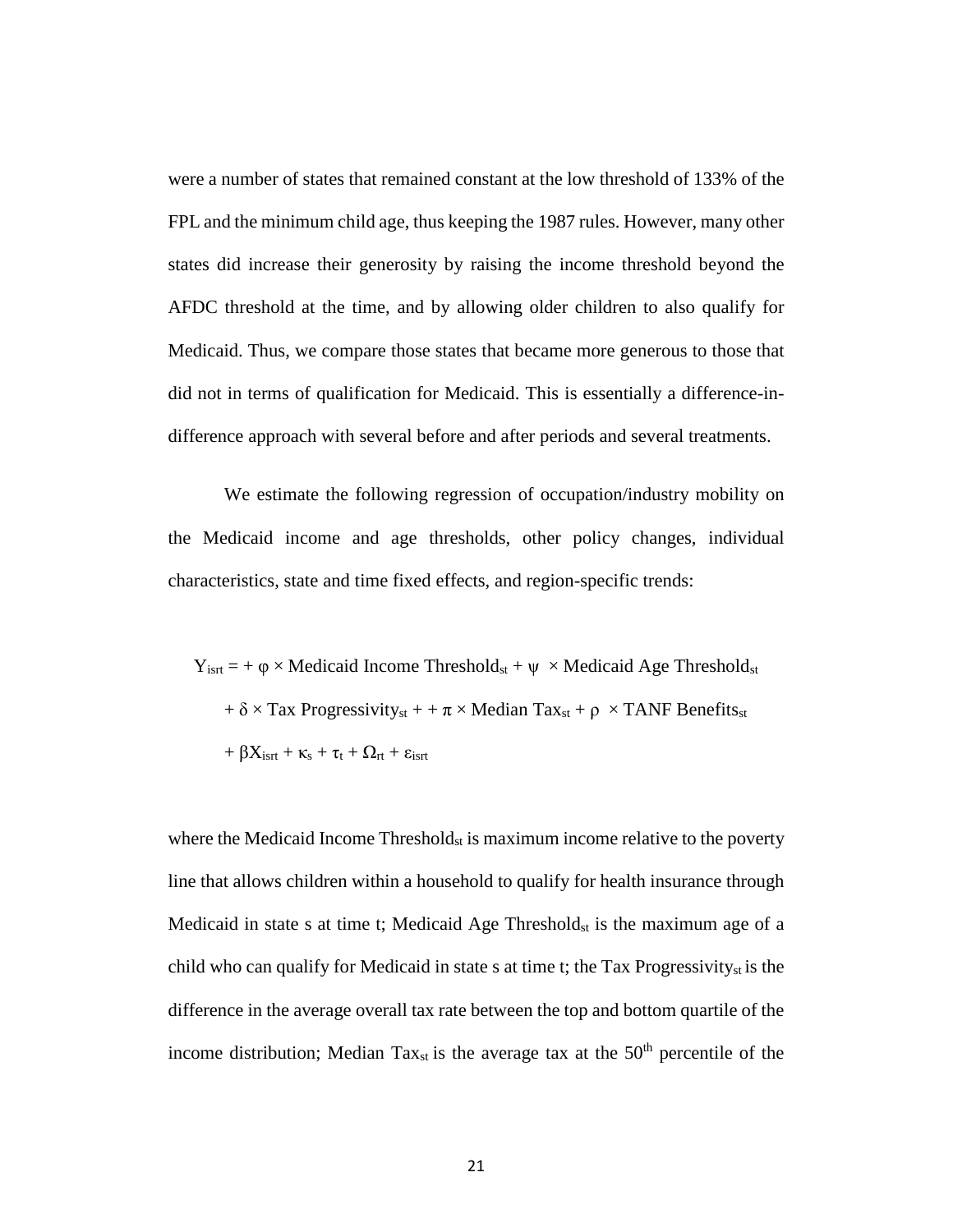income distribution; and TANF Benefits<sub>st</sub> are as described in the previous section. In addition, the X's include controls for age, education, number of children, gender, and indicators for foreign-born, union member, marital status, Hispanics, and African Americans. We control for state and time effects,  $\kappa_s$  and  $\tau_t$ , to contrast states with more and less generous thresholds before and after the statutory changes. To allow for potential differential trends in states with more and less generous Medicaid, we include,  $\Omega_{rt}$ , region-specific time trends that allow the time trend to vary in each of the large nine regions of the country as defined by the Census Bureau (New England, Mid-Atlantic, East North Central, West North Central, South Atlantic, East South Central, West South Central, Mountain, and Pacific).

While we control for other potential confounders that may have changed at the same time as the Medicaid statutory changes, a potential problem is that the statutory changes may had responded to underlying economic conditions or conditions in the labor market. We check for this possibility by estimating regressions of the Medicaid income and age thresholds on the unemployment rate, real gross state product, the percentage of the labor force in goods producing industries, and the percentage of the population that is white, male, and married as well as the average education level in the state. Table 2 shows results of these regressions for the income and age thresholds, respectively. Columns (1)-(5) show that none of these variables are significant in predicting Medicaid income threshold. Columns (6)-(10) show no effects of the variables on the Medicaid age thresholds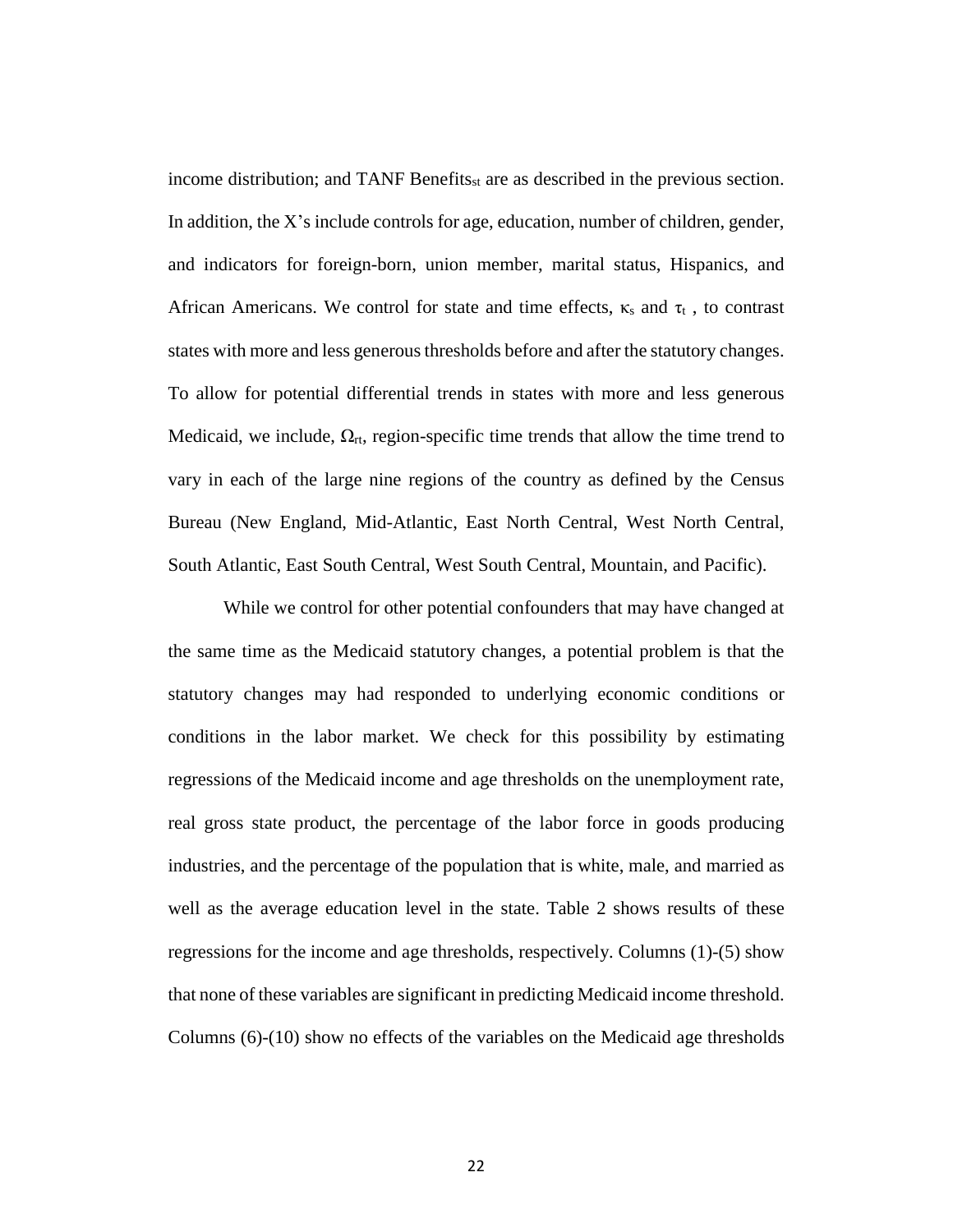either. The only exception is the average education level, which is marginally significant in Columns (5) and (10) for both the Medicaid income and age thresholds in the specification with lagged GDP. Thus, there is little evidence that economic, labor market and demographic factors are behind the adoption of more generous Medicaid policies.

#### **5. Impacts of Taxes and Transfers on Occupational and Industrial Mobility**

#### **a. Occupational and Industrial Mobility**

A key element of a healthy labor market is the ability for workers to move across occupations and industries over their working lives. As people find out what their talents are and observe how their experiences evolve in the labor market, they may realize that their skills and characteristics do not fit well in a particular occupation or industry but that their skills may be better suited for another occupation or industry. Thus, people may consider moving to a new occupation or utilize their talents in a different industry, yet they may be reluctant to do so because there is uncertainty about the quality of their match with a new occupation or industry. Employer-provided health insurance, however, stops many from changing jobs and may restrain many from leaving a job to retrain or to even move to another job with health insurance coverage but which may be risky because it is in a new area of expertise. Public health insurance may encourage individuals to undertake the risky investments necessary to change occupations or industries.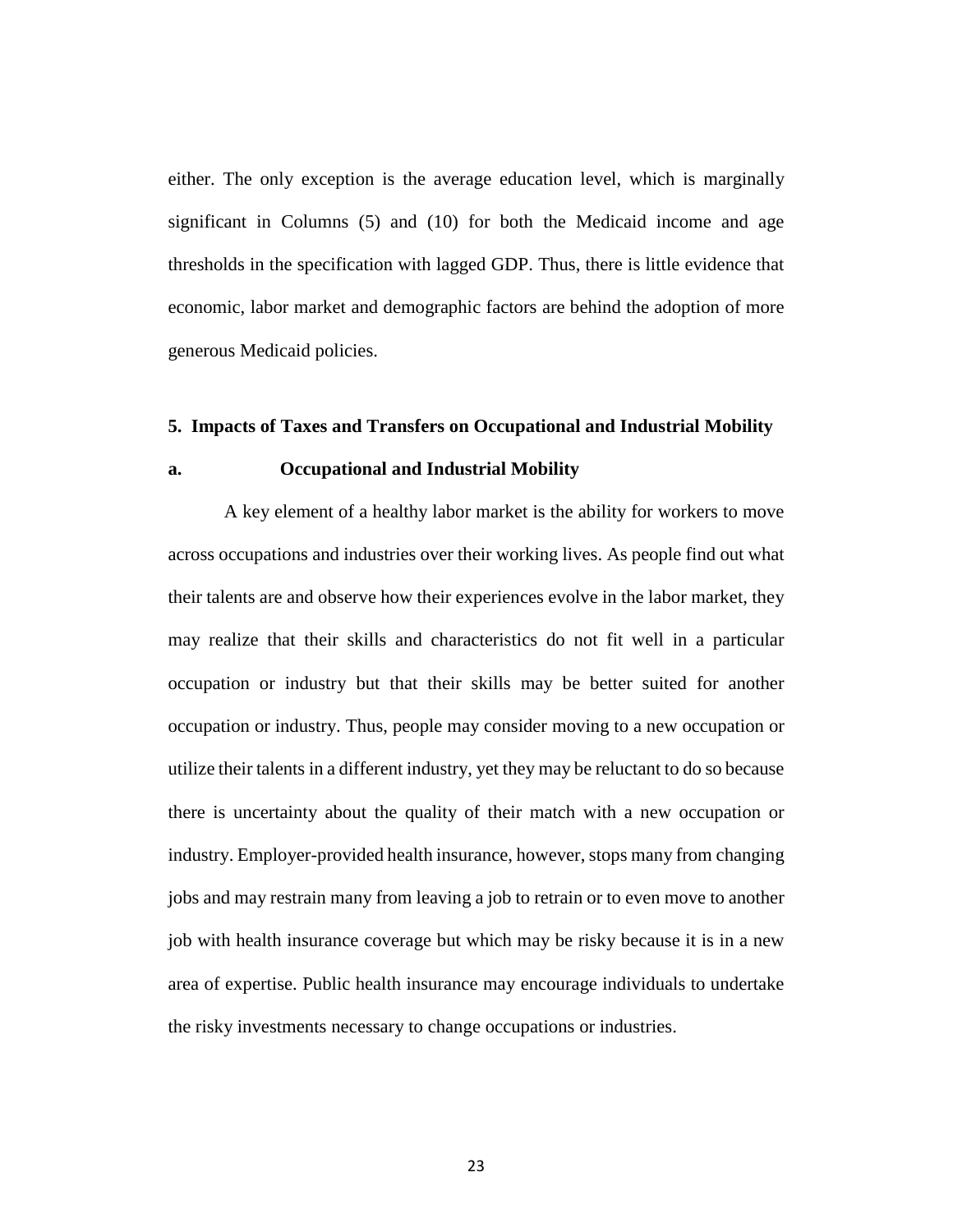Table 3 shows that increased Medicaid generosity, indeed, induces individuals to change occupations more often than they would otherwise. Columns (1)-(3) show the results with basic demographic controls and adding state, time and region-specific trends, respectively. Columns (4) and (5) add policy controls including tax progressivity, the median tax and TANF benefits. The results become slightly smaller as more controls are added, but they are robust to all these controls and show a consistent picture. An increase in the Medicaid income threshold increases the likelihood that an individual changes occupations. By contrast, increasing Medicaid generosity by increasing the age threshold does not impact occupational change. The effect with the fullset of demographic and policy controls in Column (5) shows that moving from a state with the lowest income threshold, 133% of the FPL, to a state in the  $90<sup>th</sup>$  percentile in terms of the income threshold, or moving from Alabama to Vermont (if they were the same in every other respect), increases the propensity to change occupations by 7.6%. This is almost equivalent to increasing the income threshold by 2 standard deviations, which increases occupational mobility by 6.9%. In the last column of Table 3, we interact the thresholds with an indicator for women, to check if the effects vary by gender, but find no difference between women and men in terms of the effects of Medicaid generosity on their occupational mobility.

Table 4 shows the effect of Medicaid generosity on industrial mobility. The results show that an increase in the Medicaid income threshold also increases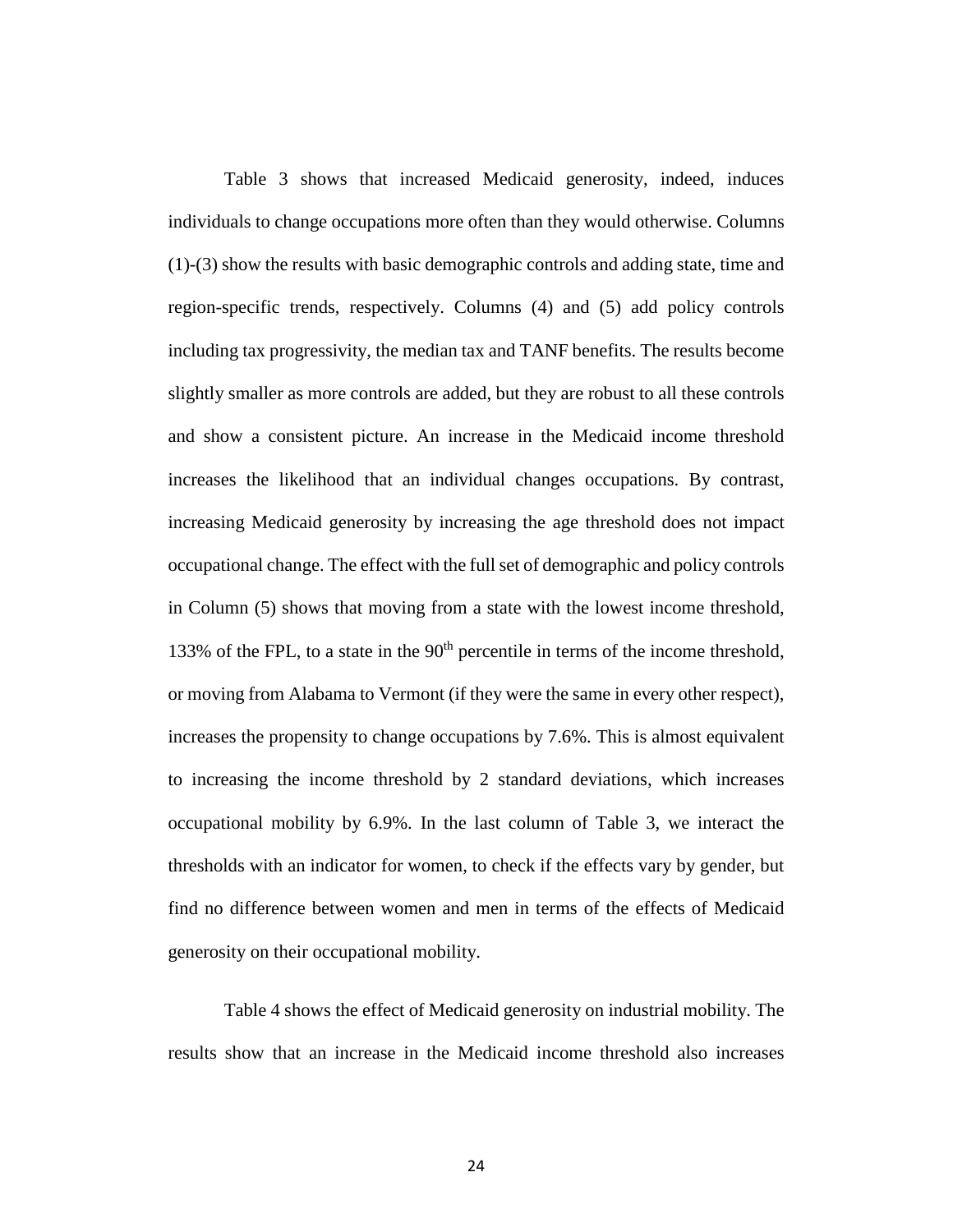industrial mobility. The results are robust to the inclusion of demographic and policy controls. The result in column (5) with the full set of controls shows that moving from a state with the most basic Medicaid protection, as was present in all states in 1965, to a state with the  $90<sup>th</sup>$  percentile in terms of Medicaid income thresholds, increases industrial mobility by 7.8%. Moreover, column (6) shows that the effect of Medicaid on industrial mobility is greater for women. For women, living in a state in the  $10<sup>th</sup>$  instead of the  $90<sup>th</sup>$  percentile in Medicaid income thresholds would increase their mobility by 0.05 or 10.2%. As for occupational mobility, however, increased generosity in terms of age thresholds has no impact on mobility.

Since the thresholds should be most important for those who are close to the threshold and likely to benefit, we examine differential effects of the income threshold for those at different quintiles of the income distribution. We begin by interacting the Medicaid income threshold variable with the quintiles of the income distribution. Then, we compare the marginal effect of the Medicaid income threshold at different quintiles relative to the highest quintile. This serves as a falsification test since we should not expect to find effects in the higher quintiles.<sup>11</sup>

 $11$  Note that those in the lowest quintile earn \$20,703 or less in 1999 dollars and the poverty line for a married couple with one child in 1999 was \$13,410. Thus, to qualify for Medicaid such family would have to earn less than \$17,835.30 in the least generous states and \$25,210.80 in the median state. This means that those at the lowest quintile are, indeed, more likely to be exposed to Medicaid over this time period.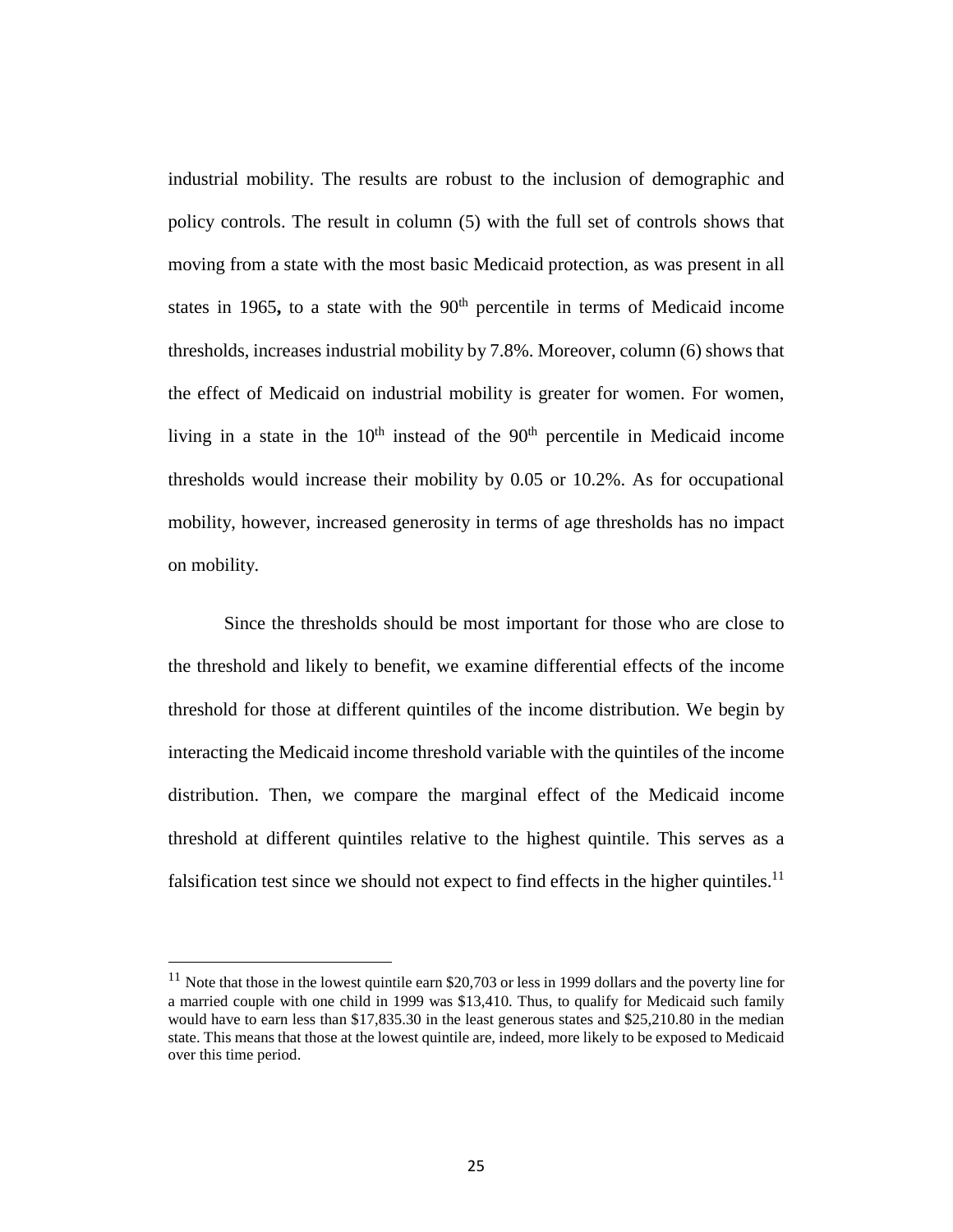Figure 3 shows the results of the impact of income thresholds on occupational mobility at various quintiles of the income distribution. It clearly shows a markedly higher impact for those at the lowest quintile than for those at higher quintiles. The marginal effect of the Medicaid income threshold on the probability to change occupations is about 1 percentage point higher for people in the lowest quintile compared to those in the highest quintile. By contrast, the effects for quintiles higher than the lowest quintile relative to the highest quintile are negative but close to zero and the relative effects at the second and fourth quintiles are not distinguishable from zero. Figure 4 shows similarly the impact of the Medicaid income threshold on industrial mobility by quintile. As before, the marginal effect of the Medicaid income threshold on the likelihood of moving industries is highest for the lowest quintile. Workers in the lowest quintile are 2.3 percentage points more likely to change industries due to more generous Medicaid income thresholds than those in the highest quintile. By contrast, the relative effects for those in the higher quintiles is close to zero. These results confirm that the effect of Medicaid generosity on industrial and occupational mobility is mostly driven by the changes in threshold levels and not by other things affecting all individuals with high and low income in generous states.

In the Appendix Tables, we also examine whether the effects were larger for women than men; for married or not married individuals, and for those with and without children. The results in Appendix Table 1 show that the effects on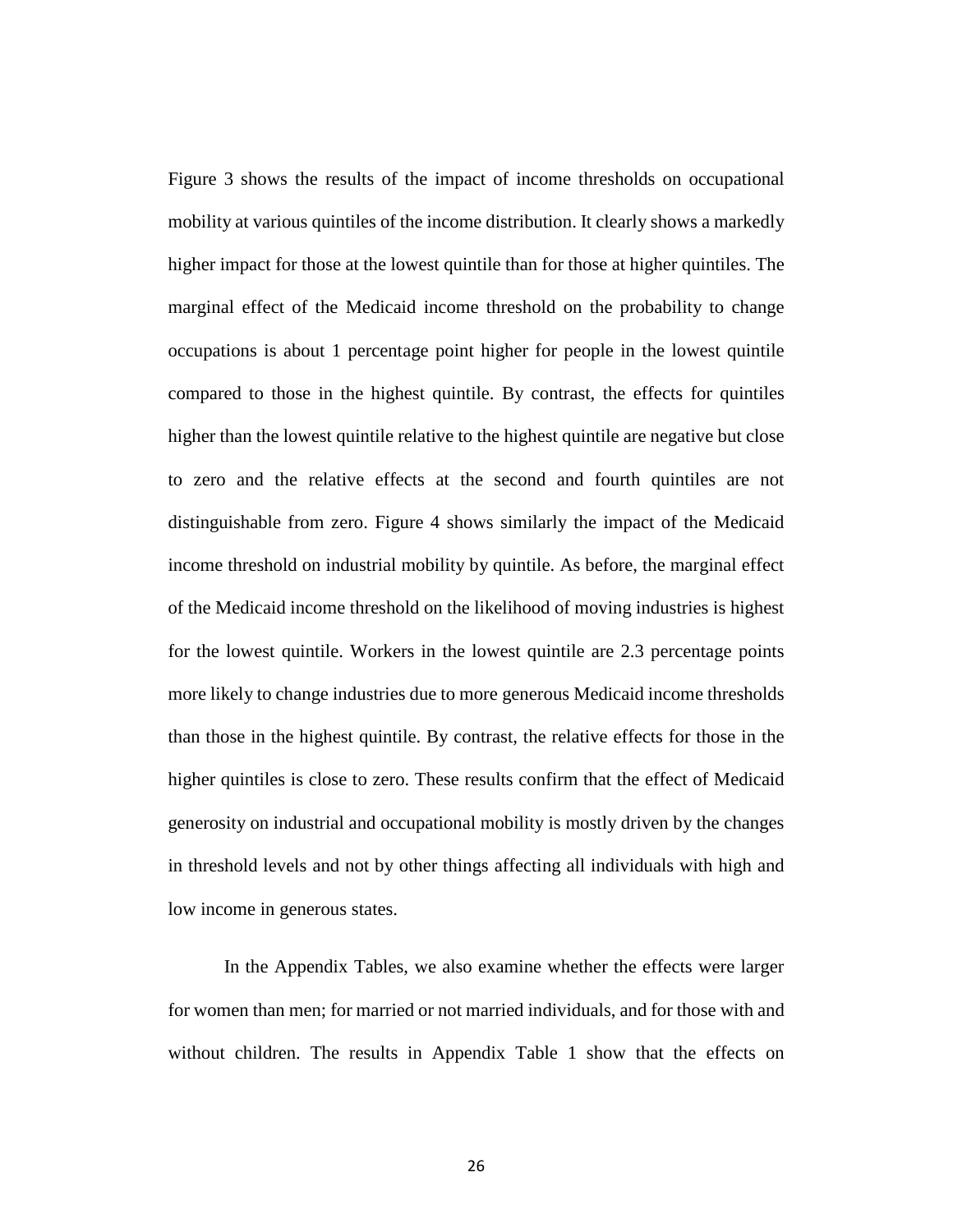occupational mobility are greater for women than men, when estimating a fully saturated model allowing other factors to affect women and men differently. Appendix Table 1 also shows bigger effects of the Medicaid income thresholds on occupational mobility of married than non-married workers, although the latter effects are not significant. Moreover, this table shows bigger effects of Medicaid on occupational mobility for those with children than for those without children. The results in Appendix Table 2 similarly show that the results on industrial mobility are bigger for women than men, but that the results are bigger for those who are not married and without children although these differences are not significant.

#### **b. Moving to Riskier and Better Jobs?**

If the insurance value of Medicaid is indeed driving individuals to undertake riskier decisions by moving them toward new occupations and industries, they should be moving towards riskier occupations and industries but also towards those that are more desirable.

Table 5 shows transition probabilities towards riskier occupations and industries. Columns (1) and (2) show results where the dependent variable takes the value of 1 if the person moved to an occupation with a higher variance of wages and if the person moved to an occupation with higher separation rates. The results show that both higher Medicaid and age thresholds increase the likelihood that a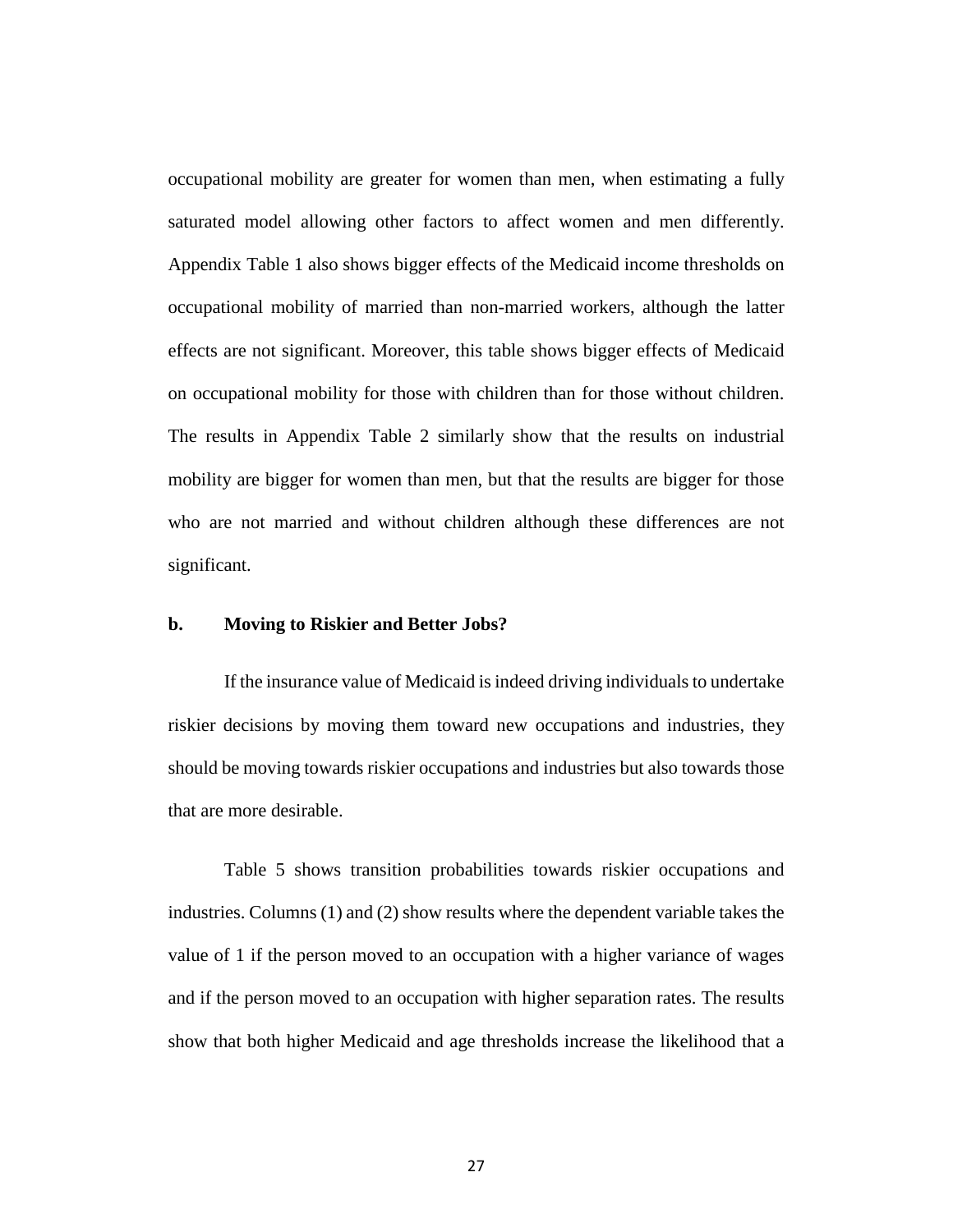person will move towards an occupation with a wider wage spread. The effects are such that moving from the lowest  $10<sup>th</sup>$  to the highest  $90<sup>th</sup>$  percentile in terms of income and age thresholds increases the likelihood of moving towards riskier occupations by 14.2% and 3.4% respectively.<sup>12</sup> By contrast, the thresholds have no impact on the likelihood of moving to occupations with higher separation rates. Columns (3) and (4) show the results for the likelihood of moving towards industries with higher variance of wages and higher separation rates. The results show that higher income thresholds increase transitions towards riskier industries defined both in terms of wages and separations. There is, however, a small negative impact of the age threshold on the likelihood of moving to industries with bigger wage spreads. These results are largely indicative of mobility towards riskier occupations and industries when Medicaid is more generous.

Since another possible interpretation is that people are just pushed towards low quality jobs, we also test if these are not just riskier jobs but actually better jobs. Columns (5)-(9) in Table 5 shows results of the impacts of Medicaid on the likelihood of transitioning towards more desirable jobs. Columns (5) and (6) in Table 5 show results for transitions towards occupations and industries that have higher median wages on average. The results show, indeed, that moving from the

 $12$  Some examples of such transitions in our data are janitors becoming truck drivers or carpenters or construction workers; cashiers becoming salespersons or housekeepers; and maids becoming health and nursing aides.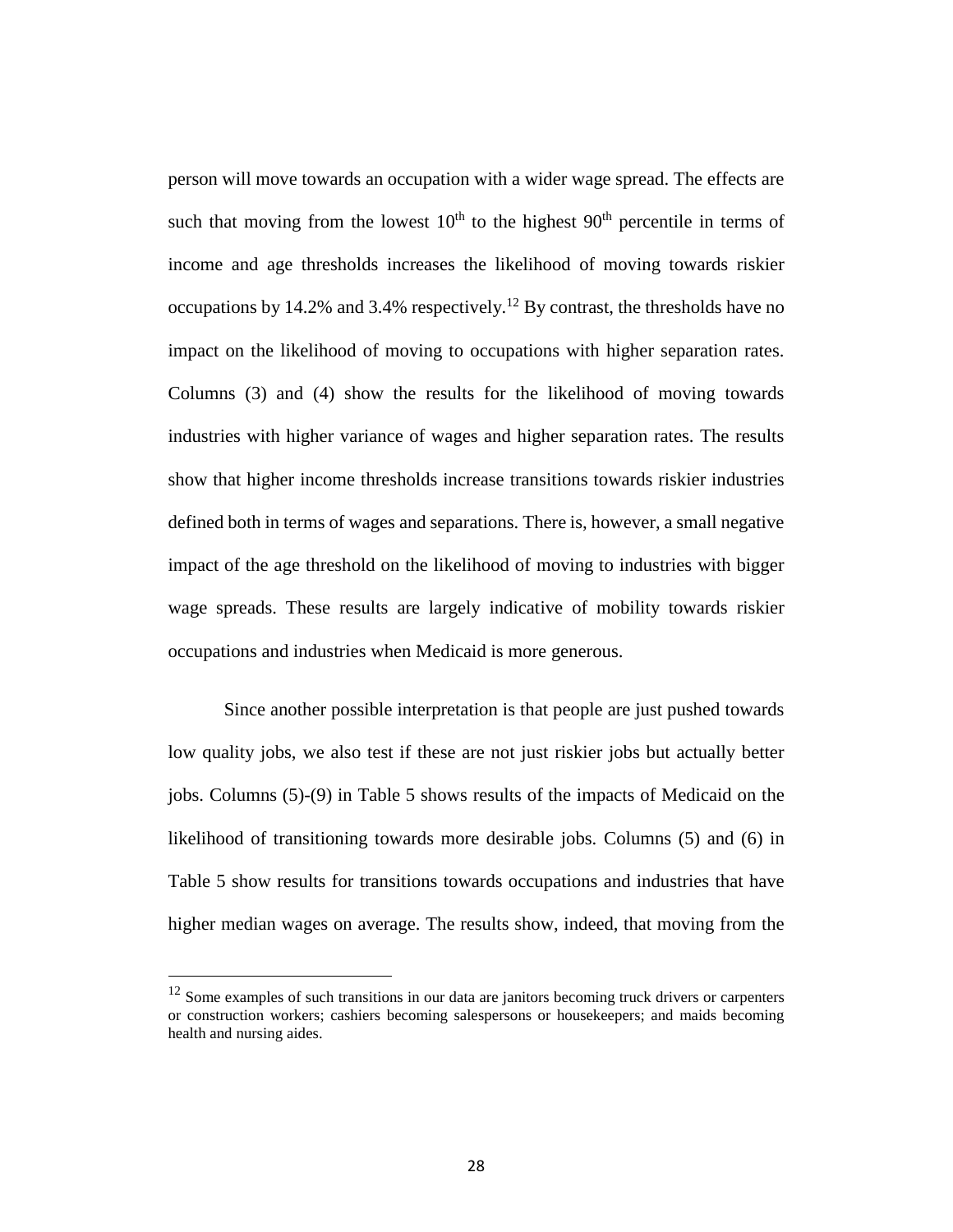$10<sup>th</sup>$  to the  $90<sup>th</sup>$  percentile in terms of the Medicaid income threshold increases transitions towards higher median pay occupations and industries by 11.7% and 8.1%, respectively.<sup>13</sup> Another good measure of job quality is whether the job is a good fit in terms of someone's skills. Therefore, we look at transitions to occupations that have similar or higher educational requirements compared to the educational requirements in the previous job held by the worker. Columns (7)-(9) in Table 5 show the results for the likelihood of moving towards occupations in which the educational requirements of the job are above or equal to the education requirements at the previous job.<sup>14</sup> We find that increasing Medicaid generosity increases the likelihood that the worker moves to a job in which s/he is using the same or possibly higher level of skills compared to her/his previous job. Columns (8) and (9) show this effects separately for non-college and college graduates. The effects are slightly bigger for non-college graduates.

Overall, the evidence indicates that workers are moving towards riskier occupations, with higher wages and which are presumably better matches for them.

 $13$  Some examples of such transitions in our data are health and nursing aides becoming medical technicians or secretaries and receptionists; child care workers becoming teachers; waiters and waitresses becoming retail salespersons; or cashiers becoming salespersons.

 $14$  Note that workers can still be over- or under- qualified in their current and past jobs. We do not take a stand on whether over- or under- qualification is a bad/good outcome.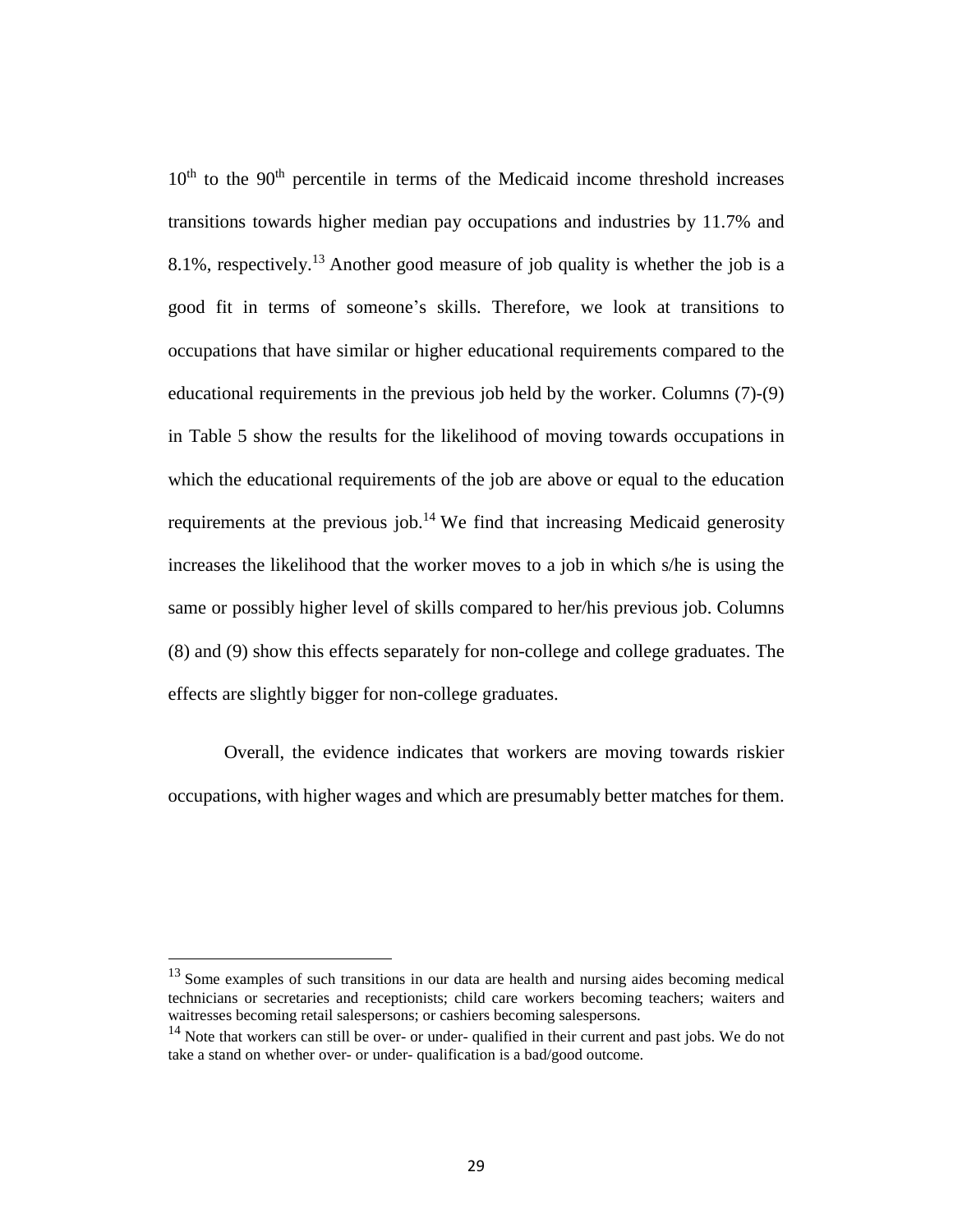#### **c. The Tennessee Experiment: A Sharp Reduction of Medicaid**

While many states increased their Medicaid income thresholds during the late 1990s and 2000s, as discussed above some states actually reduced their Medicaid generosity. Tennessee was the state with the biggest changes in its Medicaid income threshold. The income threshold in Tennessee was at 400% of the FPL in the late 1990's but it fell to 200% of the FPL in 2000 and fell additionally to 185% of the FPL in 2002, staying at that level from then on.<sup>15</sup> Thus, contrary to many states in which the generosity of public health insurance increased during the past few decades, we should expect for occupational and industrial mobility to fall in Tennessee.

Table 6 shows difference-in-difference results of the Tennessee experiment, using data from 1997 onwards, where the specification includes a Tennessee indicator, a post-2000 indicator and an interaction of these two, as well as all the demographic and policy controls included in the previous analysis. In this experiment, we compare Tennessee only against the control states that did not change their Medicaid income thresholds during the entire period of analysis, which

<sup>&</sup>lt;sup>15</sup> Note that this change in Medicaid is different from the one examined by Garthwaite et al. (2014) who examine the disenrollment of all adults from Medicaid in 2005. We also tested the effects of the adult disenrollment on our outcome variables and found similar results to our experiment above.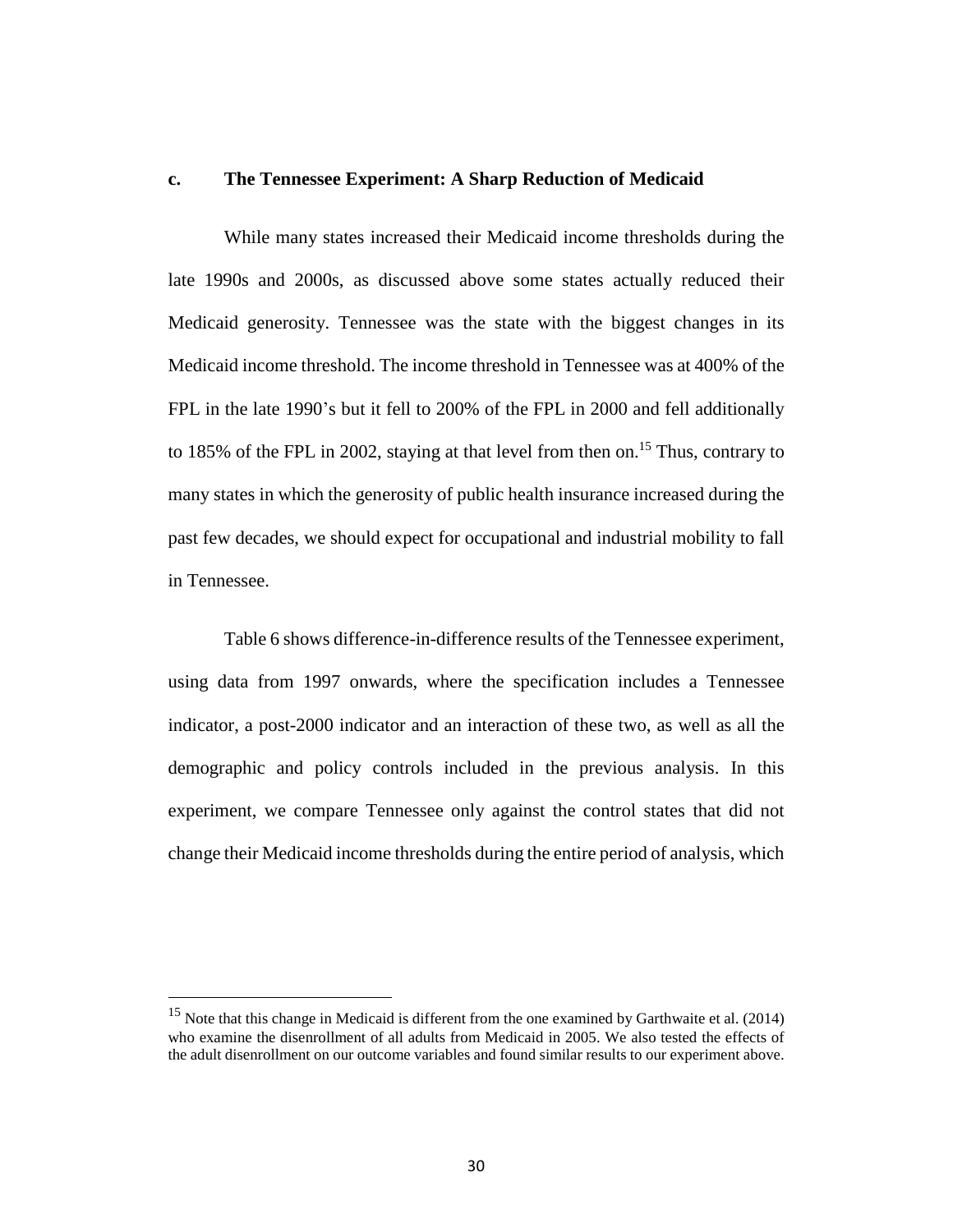includes the following 10 states: Arizona, California, Kansas, Mississippi, North Dakota, Rhode Island, Texas, West Virginia and Wyoming.

The results in Table 6 are consistent with the reduction in occupational and industrial mobility after the much less generous Medicaid system in Tennessee after 2000. Columns (1) and (2) show a reduction in occupational and industrial mobility by 6.9% and 10.3%, respectively, in Tennessee after 2000. We also find that workers moved away from riskier occupations and industries in Tennessee after 2000. In particular, columns (3) and (4) show that workers were 8.6% and 3.9% less likely to move towards occupations with greater wage spreads and higher separation rates in Tennessee after 2000, although the latter effect is not significant. Columns (5) and (6) show that workers in Tennessee were 7.9% and 5.6% less likely to move towards industries with high wage spreads and high separation rates after 2000. Finally, columns (7)-(9) show that workers are also less likely to move towards better jobs. Workers are 3.8% and 5.1% less likely to move towards occupations and industries with higher median wages in Tennessee after 2000 (see columns (7) and (8)). Column (9) also shows that workers in Tennessee are 9.3% less likely to move towards jobs that have the same or higher educational requirements after 2000, an indication that workers are moving down the job ladder as Medicaid becomes less generous. Overall, this experiment shows that a sharp reduction in the generosity of Medicaid decreases occupational and industrial mobility and increases mobility towards safer and less desirable jobs.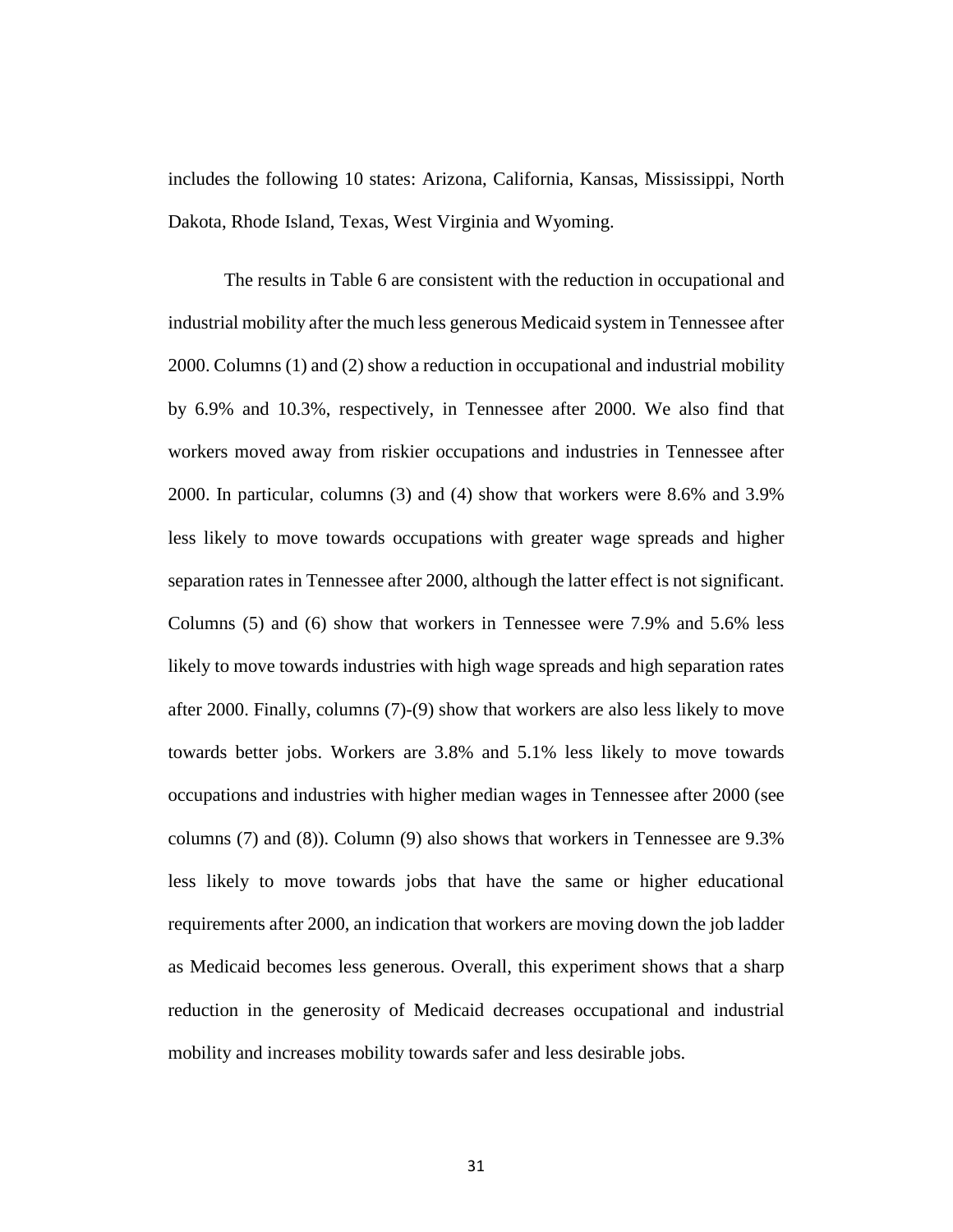### **6. Conclusion**

In this paper, we go beyond the positive impacts of Medicaid in terms of reducing 'job lock' and 'employment lock', and examine the role of Medicaid in increasing occupational and industrial mobility. While occupational and industrial mobility helps to reduce mismatches and is crucial for the healthy working of the labor market, changing occupations and industries is risky and requires workers to undertake investments that workers are not always willing to make.

Here, we examined whether increased generosity of public health insurance in the form of Medicaid incentivizes individuals to undertake risk and change occupations and industries. The paper uses statutory changes in Medicaid income and age thresholds during the 1990s and 2000s to examine how the generosity of health insurance affects occupational and industrial mobility. We are careful to control for other policy changes that were happening during this time period and we check whether Medicaid income and age threshold changes were driven by demographic factors, or by economic or labor market conditions. We find that these factors cannot explain these statutory changes.

We find substantial effects of an increase in income thresholds on occupational and industrial mobility of 7.6% and 7.8%, respectively, when income thresholds are increased from the level in states at the  $10<sup>th</sup>$  to level in states at the 90<sup>th</sup> percentile of Medicaid income threshold generosity. We also do a falsification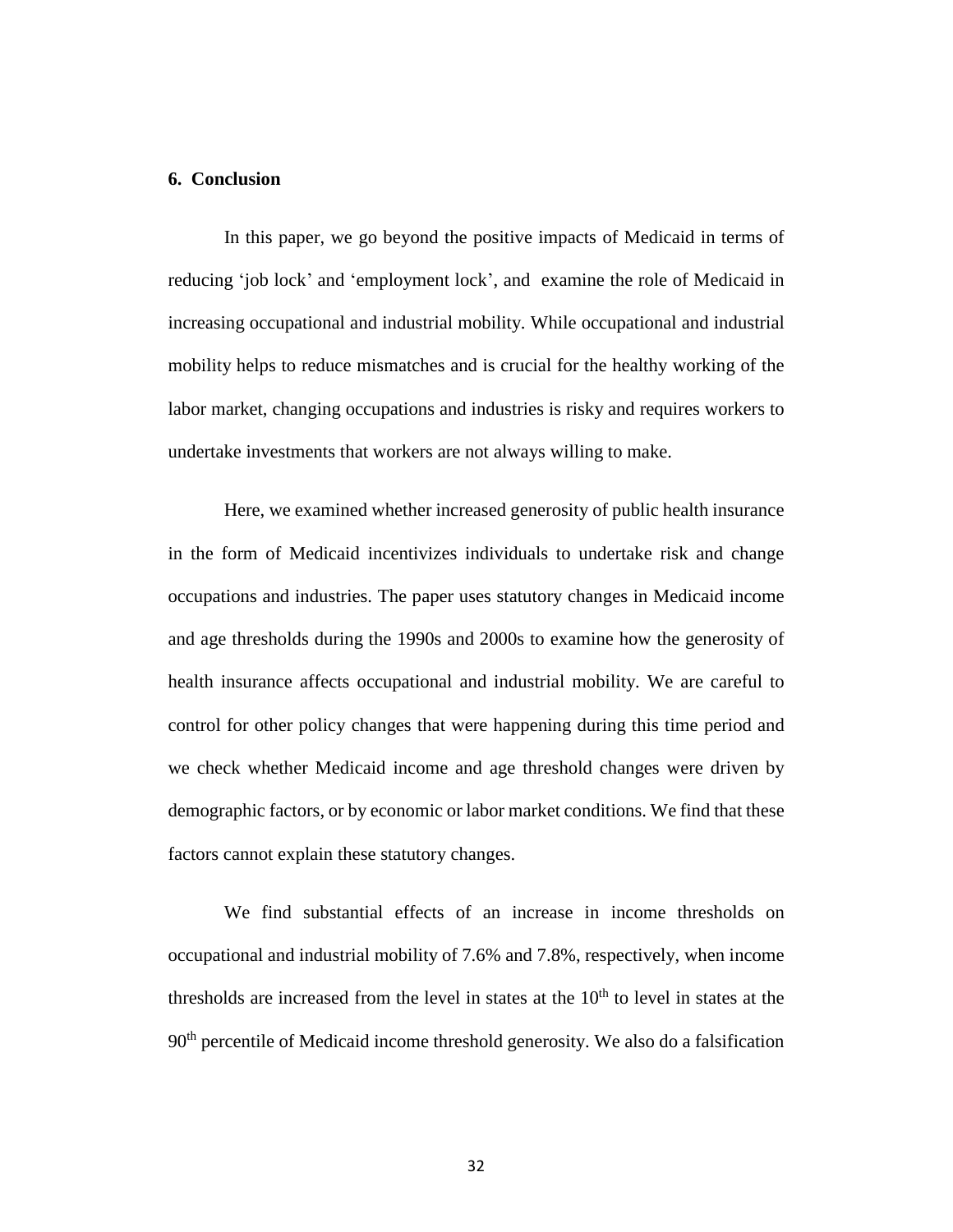test by checking that those farther away from the threshold are not affected by Medicaid changes. We find big effects for workers in the lowest income quintile and, thus, close to the threshold, but no effects for those with much higher incomes relative to the threshold. We also find bigger effects for women and for those with children.

Importantly, the increases in Medicaid eligibility also increase movement towards jobs in occupations and industries that are riskier but also better. We find that increased Medicaid income thresholds increase mobility towards occupations and industries that are riskier in terms of having a higher variance of wages and higher separation rates. Moreover, when Medicaid generosity rises, workers not only move to riskier occupations and industries but towards better jobs. We find that an increase in the Medicaid income threshold increases movement towards occupations and industries with higher median wages. Also, while it has been argued that public health insurance can improve the quality of matches, there is little evidence of this except for Gruber and Madrian (1994) who found that access to COBRA increases subsequent wages. In this paper, we actually measure match quality by comparing the educational requirements in the occupation the person moves to and the educational requirements in the previous occupation. We find that an increase in Medicaid income thresholds increases the likelihood that a worker will move to an occupation that has educational requirements that coincide or exceed the educational requirements in the previous occupation. Thus, we find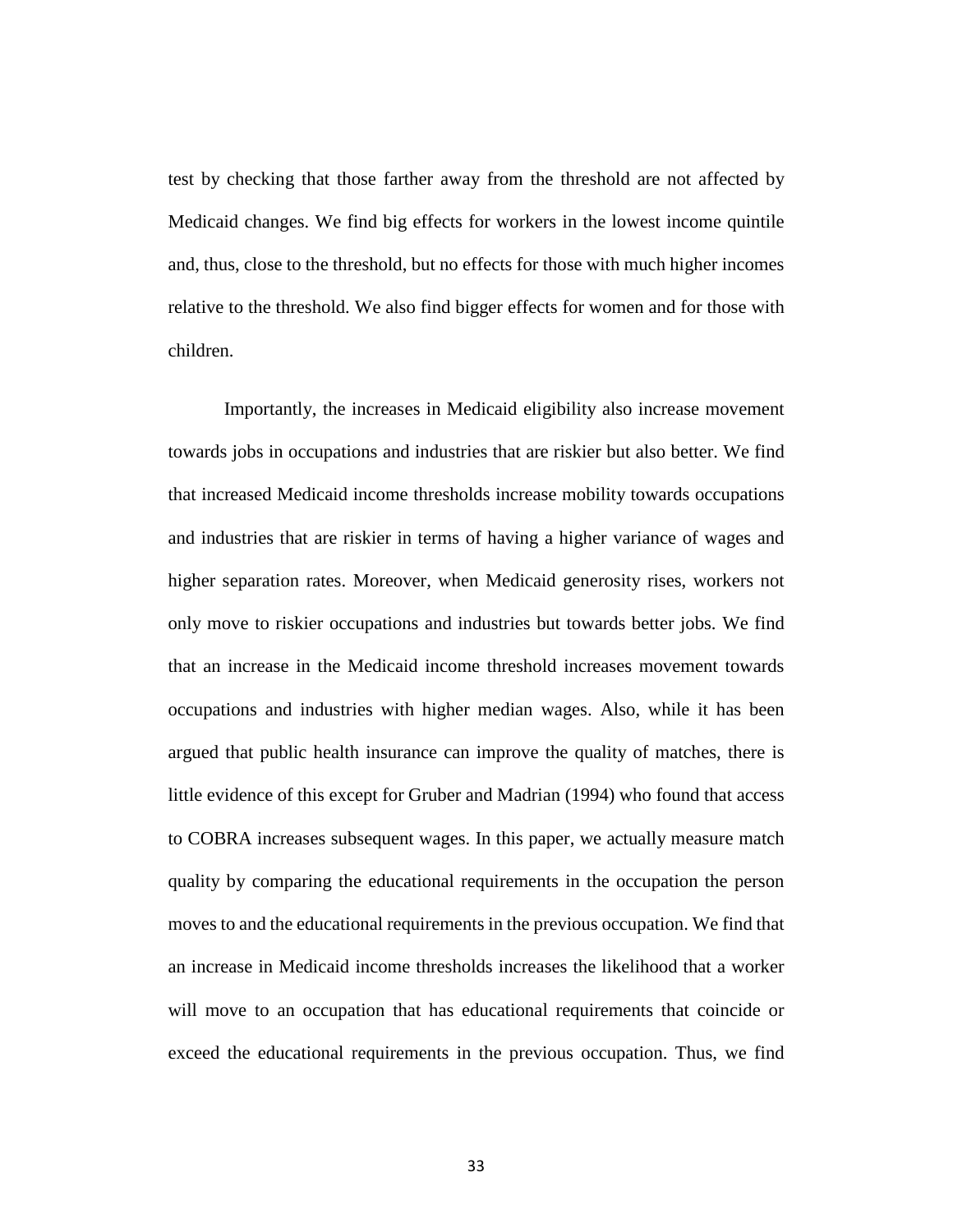evidence that increased generosity of Medicaid helps workers move up the occupation ladder.

Moreover, we examine a natural experiment due to a large reduction in Medicaid generosity in Tennessee, as the Medicaid income threshold fell from 400% to 200% of the FPL. We find that the reversal in generosity in Medicaid in Tennessee after 2000, not only decreased occupational and industrial mobility but it also decreased transitions towards riskier and better jobs. Thus, denying public health insurance benefits to more households in Tennessee reduced labor mobility and moved people towards safer jobs down the job ladder.

This analysis indicates that decreased uncertainty in the form of public health insurance should help encourage occupational and industrial mobility and greater flexibility in the labor market, but also allow workers to move towards riskier, better paid jobs and better matches.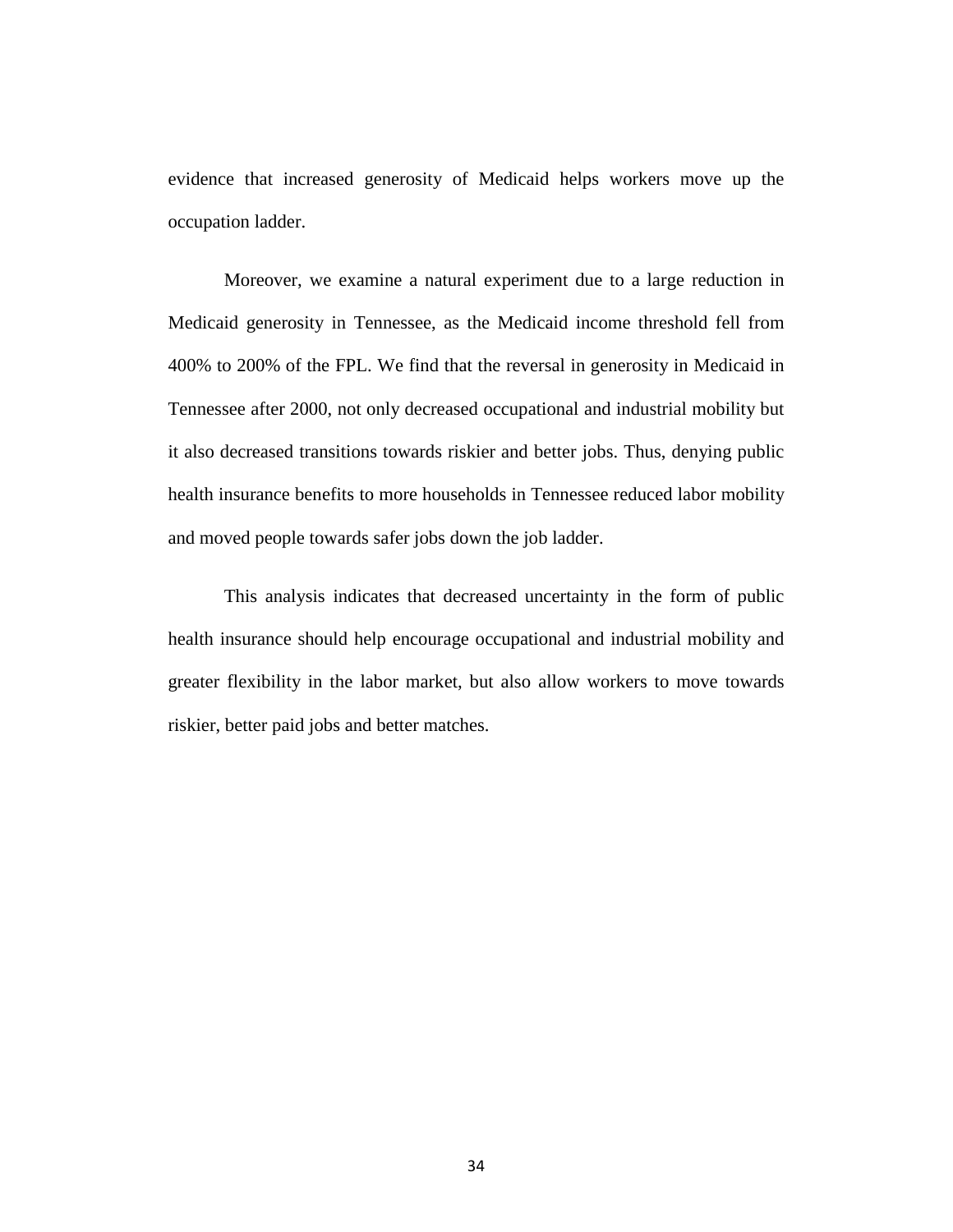### **References**

Adams, Scott. 2004. "Employer-Provided Health Insurance and Job Change," *Contemporary Economic Policy*, 22(3): 357-69.

Anderson, Patricia. 1997. "The Effect of Employer-provided Health Insurance on Job Mobility: Job-lock or Job-push?" Mimeo, Dartmouth.

Autor, David and David Dorn. 2013. "The Growth of Low-Skill Service Jobs and the Polarization of the US Labor Market," *American Economic Review,* 103(5): 1553-1597.

Baicker, Katherine, Amy Finkelstein, Jae Song, and Sarah Taubman. "The Impact of Medicaid on Labor Market Activity and Program Participation: Evidence from the Oregon Health Insurance Experiment." *American Economic Review* 104, no. 5 (2014): 322-28.

Bansak, Cynthia and Steven Raphael. 2008. "The State Children's Health Insurance Program and Job Mobility: Identifying Job Lock among Working Parents in Near-Poor Households," *Industrial and Labor Relations Review*, 61(4): 564-79.

Bird, Edward. 2001. "Does the Welfare State Induce Risk-Taking?" *Journal of Public Economics*, 80: 357-84.

Buchmueller, Thomas and Robert Valleta. 1996. "The Effects of Employerprovided Health Insurance on Worker Mobility," *Industrial and Labor Relations Review*, 439-55.

Cooper, Philip and Alan Monleit. 1993. "Does Employment-related Health Insurance Inhibit Job Mobility?" *Inquiry*, 30: 400-416.

Cullen, Julie and Roger Gordon. 2002. "Taxes and Entrepreneurial Activity: Theory and Evidence from the U.S.," Mimeo.

Currie, Janet and Brigitte Madrian. 1999. "Health, Health Insurance and the Labor Market," in O. Ashenfelter and D. Card, eds., *Handbook of Labor Economics*, Volume 3, Chapter 50, pp. 3309-3416.

Fairlie, Robert, Kanika Kapur and Susan Gates. 2010. "Is Employer-based Health Insurance a Barrier to Entrepreneurship?" *Journal of Health Economics*, 30(1): 146-62.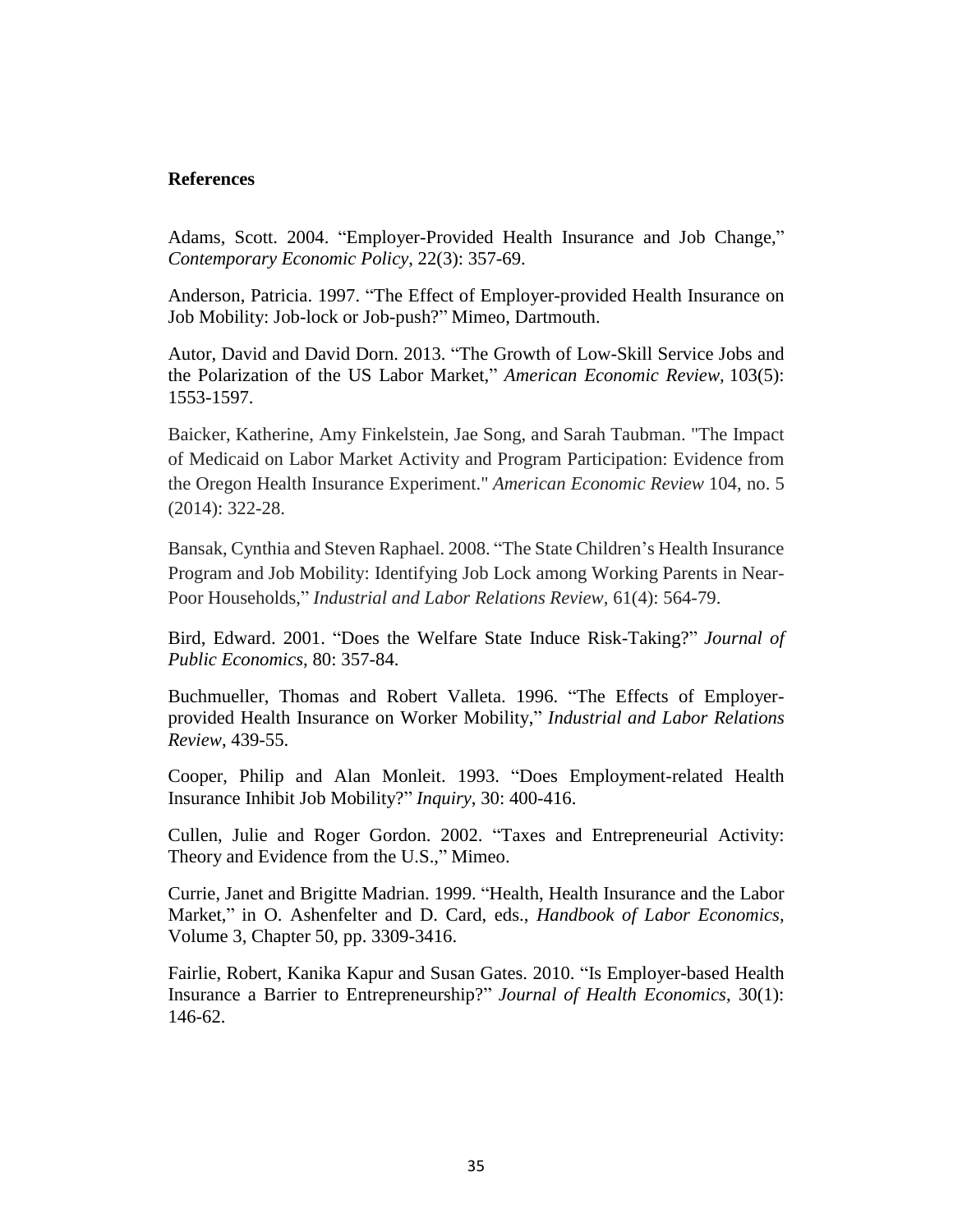Feenberg, Daniel and Elisabeth Coutts. 1993. "An Introduction to the TAXSIM Model," *Journal of Policy Analysis and Management*, 12(1).

Garthwaite, Craig, Tal Gross, and Matthew J. Notowidigdo. 2014. "Public Health Insurance, Labor Supply, and Employment Lock," *Quarterly Journal of Economics* 129(2): 653-96.

Gillespie, Donna and Byron Lutz. 2002. "The Impact of Employer-Provided Health Insurance on Dynamic Employment Transitions," *Journal of Human Resources*, 37(1): 129-62.

Gross, Tal, and Matthew J. Notowidigdo. 2011. "Health Insurance and the Consumer Bankruptcy Decision: Evidence from Expansions of Medicaid," *Journal of Public Economics,* 95(7): 767-78.

Gruber, Jonathan. 2000. "Health Insurance and the Labor Market." *Handbook of Health Economics,* 1: 645-706.

Gruber, Jonathan and Brigitte Madrian. 1994. "Health Insurance and Job Mobility: the Effects of Public Policy on Job Lock," *Industrial and Labor Relations Review*, 48(1): 86-102.

Gruber, J. and B. Madrian. 2004. "Health Insurance, Labor Supply, and Job Mobility: A Critical Review of the Literature," in C. McLauglin, ed., *Health Policy and the Uninsured*, Urban Institute Press, Washington DC..

Hamersma, Sarah and Matthew Kim. 2009. "The Effect of Parental Medicaid Expansions on Job Mobility," *Journal of Health Economics*, 28(4): 761-70.

Holtz-Eakin, Douglas. 1994. "Health Insurance Provision and Labor Market Efficiency in the U.S. and Germany," in R. Blank, ed., *Protection versus Economic Flexibility: is there a Tradeoff?* Chicago: Chicago University Press, pgs. 157-87.

Holtz-Eakin, Douglass, John Penrod and Harvey Rosen. 1996. "Health Insurance and the Labor Supply of Entrepreneurs," *Journal of Public Economics*, 62(1-2): 209-235.

Hoynes, Hilary and Erzo Luttmer. 2011. "The Insurance Value of State Tax-and Transfer Programs," *Journal of Public Economics*, 95: 1466-1484.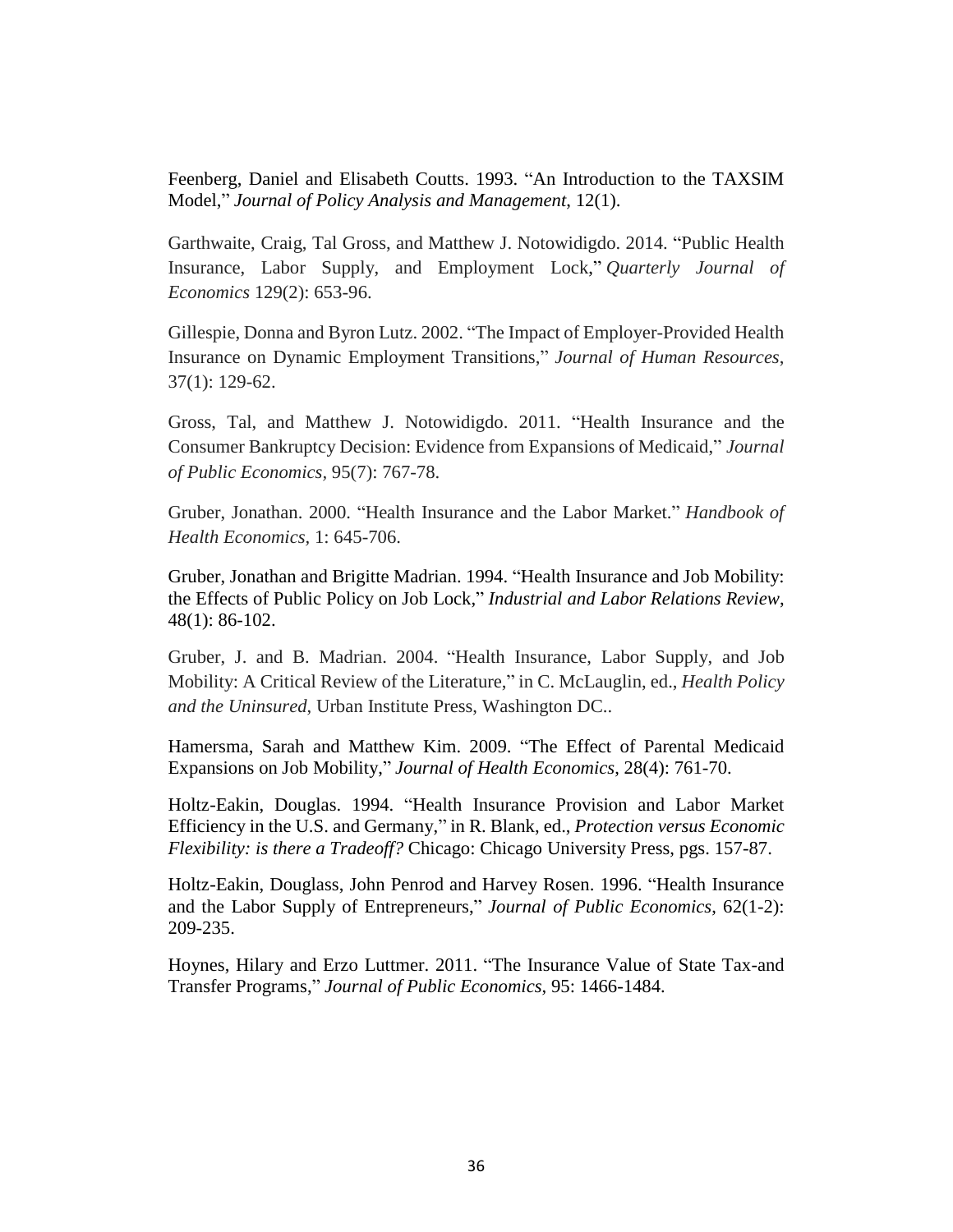Kambourov, Gueorgui and Iourii Manovskii. 2013. "A Cautionary Note on Using (March) Current Population Survey and Panel Study of Income Dynamics Data to Study Worker Turnover," *Macroeconomic Dynamics*, 17: 172-194.

Kapur, Kanika. 1998. "The Impact of Health Insurance on Job Mobility: A Measure of Job Lock," *Industrial and Labor Relations Review*, 51(2): 282-98.

Kugler, Adriana. 2013. "The Impact of Redistributive Tax and Transfer Programs on Risk-Taking and Labor Mobility," Center for American Progress Working Paper.

Leuven, Edwin, and Hessel Oosterbeek. 2011. "Overeducation and Mismatch in the Labor Market," *Handbook of the Economics of Education,* 4: 283-326.

Lurie, Ithai and Bradley Hein. 2014. "Does Health Reform Affect Self-Employment?" Evidence from Massachusetts," *Small Business Economics*.

Niu, Xiaotong. 2014. "Health Insurance and Self-Employment: Evidence from Massachusetts," forthcoming, *Industrial and Labor Relations Review*.

Madrian, Brigitte. 1994. "Employment Based Health Insurance and Job Mobility: is there Evidence of Job Lock?" *Quarterly Journal of Economic*, 109(1): 27-54.

NBER. 2013. "Explanation of Relevant MORG Data File Variables," <http://data.nber.org/morg/docs/morg99.pdf> and http://data.nber.org/morg/cos/cpsx.pdf.

Penrod, J.R. 1995. "Health Care Costs, Health Insurance and Job Mobility", Mimeo, University of Michigan.

Stroupe, Kevin and Eleanor Kinney and Thomas Kniesner. 2001. "Chronic Illness and Health Insurance-Related Job Lock," *Journal of Policy Analysis and Management*, 20(3): 525-44.

Yelowitz, Aaron. 1995. "The Medicaid Notch, Labor Supply and Welfare Participation: Evidence from Eligibility Expansions," *Quarterly Journal of Economics*, 110(4): 909-40.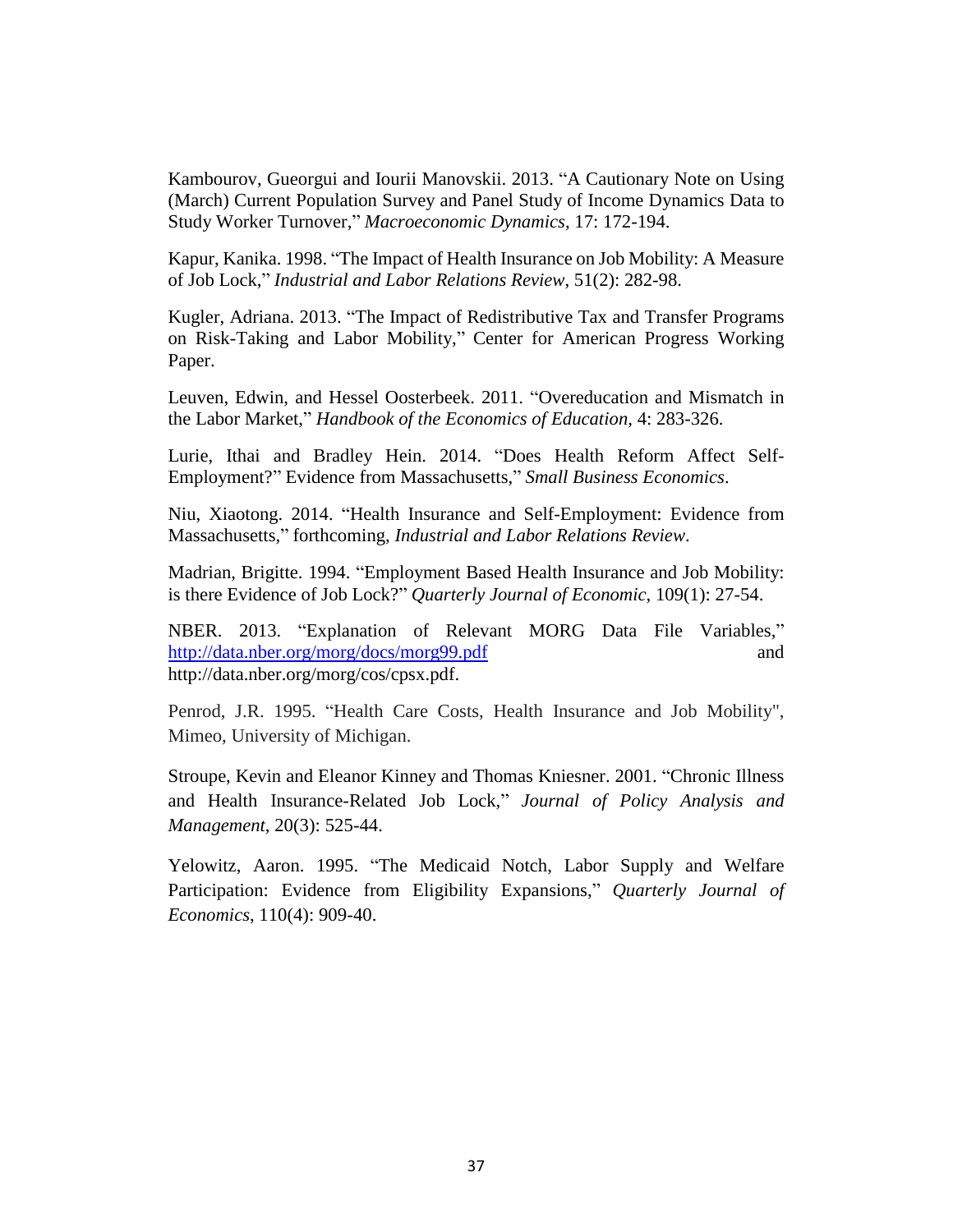

Figure 1: Income Thresholds

Figure 2: Age Thresholds



Figure 4: Industry Transitions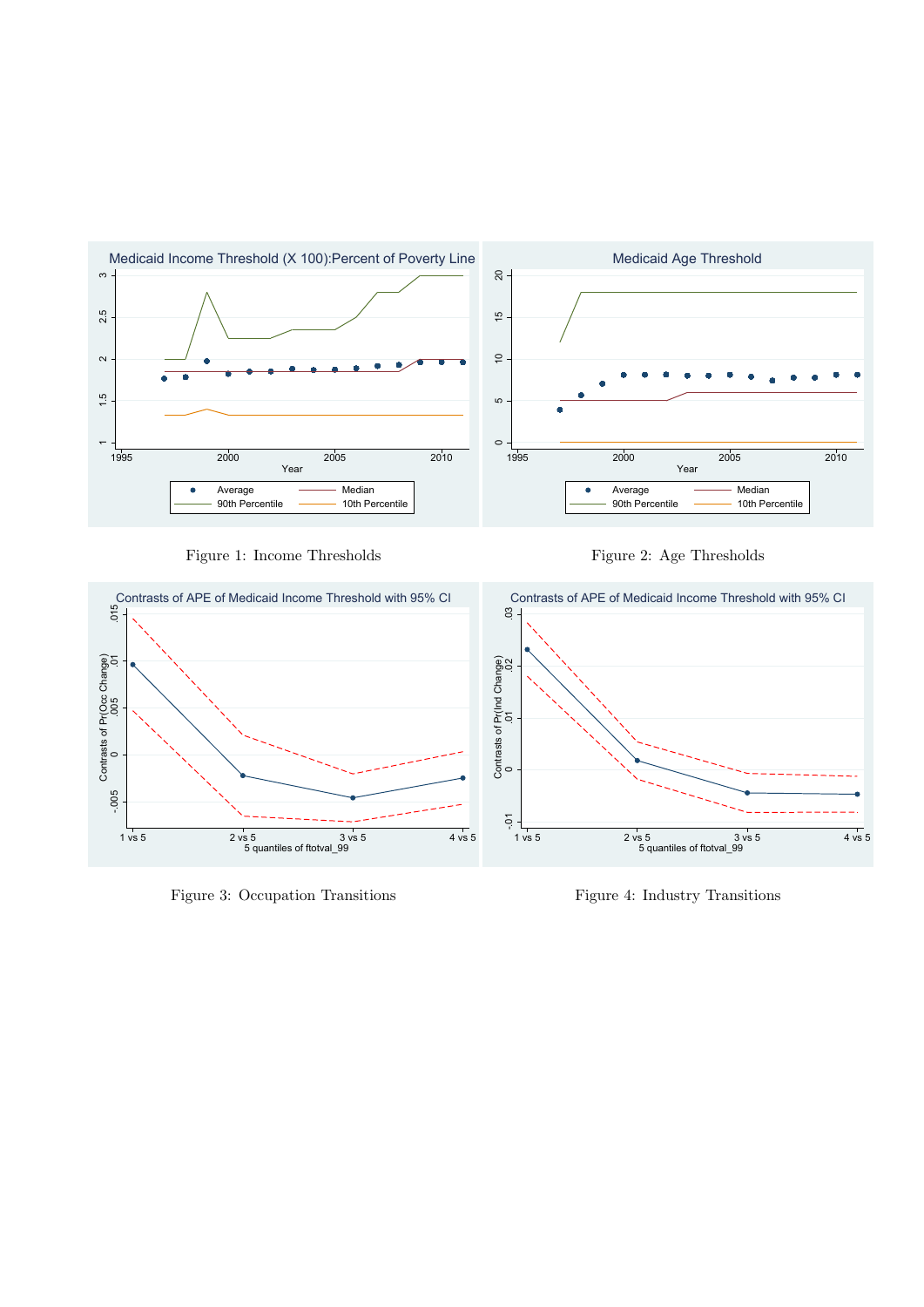| Table 1 - Descriptive statistics |  |
|----------------------------------|--|
|----------------------------------|--|

|                                                | All Sample | Sample of Above Mean Medicaid | Sample of Below Mean Medicaid |
|------------------------------------------------|------------|-------------------------------|-------------------------------|
|                                                |            | Income Threshold              | Income Threshold              |
| Diff in avg taxes at 75th and 25th pct         | 0.496      | 0.509                         | 0.484                         |
|                                                | (0.0524)   | (0.0586)                      | (0.0418)                      |
| Real TANF benefits                             | 1.725      | 2.396                         | 1.062                         |
|                                                | (4.303)    | (4.162)                       | (4.338)                       |
| Med inc threshold                              | 1.910      | 2.129                         | 1.693                         |
|                                                | (0.360)    | (0.338)                       | (0.225)                       |
| Age limit for medicaid threshold1              | 4.691      | 5.215                         | 4.173                         |
|                                                | (7.378)    | (7.962)                       | (6.709)                       |
| Average Median Tax                             | 0.110      | 0.105                         | 0.115                         |
|                                                | (0.0195)   | (0.0167)                      | (0.0210)                      |
| Average Tax at the 25 <sup>th</sup> Percentile | $-0.260$   | $-0.273$                      | $-0.248$                      |
|                                                | (0.0510)   | (0.0563)                      | (0.0416)                      |
| Average Tax at the 75 <sup>th</sup> Percentile | 0.236      | 0.236                         | 0.236                         |
|                                                | (0.0247)   | (0.0232)                      | (0.0262)                      |
| Occupation Change                              | 0.476      | 0.477                         | 0.475                         |
|                                                | (0.499)    | (0.499)                       | (0.499)                       |
| Transition to Risky Occ-Wage                   | 0.217      | 0.219                         | 0.215                         |
|                                                | (0.412)    | (0.414)                       | (0.411)                       |
| Transition to Risky Occ-Sep Rates              | 0.230      | 0.231                         | 0.229                         |
|                                                | (0.421)    | (0.422)                       | (0.420)                       |
| Transition to Better Occ-Median Wage           | 0.215      | 0.218                         | 0.213                         |
|                                                | (0.411)    | (0.413)                       | (0.409)                       |
| <b>Industry Change</b>                         | 0.334      | 0.343                         | 0.326                         |
|                                                | (0.472)    | (0.475)                       | (0.469)                       |
| Transition to Risky Ind-Wage                   | 0.160      | 0.163                         | 0.157                         |
|                                                | (0.367)    | (0.369)                       | (0.364)                       |
| Transition to Risky Ind-Sep Rates              | 0.163      | 0.167                         | 0.158                         |
|                                                | (0.369)    | (0.373)                       | (0.365)                       |
| Transition to Better Ind- Median Wage          | 0.160      | 0.165                         | 0.156                         |
|                                                | (0.367)    | (0.371)                       | (0.363)                       |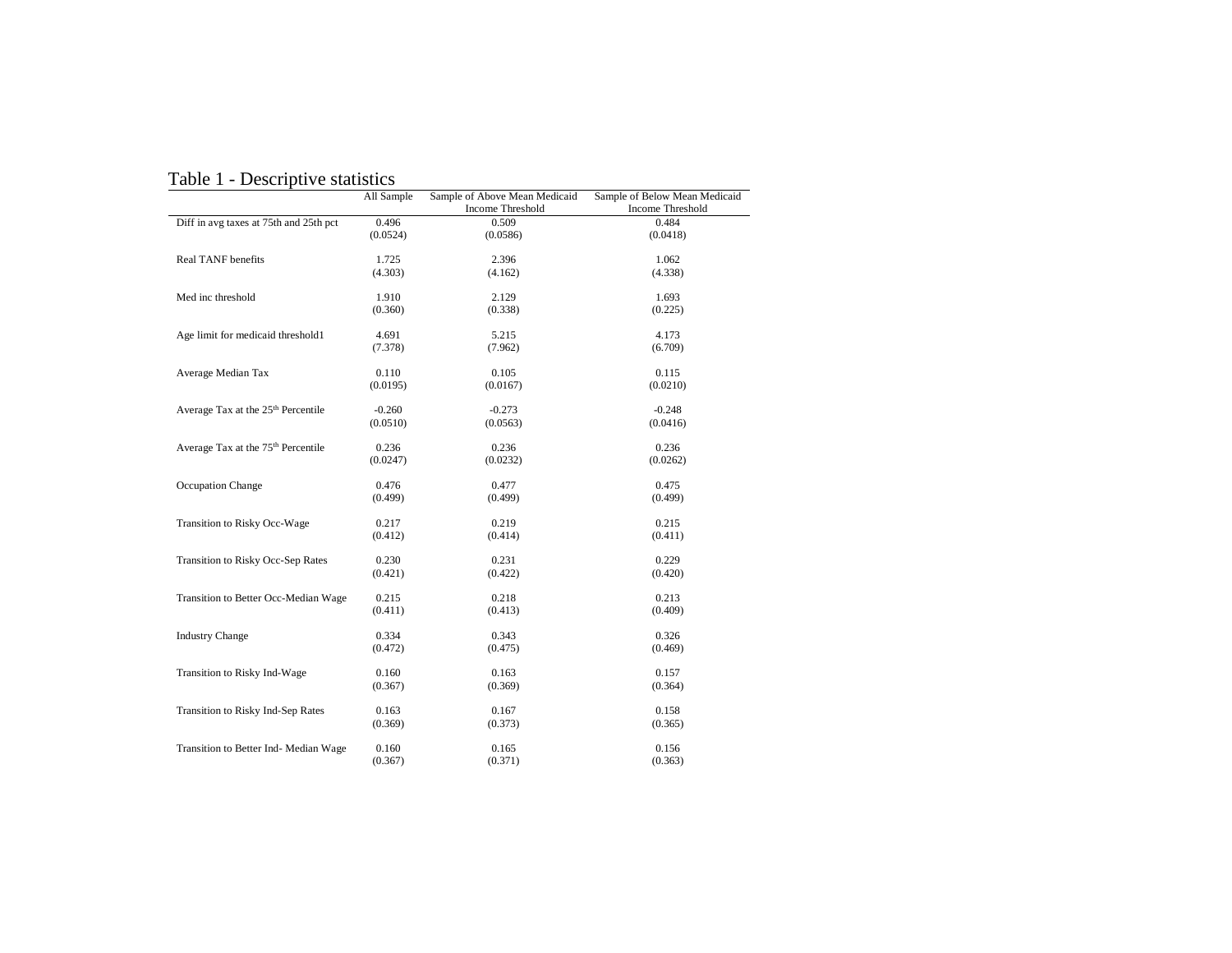| Transition to Better Match-Education | 0.331   | 0.330   | 0.333   |
|--------------------------------------|---------|---------|---------|
|                                      | (0.471) | (0.470) | (0.471) |
|                                      |         |         |         |
|                                      |         |         |         |
| <b>Highest Grade Completed</b>       | 13.81   | 13.89   | 13.73   |
|                                      | (2.768) | (2.859) | (2.673) |
| Age                                  | 43.50   | 43.79   | 43.22   |
|                                      | (10.68) | (10.66) | (10.69) |
|                                      |         |         |         |
| Number of Children                   | 0.810   | 0.884   | 0.737   |
|                                      | (1.088) | (1.111) | (1.060) |
| Male                                 | 0.524   | 0.524   | 0.524   |
|                                      | (0.499) | (0.499) | (0.499) |
|                                      |         |         |         |
| Foreign Born                         | 0.149   | 0.197   | 0.102   |
|                                      | (0.356) | (0.398) | (0.303) |
| Married                              | 0.795   | 0.797   | 0.793   |
|                                      | (0.404) | (0.402) | (0.405) |
|                                      |         |         |         |
| <b>Union Members</b>                 | 0.131   | 0.146   | 0.115   |
|                                      | (0.337) | (0.353) | (0.320) |
| White                                | 0.844   | 0.829   | 0.860   |
|                                      | (0.363) | (0.377) | (0.347) |
|                                      |         |         |         |
| <b>Black</b>                         | 0.0978  | 0.0949  | 0.101   |
|                                      | (0.297) | (0.293) | (0.301) |
| Hispanic                             | 0.0866  | 0.0980  | 0.0752  |
|                                      |         |         |         |
|                                      | (0.281) | (0.297) | (0.264) |
| Observations                         | 65209   | 30508   | 34701   |

Notes: This table reports means and standard deviation in parentheses.

Medicaid income threshold is the most generous income threshold for receiving Medicaid benefits in each state (units: % of poverty line). Medicaid age threshold is the age at which the most generous income threshold expires for each state. TANF benefits are calculated for a family of 3 using the following formula. TANF Benefit = Maximum Benefit-t(Earnings-D)-Unearned Income. Average tax rates at different income percentiles are calculated using data from the March CPS ASEC supplement and using NBER's taxsim software. We construct two measures of transitions to risky occupations, transitions to occupations with higher separation rates (Transition to Risky Occ-Wage) and transitions to occupations with higher wage variance (Transition to Risky Occ-Wage). We construct similar measures for transitions across industries. We construct two measures of quality of matches. The first is based on median wages paid in the occupation or industry and we construct at transitions to higher paying occupations and industries (Transition to Better Occ-Median Wage and Transition to Better Ind-Median Wage). The second measure is only at the occupation level and looks at the education requirements of each occupation using the Labor Department's ONET database. A transition to a better match in terms of education requirement occurs if a worker moves to an occupation with a similar or higher education requirement as his/her previous occupation. This variable is labelled as Transition to Better Match-Education.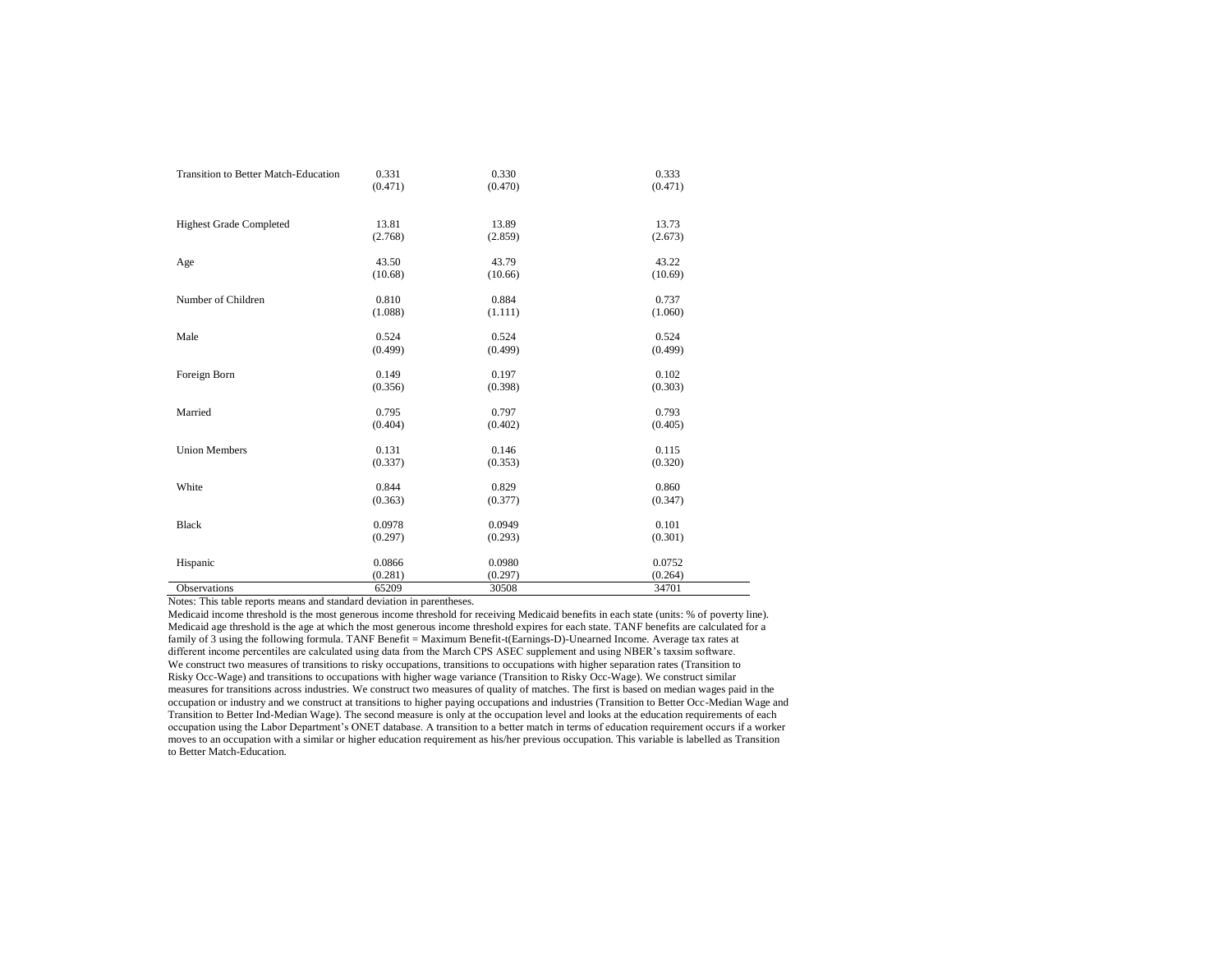|                                         | Medicaid Income Threshold |             |             |                |                | Medicaid Age Threshold |             |             |                |                |  |
|-----------------------------------------|---------------------------|-------------|-------------|----------------|----------------|------------------------|-------------|-------------|----------------|----------------|--|
|                                         | (1)                       | (2)         | (3)         | (4)            | (5)            | (6)                    | (7)         | (8)         | (9)            | (10)           |  |
| Unemployment Rate                       | $-0.00402$                | $-0.00547$  | $-0.00462$  | $-0.00485$     | $-0.0000729$   | 0.0383                 | $-0.00547$  | $-0.00462$  | $-0.00485$     | $-0.0000729$   |  |
|                                         | $(-0.95)$                 | $(-0.76)$   | $(-0.56)$   | $(-1.04)$      | $(-0.02)$      | (0.56)                 | $(-0.76)$   | $(-0.56)$   | $(-1.04)$      | $(-0.02)$      |  |
|                                         |                           |             |             |                |                |                        |             |             |                |                |  |
| Real GDP (Millions of 2009 dollars)     | $-7.17e-09$               | $-7.20e-09$ | $-8.01e-09$ | $-0.000000315$ | $-0.000000494$ | $-0.000000525$         | $-7.20e-09$ | $-8.01e-09$ | $-0.000000315$ | $-0.000000494$ |  |
|                                         | $(-0.30)$                 | $(-0.30)$   | $(-0.31)$   | $(-0.44)$      | $(-0.73)$      | $(-1.36)$              | $(-0.30)$   | $(-0.31)$   | $(-0.44)$      | $(-0.73)$      |  |
|                                         | 0.0381                    |             | 0.0399      | 0.0373         | $-0.0402$      | $-1.497$               | 0.0385      | 0.0399      | 0.0373         | $-0.0402$      |  |
| Pct of White in Population              |                           | 0.0385      |             |                |                |                        |             |             |                |                |  |
|                                         | (0.58)                    | (0.58)      | (0.56)      | (0.52)         | $(-0.65)$      | $(-1.41)$              | (0.58)      | (0.56)      | (0.52)         | $(-0.65)$      |  |
| Pct of Male in Population               | $-0.314$                  | $-0.312$    | $-0.327$    | $-0.326$       | $-0.0245$      | 3.117                  | $-0.312$    | $-0.327$    | $-0.326$       | $-0.0245$      |  |
|                                         | $(-0.86)$                 | $(-0.85)$   | $(-0.82)$   | $(-0.82)$      | $(-0.07)$      | (0.53)                 | $(-0.85)$   | $(-0.82)$   | $(-0.82)$      | $(-0.07)$      |  |
|                                         |                           |             |             |                |                |                        |             |             |                |                |  |
| Average Age of Population               | $-0.00569$                | $-0.00551$  | $-0.00505$  | $-0.00543$     | 0.00125        | $-0.224$               | $-0.00551$  | $-0.00505$  | $-0.00543$     | 0.00125        |  |
|                                         | $(-0.91)$                 | $(-0.88)$   | $(-0.74)$   | $(-0.80)$      | (0.21)         | $(-2.24)$              | $(-0.88)$   | $(-0.74)$   | $(-0.80)$      | (0.21)         |  |
|                                         |                           |             |             |                |                |                        |             |             |                |                |  |
| Pct of Married in the Population        | $-0.133$                  | $-0.131$    | $-0.142$    | $-0.156$       | $-0.108$       | 3.257                  | $-0.131$    | $-0.142$    | $-0.156$       | $-0.108$       |  |
|                                         | $(-0.89)$                 | $(-0.87)$   | $(-0.86)$   | $(-0.95)$      | $(-0.75)$      | (1.36)                 | $(-0.87)$   | $(-0.86)$   | $(-0.95)$      | $(-0.75)$      |  |
|                                         |                           |             |             |                |                |                        |             |             |                |                |  |
| Average Education level                 | 0.0296                    | 0.0303      | 0.0331      | 0.0304         | 0.0362         | $-0.0556$              | 0.0303      | 0.0331      | 0.0304         | 0.0362         |  |
|                                         | (1.52)                    | (1.54)      | (1.55)      | (1.45)         | (1.93)         | $(-0.18)$              | (1.54)      | (1.55)      | (1.45)         | (1.93)         |  |
|                                         |                           |             |             |                |                |                        |             |             |                |                |  |
| Pct of Workforce in Goods Producing Ind | 0.00107                   | 0.00107     | 0.00122     | 0.00126        | $-0.00102$     | 0.00178                | 0.00107     | 0.00122     | 0.00126        | $-0.00102$     |  |
|                                         | (0.47)                    | (0.47)      | (0.49)      | (0.50)         | $(-0.46)$      | (0.05)                 | (0.47)      | (0.49)      | (0.50)         | $(-0.46)$      |  |
|                                         |                           |             |             |                |                |                        |             |             |                |                |  |
| First lag: Unemployment Rate            |                           | 0.00212     | $-0.000791$ |                |                |                        | 0.00212     | $-0.000791$ |                |                |  |
|                                         |                           | (0.25)      | $(-0.06)$   |                |                |                        | (0.25)      | $(-0.06)$   |                |                |  |
| Second Lag Unemployment Rate            |                           |             | 0.00377     |                |                |                        |             | 0.00377     |                |                |  |
|                                         |                           |             | (0.34)      |                |                |                        |             | (0.34)      |                |                |  |
|                                         |                           |             |             |                |                |                        |             |             |                |                |  |
| First Lag: Real GDP                     |                           |             |             | 0.000000315    | 0.000000641    |                        |             |             | 0.000000315    | 0.000000641    |  |
|                                         |                           |             |             | (0.43)         | (0.54)         |                        |             |             | (0.43)         | (0.54)         |  |
|                                         |                           |             |             |                |                |                        |             |             |                |                |  |
| Second lag: Real GDP                    |                           |             |             |                | $-0.000000137$ |                        |             |             |                | $-0.000000137$ |  |
|                                         |                           |             |             |                | $(-0.18)$      |                        |             |             |                | $(-0.18)$      |  |
|                                         |                           |             |             |                |                |                        |             |             |                |                |  |
|                                         |                           |             |             |                |                |                        |             |             |                |                |  |

Table 2- Effects of State Demographic Characteristics and Economic Conditions on Medicaid Income Threshold

*N* 714 714 663 663 612 714 714 663 663 612 Notes: The table reports results from a OLS model with standard errors in parentheses. State level unemployment rate was taken from the Bureau of Labor Statistics' Local Area Unemployment Statistics program. State level GDP was taken from the Bureau of Economic Analysis' Regional Economic Accounts. The rest of the variables were constructed from within the sample.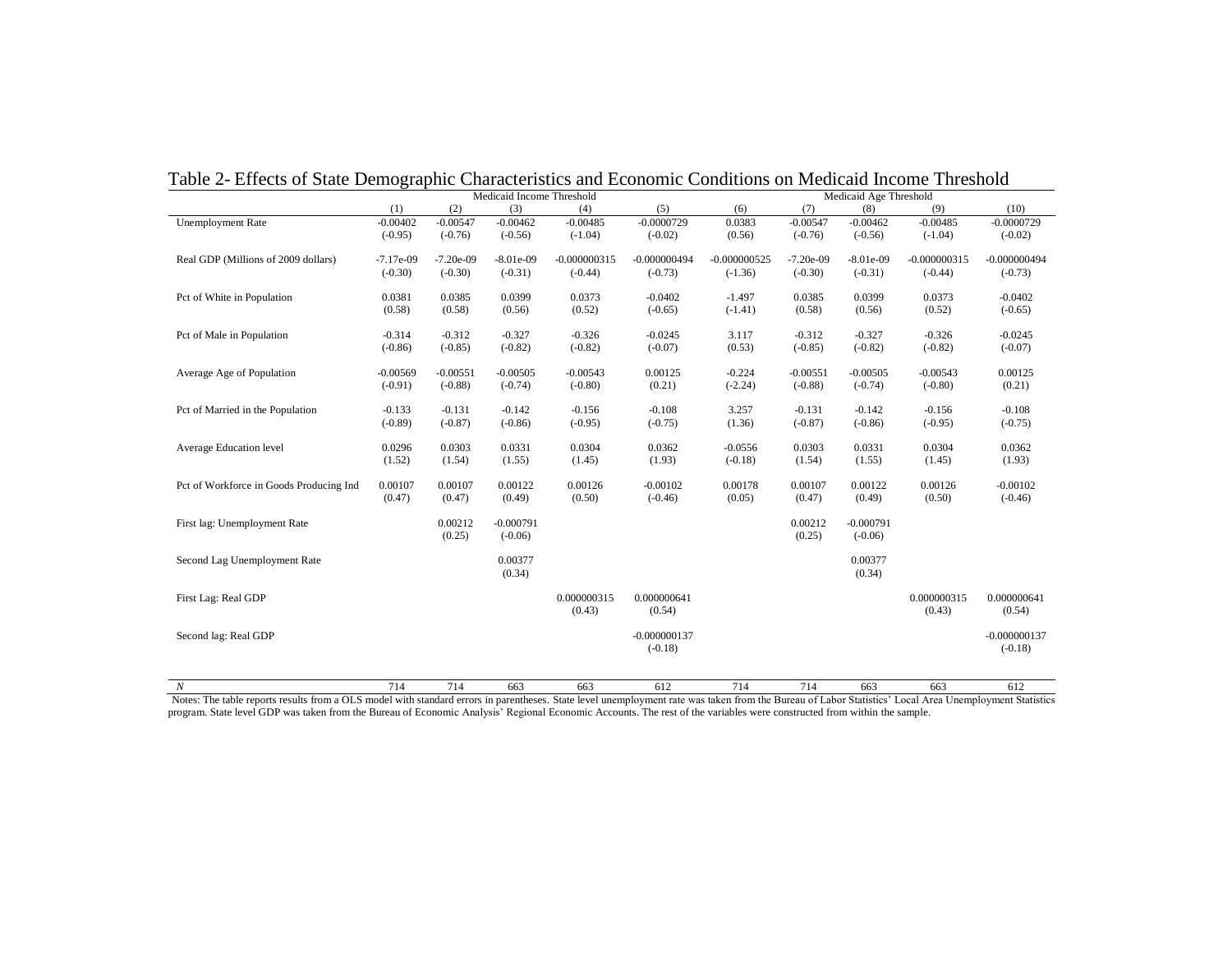|                                      | (1)                    | (2)                    | (3)                    | (4)                      | (5)                      | (6)                      |
|--------------------------------------|------------------------|------------------------|------------------------|--------------------------|--------------------------|--------------------------|
| Medicaid income threshold            | 0.0349<br>(0.0131)     | 0.0292<br>(0.00939)    | 0.0297<br>(0.00921)    | 0.0306<br>(0.00959)      | 0.0309<br>(0.0101)       | 0.0323<br>(0.0109)       |
| Medicaid age threshold               | 0.000865<br>(0.000676) | 0.000524<br>(0.000604) | 0.000366<br>(0.000610) | 0.000354<br>(0.000619)   | 0.000435<br>(0.000604)   | 0.000275<br>(0.000504)   |
| Tax Progressivity 75th & 25th Pct    |                        |                        |                        | $-0.0816$<br>(0.206)     | $-0.0507$<br>(0.223)     | $-0.0503$<br>(0.223)     |
| TANF Benefits at the 25th Percentile |                        |                        |                        | $-0.000548$<br>(0.00108) | $-0.000439$<br>(0.00112) | $-0.000438$<br>(0.00111) |
| Average Median Tax                   |                        |                        |                        |                          | 0.894<br>(0.923)         | 0.893<br>(0.922)         |
| Medicaid income threshold X Female   |                        |                        |                        |                          |                          | $-0.00289$<br>(0.00999)  |
| Medicaid age threshold X Female      |                        |                        |                        |                          |                          | 0.000328<br>(0.000658)   |
| <b>State Effects</b>                 | Yes                    | Yes                    | Yes                    | Yes                      | Yes                      | Yes                      |
| <b>Time Effects</b>                  | No                     | N <sub>0</sub>         | Yes                    | Yes                      | Yes                      | Yes                      |
| <b>Regional Trends</b>               | N <sub>0</sub>         | Yes                    | Yes                    | Yes                      | Yes                      | Yes                      |
| $\boldsymbol{N}$                     | 65,209                 | 65,209                 | 65,209                 | 65,209                   | 65,209                   | 65,209                   |

Table 3- Occupational Change as dependent variable

Notes: The table reports marginal effects from a probit model with standard errors in parentheses. All specifications include the following controls: Years of education, age ,number of children, and dummies for sex, race, ethnicity and country of birth. TANF benefits are calculated for a family of 3 using the following formula. TANF Benefit = Maximum Benefit-t(Earnings-D)-Unearned Income. Standard Errors are clustered at the state level.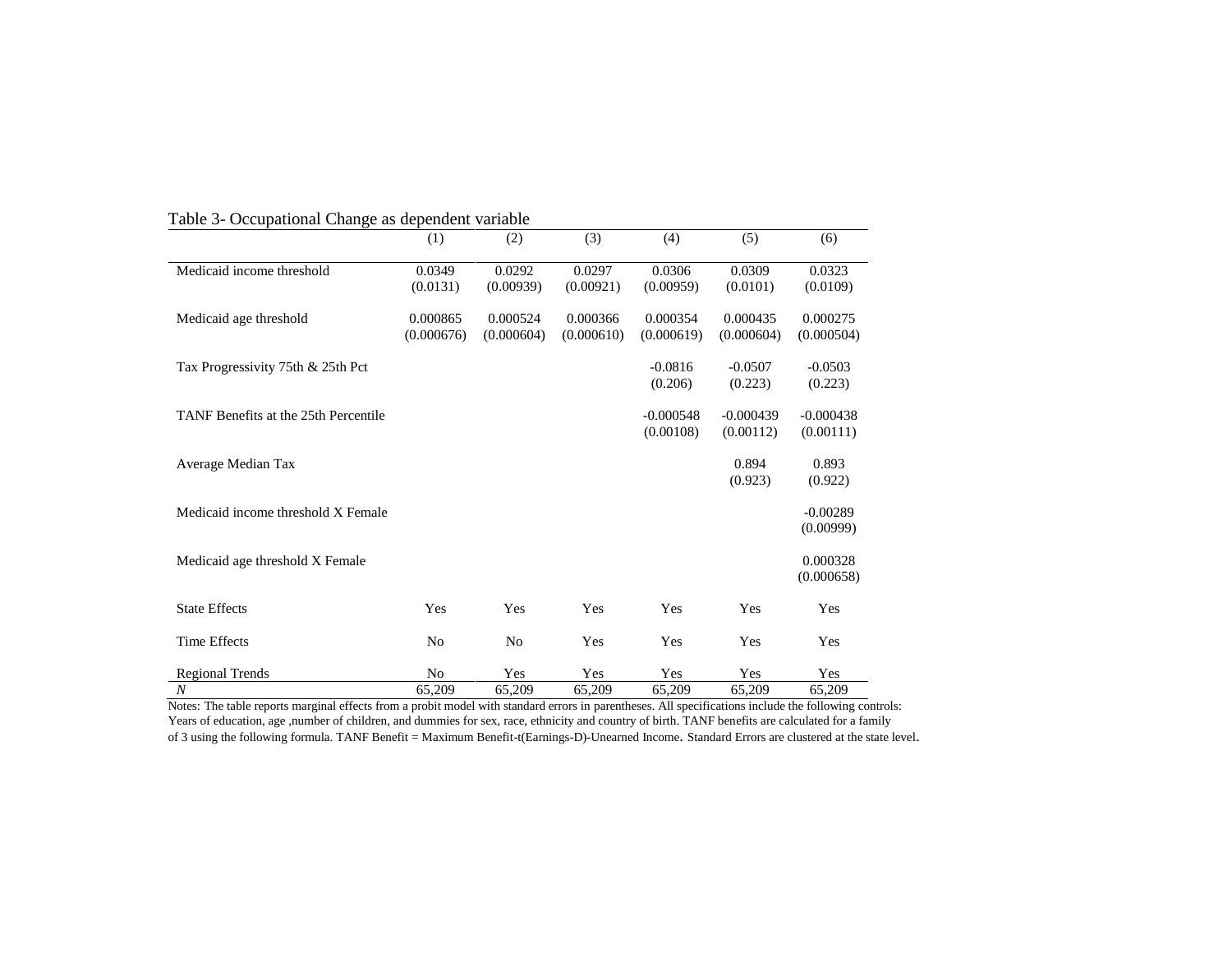|                                      | (1)                       | (2)                      | (3)                      | (4)                      | (5)                      | (6)                       |
|--------------------------------------|---------------------------|--------------------------|--------------------------|--------------------------|--------------------------|---------------------------|
| Medicaid income threshold            | 0.0334<br>(0.0113)        | 0.0321<br>(0.00821)      | 0.0308<br>(0.00856)      | 0.0313<br>(0.00922)      | 0.0315<br>(0.00947)      | 0.0215<br>(0.00997)       |
| Medicaid age threshold               | $-0.000729$<br>(0.000646) | $-0.00101$<br>(0.000630) | $-0.00108$<br>(0.000652) | $-0.00120$<br>(0.000683) | $-0.00114$<br>(0.000699) | $-0.00114$<br>(0.000765)  |
| Tax Progressivity 75th & 25th Pct    |                           |                          |                          | 0.0283<br>(0.261)        | 0.0496<br>(0.269)        | 0.0489<br>(0.269)         |
| TANF Benefits at the 25th Percentile |                           |                          |                          | $-0.00145$<br>(0.000523) | $-0.00137$<br>(0.000583) | $-0.00137$<br>(0.000588)  |
| Average Median Tax                   |                           |                          |                          |                          | 0.611<br>(0.711)         | 0.611<br>(0.710)          |
| Medicaid income threshold X Female   |                           |                          |                          |                          |                          | 0.0197<br>(0.00601)       |
| Medicaid age threshold X Female      |                           |                          |                          |                          |                          | $-1.44e-08$<br>(0.000509) |
| <b>State Effects</b>                 | Yes                       | Yes                      | Yes                      | Yes                      | Yes                      | Yes                       |
| <b>Time Effects</b>                  | N <sub>0</sub>            | N <sub>0</sub>           | Yes                      | Yes                      | Yes                      | Yes                       |
| <b>Regional Trends</b>               | N <sub>0</sub>            | Yes                      | Yes                      | Yes                      | Yes                      | Yes                       |
| $\boldsymbol{N}$                     | 65,209                    | 65,209                   | 65,209                   | 65,209                   | 65,209                   | 65,209                    |

Table 4- Industrial Change as dependent variable

Notes: The table reports marginal effects from a probit model with standard errors in parentheses. All specifications include the following controls: Years of education, age ,number of children, and dummies for sex, race, ethnicity and country of birth. TANF benefits are calculated for a family of 3 using the following formula. TANF Benefit = Maximum Benefit-t(Earnings-D)-Unearned Income. Standard Errors are clustered at the state level.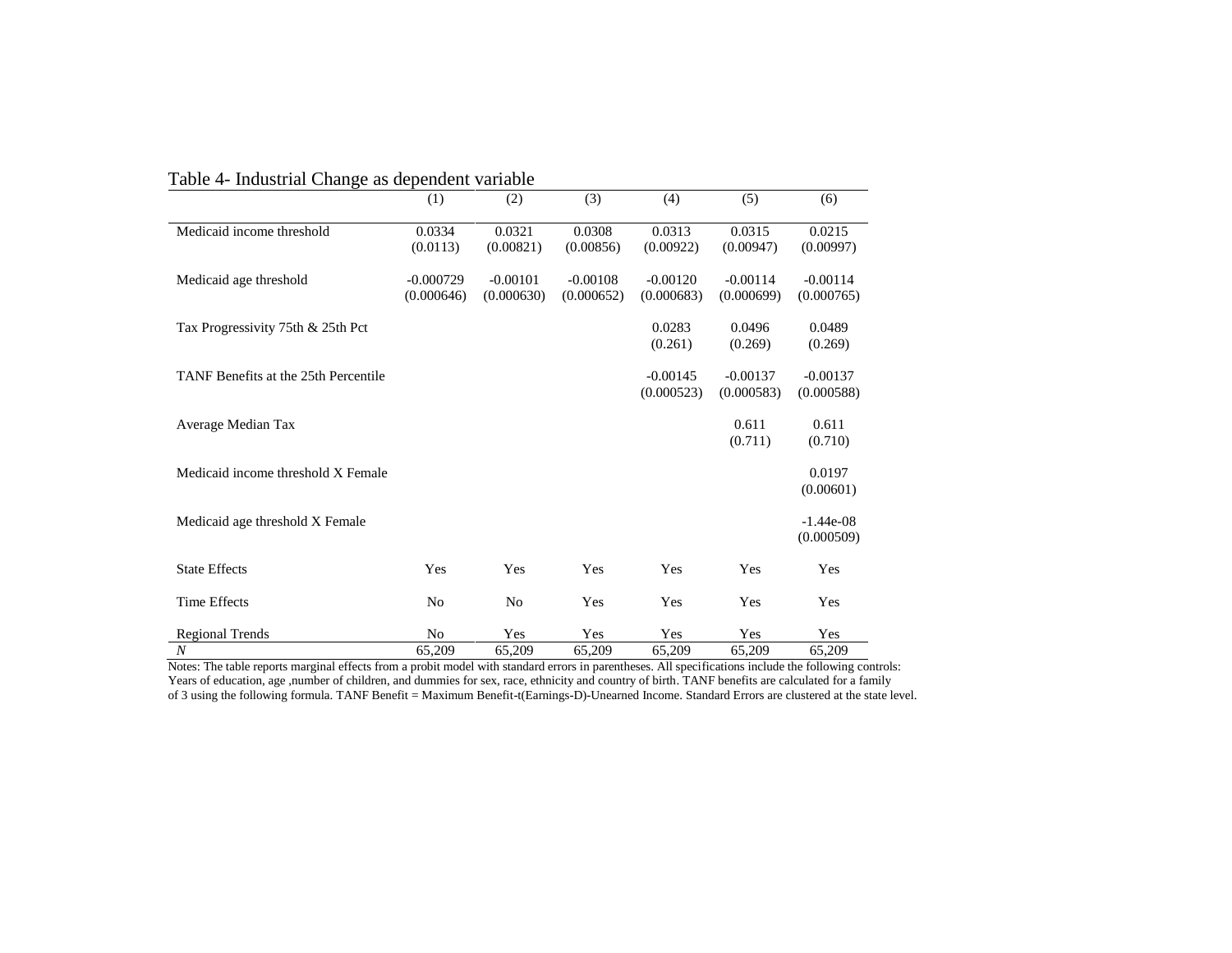|                                         | (1)        | (2)         | (3)         | (4)         | (5)        | (6)         | (7)                  | (8)             | (9)             |  |
|-----------------------------------------|------------|-------------|-------------|-------------|------------|-------------|----------------------|-----------------|-----------------|--|
|                                         | Transition | Transition  | Transition  | Transition  | Transition | Transition  | <b>Transition</b> to | Transition to a | Transition to a |  |
|                                         | to Risky   | to Risky    | to Risky    | to Risky    | to Better  | to Better   | a job with           | job with        | job with        |  |
|                                         | $Occ-$     | Occ-        | Ind-        | Ind-        | Occ-       | Ind-        | higher or            | higher or       | higher or       |  |
|                                         | Higher     | Higher      | Higher      | Higher      | Higher     | Higher      | similar              | similar         | similar         |  |
|                                         | S.D of     | Separation  | S.D of      | Separation  | Median     | Median      | education            | education       | education       |  |
|                                         | Wages      | Rates       | Wages       | Rates       | Wage       | Wage        | Requirements         | Requirements-   | Requirements-   |  |
|                                         |            |             |             |             |            |             |                      | Non-College     | College         |  |
|                                         |            |             |             |             |            |             |                      | Workers         | Workers         |  |
| Medicaid income<br>threshold            | 0.0263     | 0.00853     | 0.0143      | 0.0319      | 0.0214     | 0.0110      | 0.0231               | 0.0240          | 0.0202          |  |
|                                         | (0.00949)  | (0.00596)   | (0.00762)   | (0.00957)   | (0.00530)  | (0.00573)   | (0.00946)            | (0.0116)        | (0.0107)        |  |
| Medicaid age threshold                  | 0.00100    | 0.000124    | $-0.000937$ | $-0.000364$ | 0.0000945  | $-0.00119$  | 0.00112              | 0.000909        | 0.00168         |  |
|                                         | (0.000545) | (0.000477)  | (0.000472)  | (0.000466)  | (0.000305) | (0.000420)  | (0.000603)           | (0.000764)      | (0.000929)      |  |
| Tax Progressivity 75th<br>& 25th Pct    | $-0.0696$  | $-0.0674$   | $-0.00646$  | 0.0460      | $-0.0486$  | $-0.177$    | 0.0888               | 0.0879          | $-0.0166$       |  |
|                                         | (0.183)    | (0.127)     | (0.253)     | (0.160)     | (0.155)    | (0.181)     | (0.275)              | (0.302)         | (0.350)         |  |
| TANF Benefits at the<br>25th Percentile | 0.000131   | $-0.000263$ | 0.000310    | 0.0000773   | 0.000113   | $-0.000699$ | 0.00103              | 0.00177         | $-0.000245$     |  |
|                                         | (0.000671) | (0.00114)   | (0.000538)  | (0.000760)  | (0.000695) | (0.000728)  | (0.000897)           | (0.000700)      | (0.00181)       |  |
| Average Median Tax                      | 0.284      | 0.708       | $-0.117$    | 0.613       | $-0.480$   | $-0.0997$   | 1.119                | 0.522           | 1.729           |  |
|                                         | (1.097)    | (0.529)     | (0.538)     | (0.630)     | (0.899)    | (0.746)     | (0.964)              | (1.349)         | (1.137)         |  |
| <b>State Effects</b>                    | Yes        | Yes         | Yes         | Yes         | Yes        | Yes         | Yes                  | Yes             | Yes             |  |
| Time Effects                            | Yes        | Yes         | Yes         | Yes         | Yes        | Yes         | Yes                  | Yes             | Yes             |  |
| <b>Regional Trends</b>                  | Yes        | Yes         | Yes         | Yes         | Yes        | Yes         | Yes                  | Yes             | Yes             |  |
| $\boldsymbol{N}$                        | 64,248     | 65,209      | 64,930      | 65,209      | 64,248     | 64,930      | 61,246               | 41,359          | 19.887          |  |

#### Table 5: Transitions Across Jobs

Notes: The table reports marginal effects from a probit model with standard errors in parentheses. All specifications include the following controls: Years of education, age, number of children, and dummies for sex, race, ethnicity and country of birth. TANF benefits are calculated for a family of 3 using the following formula. TANF Benefit = Maximum Benefit-t(Earnings-D)-Unearned Income. Separation rates and wages for each occupation and industry are calculated from our sample. Education requirements for each occupation are calculated from the Labor Department's ONET database. Standard Errors are clustered at the state level.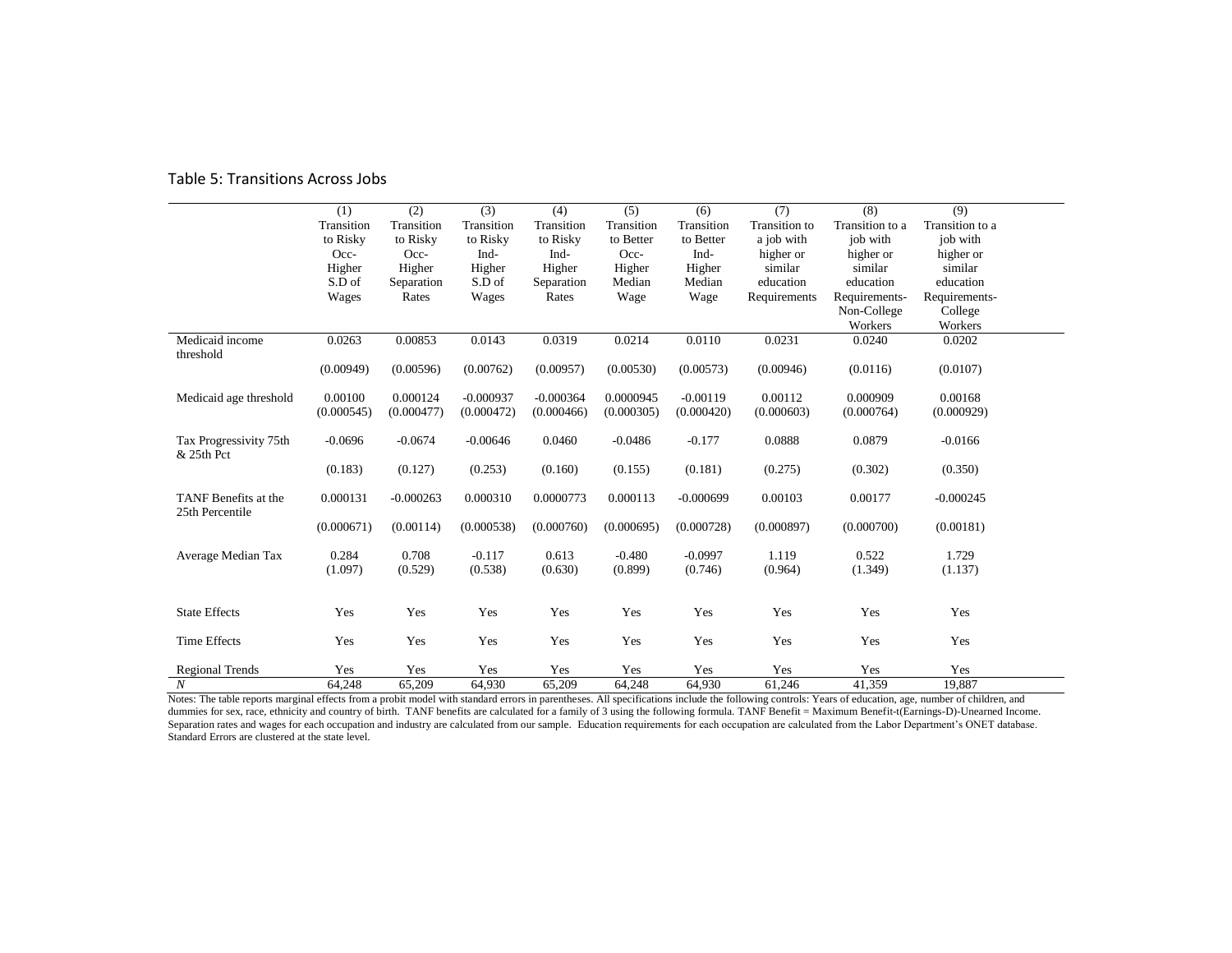|                                                   | (1)        | (2)        | (3)           | (4)                     | (5)           | (6)                     | (7)           | (8)                  | (9)                    |
|---------------------------------------------------|------------|------------|---------------|-------------------------|---------------|-------------------------|---------------|----------------------|------------------------|
|                                                   | Occupation | Industry   | Transition to | Transition to           | Transition to | Transition to           | Transition to | <b>Transition</b> to | Transition to a job    |
|                                                   | Change     | Change     | Risky Occ-    | Risky Occ-              | Risky Ind-    | Risky Ind-              | Better Occ-   | Better Ind-          | with higher or similar |
|                                                   |            |            | Higher S.D of | Higher                  | Higher S.D of | Higher                  | Higher Median | Higher Median        | education              |
|                                                   |            |            | Wages         | <b>Separation Rates</b> | Wages         | <b>Separation Rates</b> | Wage          | Wage                 | Requirements           |
| Treat X After                                     | $-0.0691$  | $-0.103$   | $-0.0855$     | $-0.0392$               | $-0.0786$     | $-0.0561$               | $-0.0382$     | $-0.0510$            | $-0.0930$              |
|                                                   | (0.0129)   | (0.0110)   | (0.0144)      | (0.0248)                | (0.0158)      | (0.0161)                | (0.0116)      | (0.0125)             | (0.0101)               |
| After 2000                                        | 0.190      | 0.120      | 0.0887        | $-0.0274$               | $-0.0102$     | 0.00922                 | 0.0136        | $-0.0153$            | 0.0175                 |
|                                                   | (0.0490)   | (0.0541)   | (0.0559)      | (0.0207)                | (0.0156)      | (0.0338)                | (0.0288)      | (0.0179)             | (0.0396)               |
| Treat<br>(Tennessee)                              | $-0.968$   | 0.994      | $-0.506$      | 0.986                   | $-0.928$      | $-0.243$                | $-0.602$      | $-0.730$             | $-1.000$               |
|                                                   | (0.0625)   | (0.0204)   | (0.450)       | (0.0689)                | (0.231)       | (0.478)                 | (0.351)       | (0.361)              | (0.00115)              |
| Tax Progressivity<br>75th & 25th Pct              | $-0.512$   | $-0.654$   | $-0.786$      | $-0.719$                | $-0.142$      | $-0.392$                | $-0.389$      | 0.0183               | 0.278                  |
|                                                   | (0.306)    | (0.427)    | (0.343)       | (0.232)                 | (0.167)       | (0.256)                 | (0.298)       | (0.377)              | (0.272)                |
| <b>TANF</b> Benefits<br>at the 25th<br>Percentile | $-0.00253$ | $-0.00139$ | 0.000225      | $-0.00128$              | 0.000473      | 0.00213                 | $-0.00230$    | $-0.00119$           | $-0.00220$             |
|                                                   | (0.000849) | (0.00126)  | (0.000833)    | (0.000625)              | (0.000408)    | (0.000637)              | (0.000954)    | (0.000379)           | (0.000734)             |
| Average Median<br>Tax                             | 4.917      | $-2.213$   | 0.985         | 4.097                   | $-0.398$      | $-3.411$                | 2.219         | 2.359                | 3.258                  |
|                                                   | (1.499)    | (1.620)    | (1.686)       | (2.322)                 | (1.299)       | (1.894)                 | (2.421)       | (1.574)              | (2.061)                |
| <b>State Effects</b>                              | Yes        | Yes        | Yes           | Yes                     | Yes           | Yes                     | Yes           | Yes                  | Yes                    |
| <b>Time Effects</b>                               | Yes        | Yes        | Yes           | Yes                     | Yes           | Yes                     | Yes           | Yes                  | Yes                    |
| <b>Regional Trends</b>                            | Yes        | Yes        | Yes           | Yes                     | Yes           | Yes                     | Yes           | Yes                  | Yes                    |
| $\boldsymbol{N}$                                  | 20.426     | 20,426     | 20,113        | 20.426                  | 20.318        | 20,426                  | 20.086        | 20.318               | 19.174                 |

#### Table 6: Tennessee Experiment

Notes: The table reports marginal effects from a probit model with standard errors in parentheses. All specifications include the following controls: Years of education, age and dummies for sex, race, ethnicity and country of birth. TANF benefits are calculated for a family of 3 using the following formula. TANF Benefit = Maximum Benefit-t(Earnings-D)-Unearned Income. Separation rates and wages for each occupation and industry are calculated from our sample. Education requirements for each occupation are calculated from the Labor Department's ONET database. Standard Errors are clustered at the state level.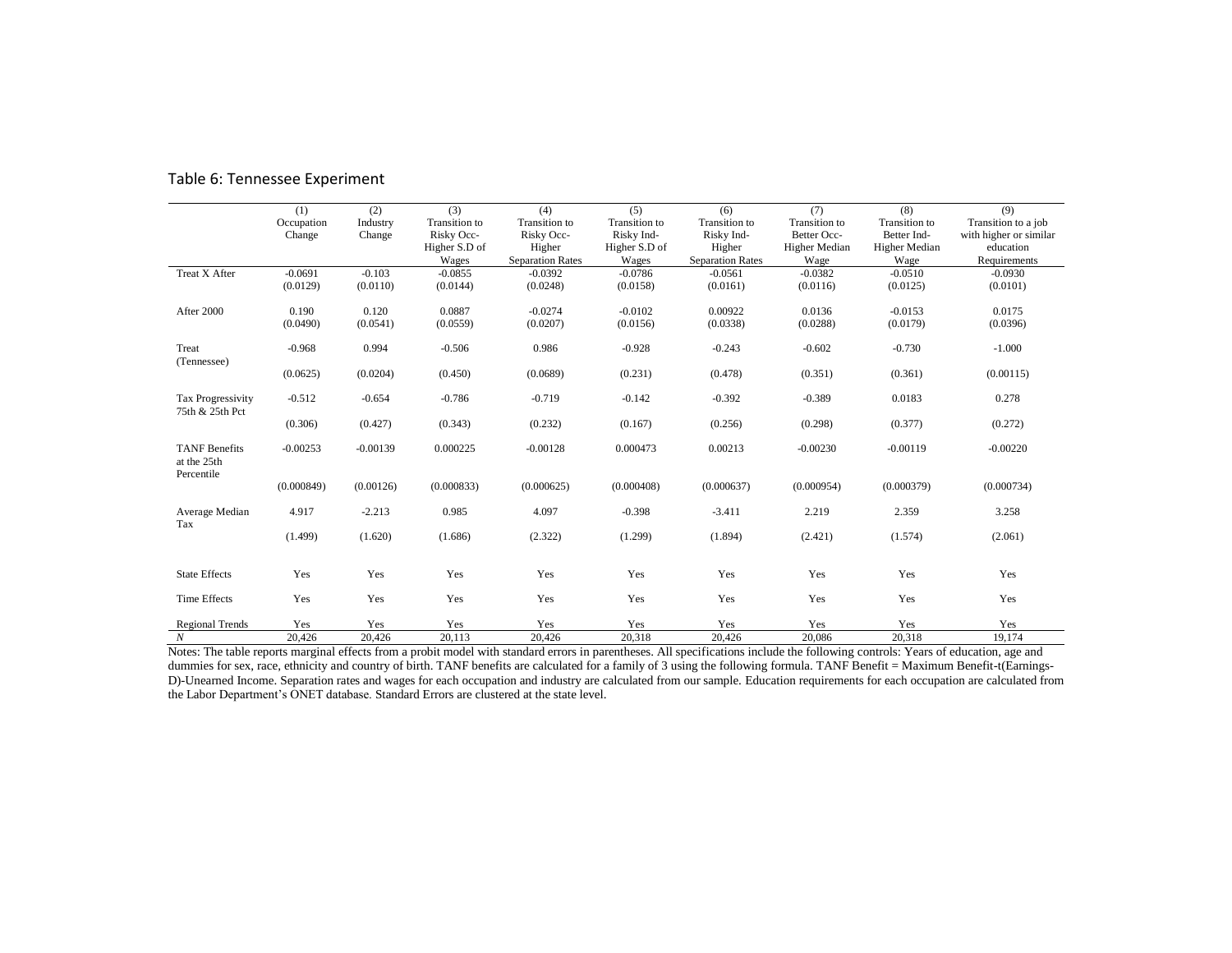# **Appendix Tables- Not for Publication**

# Table A1: Occupation Change for Subgroups

|                                      | (1)         | (2)        | (3)        | (4)         | (5)         | (6)                |
|--------------------------------------|-------------|------------|------------|-------------|-------------|--------------------|
|                                      | Females     | Males      | Married    | Non-Married | No Children | 1 or More Children |
| Medicaid income threshold            | 0.0381      | 0.0230     | 0.0298     | 0.0310      | 0.0322      | 0.0465             |
|                                      | (0.0174)    | (0.00746)  | (0.0114)   | (0.0204)    | (0.0112)    | (0.0131)           |
|                                      |             |            |            |             |             |                    |
| Medicaid age threshold               | 0.000675    | 0.000214   | 0.000877   | $-0.000490$ | 0.00188     | 0.000164           |
|                                      | (0.00127)   | (0.000445) | (0.000609) | (0.00153)   | (0.00129)   | (0.00109)          |
|                                      |             |            |            |             |             |                    |
| Tax Progressivity 75th & 25th Pct    | $-0.210$    | 0.0962     | $-0.303$   | 0.994       | $-0.237$    | $-0.277$           |
|                                      | (0.314)     | (0.188)    | (0.244)    | (0.458)     | (0.273)     | (0.306)            |
|                                      |             |            |            |             |             |                    |
| TANF Benefits at the 25th Percentile | $-0.000114$ | $-0.00102$ | 0.000269   | $-0.00264$  | 0.0000580   | 0.000827           |
|                                      | (0.00149)   | (0.000901) | (0.00139)  | (0.00133)   | (0.00231)   | (0.00201)          |
|                                      |             |            |            |             |             |                    |
| Average Median Tax                   | 0.928       | 0.721      | 1.091      | 1.405       | 1.296       | 0.678              |
|                                      | (1.532)     | (0.907)    | (1.028)    | (1.405)     | (1.253)     | (1.361)            |
|                                      |             |            |            |             |             |                    |
| <b>State Effects</b>                 | Yes         | Yes        | Yes        | Yes         | Yes         | Yes                |
|                                      |             |            |            |             |             |                    |
| Time Effects                         | Yes         | Yes        | Yes        | Yes         | Yes         | Yes                |
|                                      |             |            |            |             |             |                    |
| <b>Regional Trends</b>               | Yes         | Yes        | Yes        | Yes         | Yes         | Yes                |
| $\boldsymbol{N}$                     | 31,789      | 33,420     | 52,438     | 12,771      | 26,832      | 27,918             |

Notes: The table reports marginal effects from a probit model with standard errors in parenthesis. All specifications include the following controls: Years of education, age number of children, and dummies for sex, race, ethnicity and country of birth. TANF benefits are calculated for a family of 3 using the following formula. TANF Benefit = Maximum Benefit-t(Earnings-D)-Unearned Income.

Standard Errors are clustered at the state level.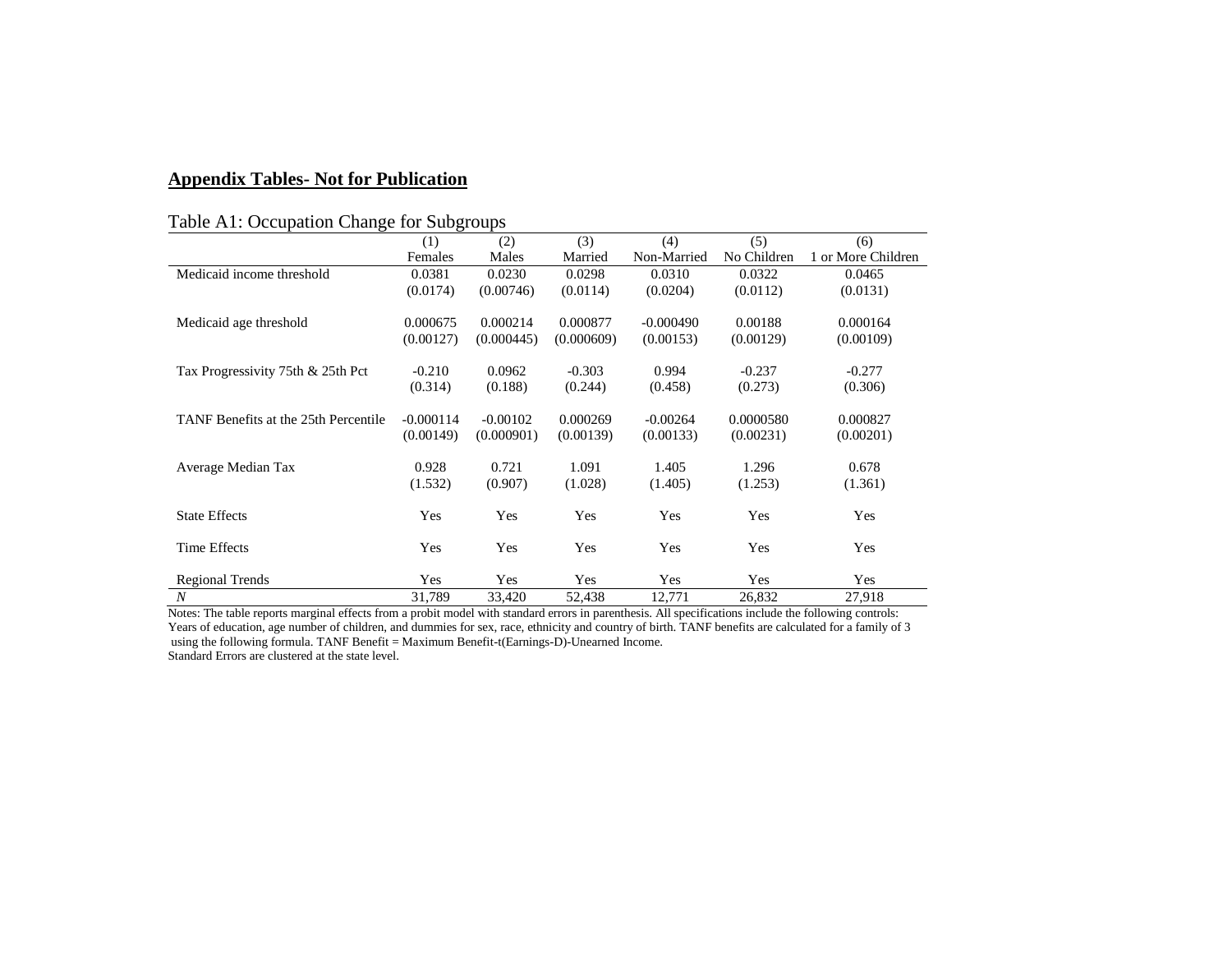|                                      | (1)         | (2)        | (3)         | (4)         | (5)         | (6)                |
|--------------------------------------|-------------|------------|-------------|-------------|-------------|--------------------|
|                                      | Females     | Males      | Married     | Non-Married | No Children | 1 or More Children |
| Medicaid income threshold            | 0.0476      | 0.0151     | 0.0136      | 0.0740      | 0.0436      | 0.0192             |
|                                      | (0.00932)   | (0.0113)   | (0.0111)    | (0.0145)    | (0.0178)    | (0.0160)           |
|                                      |             |            |             |             |             |                    |
| Medicaid age threshold               | $-0.000929$ | $-0.00132$ | $-0.000859$ | $-0.00176$  | 0.000454    | $-0.00230$         |
|                                      | (0.000794)  | (0.00107)  | (0.000703)  | (0.00131)   | (0.00132)   | (0.00109)          |
|                                      |             |            |             |             |             |                    |
| Tax Progressivity 75th & 25th Pct    | 0.221       | $-0.120$   | $-0.146$    | 0.899       | $-0.528$    | $-0.0214$          |
|                                      | (0.294)     | (0.288)    | (0.260)     | (0.401)     | (0.479)     | (0.204)            |
|                                      |             |            |             |             |             |                    |
| TANF Benefits at the 25th Percentile | $-0.00171$  | $-0.00133$ | $-0.00141$  | $-0.00299$  | 0.000489    | $-0.00394$         |
|                                      | (0.000504)  | (0.00104)  | (0.000820)  | (0.000813)  | (0.00137)   | (0.00225)          |
|                                      |             |            |             |             |             |                    |
| Average Median Tax                   | $-0.238$    | 1.297      | $-0.321$    | 3.244       | 1.485       | $-0.809$           |
|                                      | (1.065)     | (0.959)    | (0.775)     | (1.155)     | (0.827)     | (1.272)            |
|                                      |             |            |             |             |             |                    |
| <b>State Effects</b>                 | Yes         | Yes        | Yes         | Yes         | Yes         | Yes                |
|                                      |             |            |             |             |             |                    |
| Time Effects                         | Yes         | Yes        | Yes         | Yes         | Yes         | Yes                |
|                                      |             |            |             |             |             |                    |
| <b>Regional Trends</b>               | Yes         | Yes        | Yes         | Yes         | Yes         | Yes                |
| $\cal N$                             | 31789       | 33420      | 52438       | 12771       | 26832       | 27918              |

# Table A2: Industry Change for Subgroups

Notes: The table reports marginal effects from a probit model with standard errors in parentheses. All specifications include the following controls: Years of education, age ,number of children, and dummies for sex, race, ethnicity and country of birth. TANF benefits are calculated for a family of 3 using the following formula. TANF Benefit = Maximum Benefit-t(Earnings-D)-Unearned Income.

Standard Errors are clustered at the state level.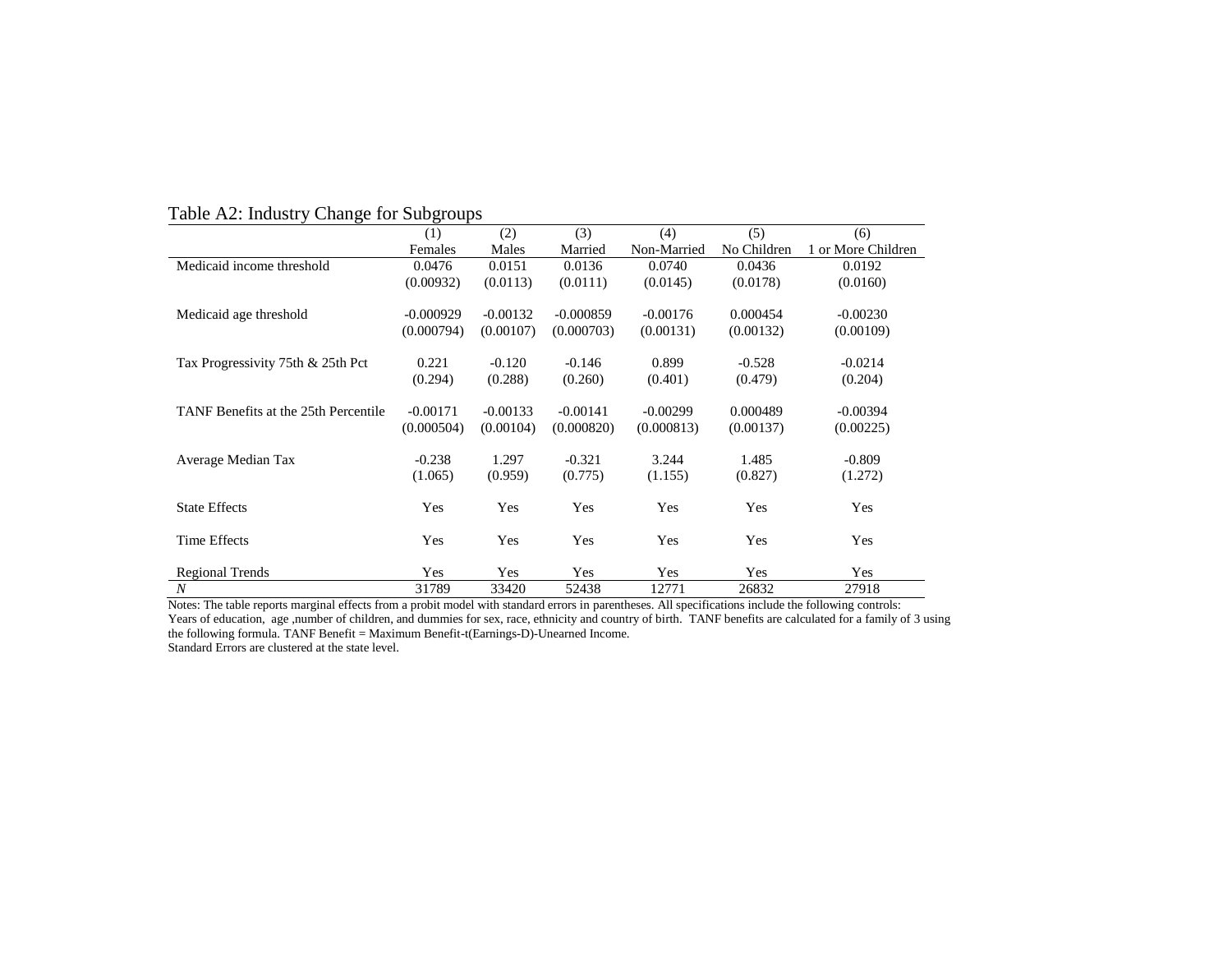### **Appendix: Construction of Tax and Transfer Variables**

Since tax systems were changing during the time period of analysis, we construct measures of tax progressivity and median taxes. To construct a measure of tax progressivity, we start by constructing state income tax liabilities using the TAXSIM software from the National Bureau of Economic Research (NBER) jointly with the information from the March Supplement of the Current Population Survey (CPS) to calculate the earned income, assets, pensions, disability, etc. for those at the  $75<sup>th</sup>$  and  $25<sup>th</sup>$  percentile of the total income distribution. The average tax rate is then obtained by dividing the tax liabilities by the average income at the  $75<sup>th</sup>$ and  $25<sup>th</sup>$  percentile. We construct tax liabilities for those at the  $75<sup>th</sup>$  and  $25<sup>th</sup>$ percentile of the national income distribution to hold constant the characteristics of the population for all states and capture solely on the differences in tax rates, credits and exemptions across states. To construct the tax liabilities, we assume that the person is married and with one child and we use the averages for those at the 75<sup>th</sup> and  $25<sup>th</sup>$  percentiles of the national income distribution of the following variables: wage and salary income of taxpayer, wage and salary income of spouse, dividend income, interest income, rent income, alimony income, fellowships, taxable IRA distributions, taxable pensions, gross social security benefits, other taxable transfer income, child care expenses, and unemployment compensation. Similarly, we measure the average tax rate for those at the median of the national income distribution, assuming the person is married with one child and using the various income variables to construct the tax rate for those at the  $50<sup>th</sup>$  percentile of the income distribution.

We also construct measures of cash transfers since these were also changing importantly during the period of study. We construct a measure of Temporary Assistance for Needy Families (TANF) benefits. TANF provides cash assistance to low-income families with children. When TANF was introduced in 1996 to replace the Aid to Families with Dependent Children (AFDC) program, the system was reformed by the legislation but also through state waivers introducing work requirements, lifetime time limits, financial sanctions and enhanced-earnings disregards. The benefits under TANF are constructed using information on maximum benefits, benefit-reduction rates and flat earnings disregards which vary over time and across states, as well as using earned and unearned income for the  $25<sup>th</sup>$  percentile by year from the March CPS. In particular, we estimate TANF benefits using the following formula from Hoynes and Luttmer (2011):

TANF Benefit<sub>st</sub> = Max. Benefit<sub>st</sub> –  $\tau_{st} \times (Earnings_{t25th} - D_{st})$  – Unearned  $Income<sub>t25th</sub>$ ,